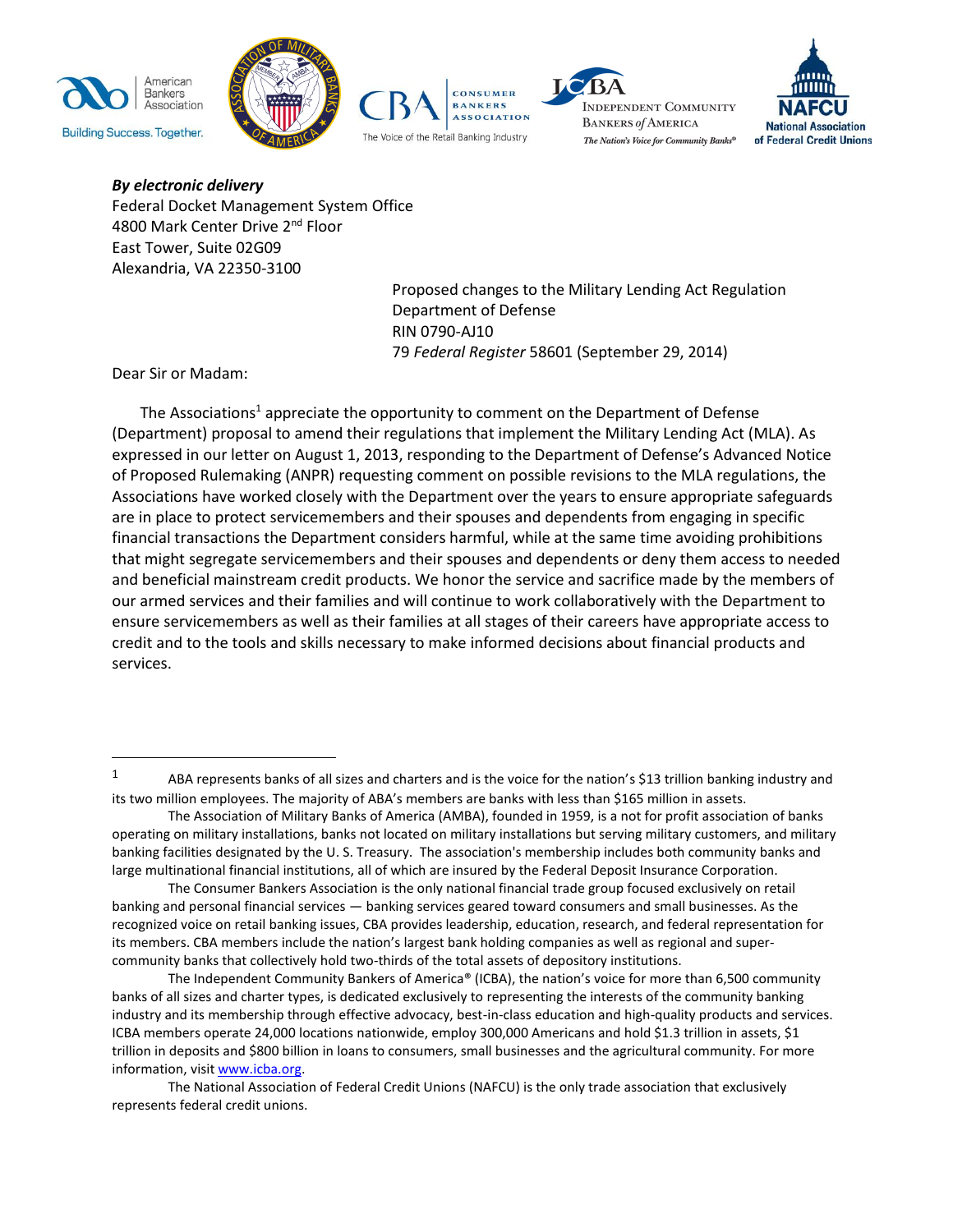### <span id="page-1-0"></span>**I. Summary**

 $\overline{a}$ 

The MLA authorizes the Department to issue regulations fundamentally to protect servicemembers of all ranks, as well as their spouses and dependents, from certain financial transactions deemed to be predatory. Passed in 2006, the statute was intended to target *specific* loans considered under the legislation to be predatory: payday loans, vehicle title loans, rent-to-own programs, refund anticipation loans, and military installment loans. Consistent with that goal, the Department adopted a regulation that prohibits access by servicemembers and their spouses and dependents to payday or car title loans of short duration with high fees. The express purpose of these requirements is to prevent military households from being trapped in exorbitant short-term debt that would be so onerous as to impose financial hardship on the family, thereby undermining the focus of serving personnel and impairing military readiness.

The Department has proposed a new set of requirements to address two problems that may have developed since the first set of implementing regulations, namely, products designed specifically to evade the earlier regulations falling just outside of the existing product parameters, and the possibility that some covered borrowers are not disclosing their military status to financial service providers. The Department proposes taking two actions:

- Significantly expanding the provisions of MLA to mainstream financial products that are not covered by the original regulations<sup>2</sup> and that, under the proposal, would become off-limits to servicemembers and their spouses and dependents. This expansion would include credit cards, student loans, overdraft lines of credit, personal lines of credit and installment loans, car and other secured refinance loans, and some mortgage loans ("consumer credit"). $3$
- Shifting the responsibility to identify their military status from servicemembers and their spouses and dependents to lenders by compelling lenders to screen all applicants to determine their military status or relationship to someone who serves.

The purpose of the MLA as passed was generally accepted and, as initially implemented, was careful to focus narrowly on a set of products not then subject to federal regulation. Today all of these products are subject to the plenary authority of the Bureau of Consumer Financial Protection (Bureau), which is charged with regulating payday and vehicle title lenders, as well as other consumer financial products, for the benefit of all Americans. Where there are improprieties, for servicemembers or for the general population, the Bureau has authority to step in. This change in the financial regulatory landscape points to our concern that the Department needs to take care that additional MLA regulation not fundamentally eliminate individual choice of legitimate and valuable financial products for servicemembers nor preclude servicemembers of all ranks and their privately employed spouses from selecting mainstream financial services available to the public at large. Similarly, in its efforts to address concerns it feels are important for servicemembers, the Department should avoid subjecting the general public to a universal screening process in its desire to ensure that military families are fully covered by the MLA (even where servicemembers wish to avoid that coverage).

Our military and their families make many sacrifices for their service to the country. We believe that the proposed regulations, rather than helping these men and women, would as written, actually work to

<sup>&</sup>lt;sup>2</sup> The proposed regulation would include all consumer credit except mortgages (if they are secured by the covered borrower's "dwelling"), car purchase loans, and purchase money loans.

The current regulation covers payday loans, defined as closed-end loans in an amount of \$2,000 or less with a term of 91 days or fewer, vehicle title loans, defined as closed-end loans with term of 181 days or fewer secured by title to a motor vehicle, and tax refund anticipation loans.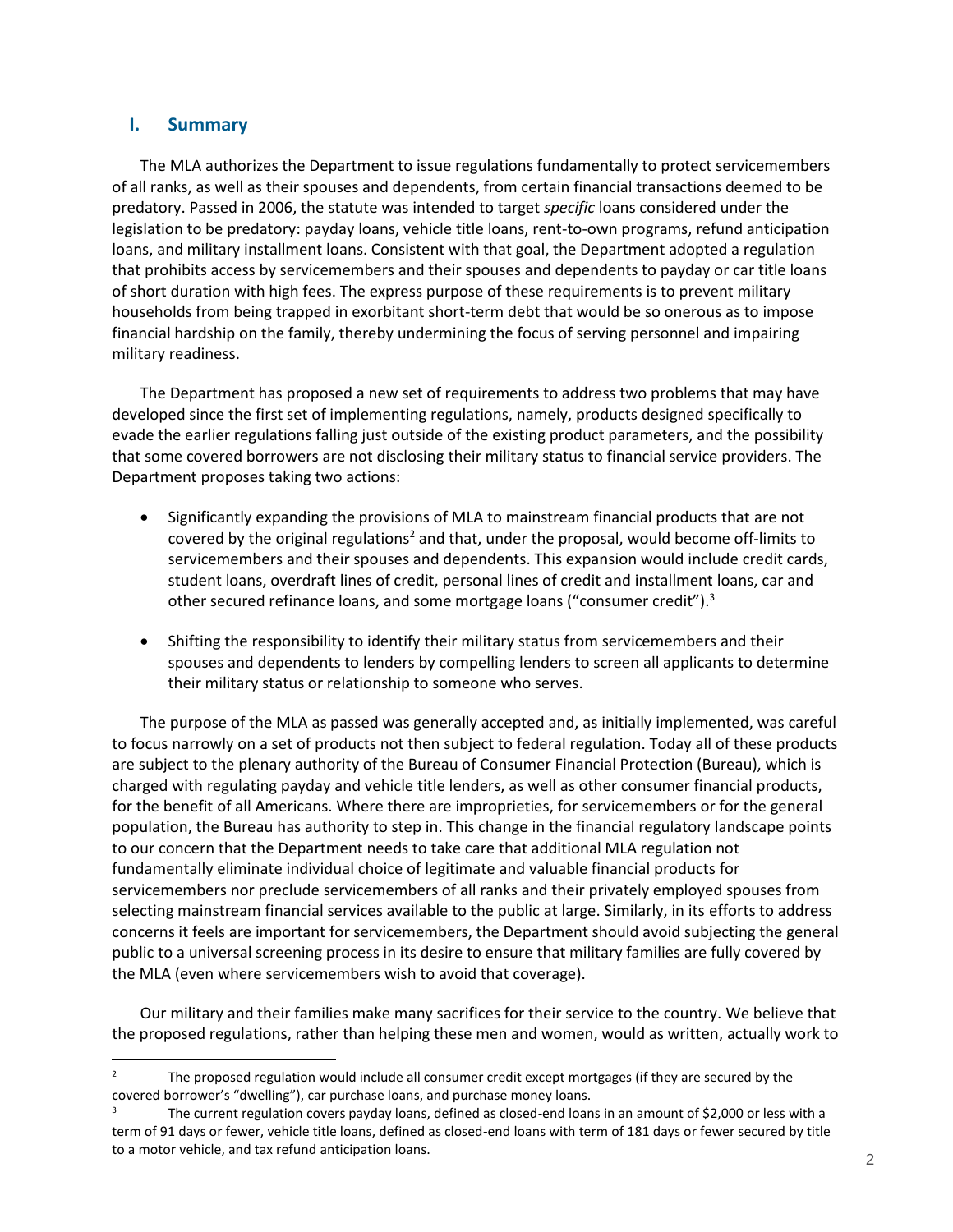deny them mainstream financial products and would do so in the absence of a demonstrable adverse impact on our national military readiness. That need not be another sacrifice imposed on them.

We strongly urge the Department to reconsider the breadth and substance of the proposal. We make the following observations and recommendations:

- The regulation should protect military personnel and their spouses and dependents, but it should not deprive them of valuable and beneficial mainstream products or inhibit the availability and development of new products in general– including affordable small-dollar loans.
- The proposal is not a cap on the rate of interest, but in fact is a new "military annual percentage rate" (MAPR) cap.<sup>4</sup> Unlike the credit cost measurements of Regulation Z, which implements the Truth in Lending Act, and state usury laws, the complicated new military annual percentage rate calculation inflates and distorts the cost of credit. The 36 percent MAPR cap captures a broad swath of consumer credit including credit cards and small-dollar affordable loans. It captures, for example, even a credit card with a 0 percent interest rate.<sup>5</sup>
- The proposal prohibits certain other terms, including vague but key terms the proposed regulation does not define, and it fails to recognize the significant impact the prohibition of those terms will have on the ability of depository institutions to provide a compliant consumer loan to servicemembers and their spouses and dependents.
- The proposal's prohibition against pre-dispute arbitration agreements means that servicemembers and their spouses and dependents may lose that option as a means to resolve any dispute. This fair and typically quicker alternative to litigation is particularly convenient to servicemembers who are deployed away from their civilian home or abroad, where they lack access to courts.
- The proposed regulation presents risks and costs for all depository institutions, even if they were able to ensure that their products comply with the regulation.
- If the regulation is expanded as proposed, the greatly increased volume of inquiries to the Department's database, which today is frequently unavailable, will cause consumer credit lending to come to a halt when the database is unavailable.
- The Department should expand coverage as needed to address efforts at evasion, but in a targeted fashion, consistent with the history and intent of the legislation. It should exempt depository institutions from the regulation, including the MAPR component, to ensure military personnel and their spouses and dependents continue to have access to mainstream products. The Department has not identified any data or support to show that products offered by depository institutions, including credit cards, have the characteristics of the predatory loans Congress and the Department intended to target or that they are the source of problems for

<sup>&</sup>lt;sup>4</sup> The Department at times refers to the MAPR cap as an "interest-rate limit," but that characteristic is misleading as in fact the MAPR includes costs other than interest. *See* 79 FR 58624 (September 29, 2014).

<sup>5</sup> A card with a promotional rate of 0 percent would not meet the MAPR cap, for example, if it charged a modest \$5 transaction fee for a \$100 cash advance. Under the regulation the \$5 fee in theory might be excluded from the MAPR calculation if the fee were proved to be "bona fide." However, as discussed later, that standard is unworkable and unusable.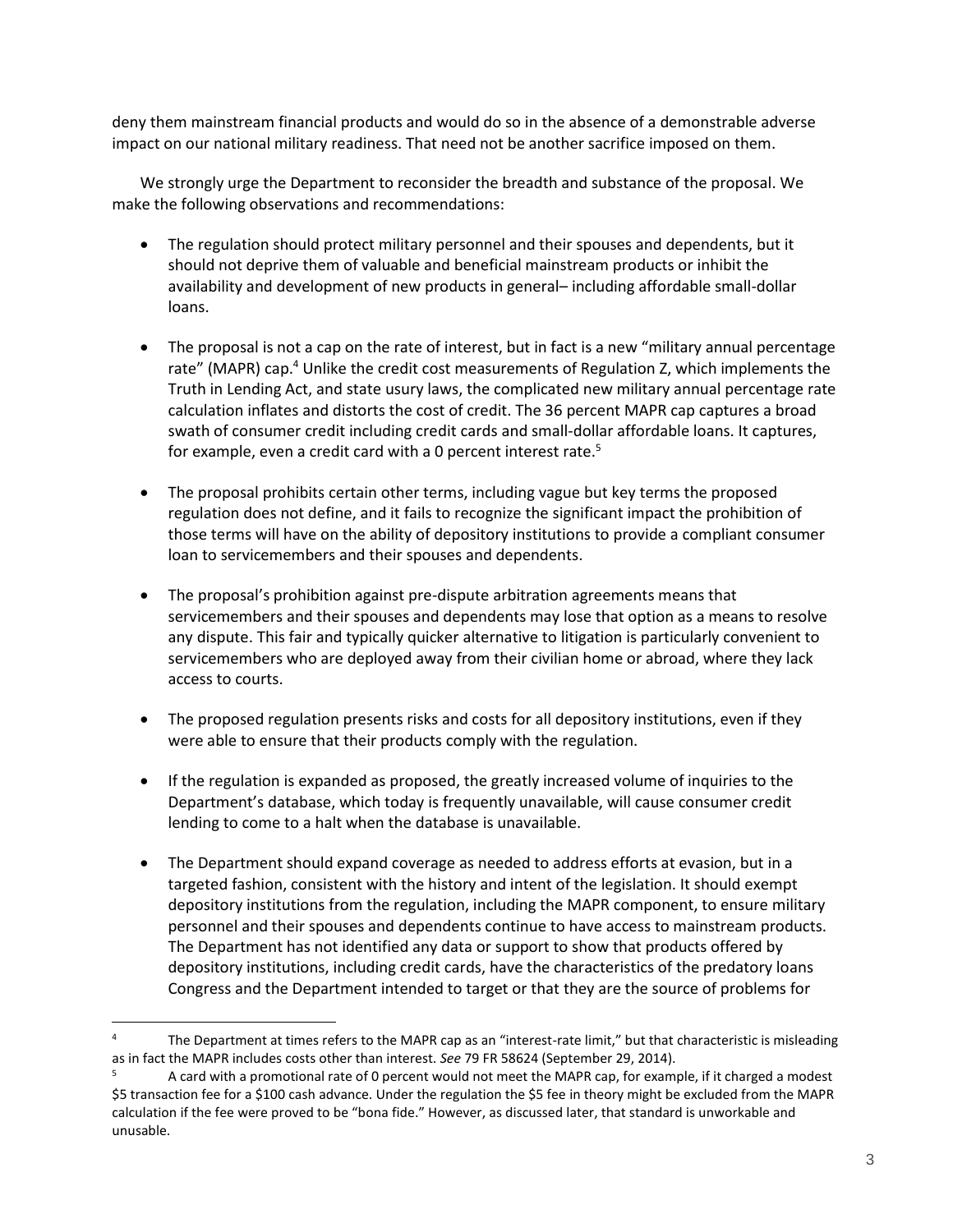military personnel and their spouses and dependents. Moreover, depository institutions are regularly *examined* for compliance with consumer protection laws, and banking agencies have exhibited their willingness and aggressiveness in addressing depository institution products they believe may be harmful to consumers, particularly military customers.

 The Department grossly underestimates the costs of the proposal. It underestimates not only the costs of the minimum and limited cost factors it has identified, but it also overlooks significant expenses associated with other provisions of the proposal that the Department has claimed will have a minimal cost impact. By overlooking many of the products that the proposal covers, it misses the cost implications and compliance complications for all depository institutions of all sizes.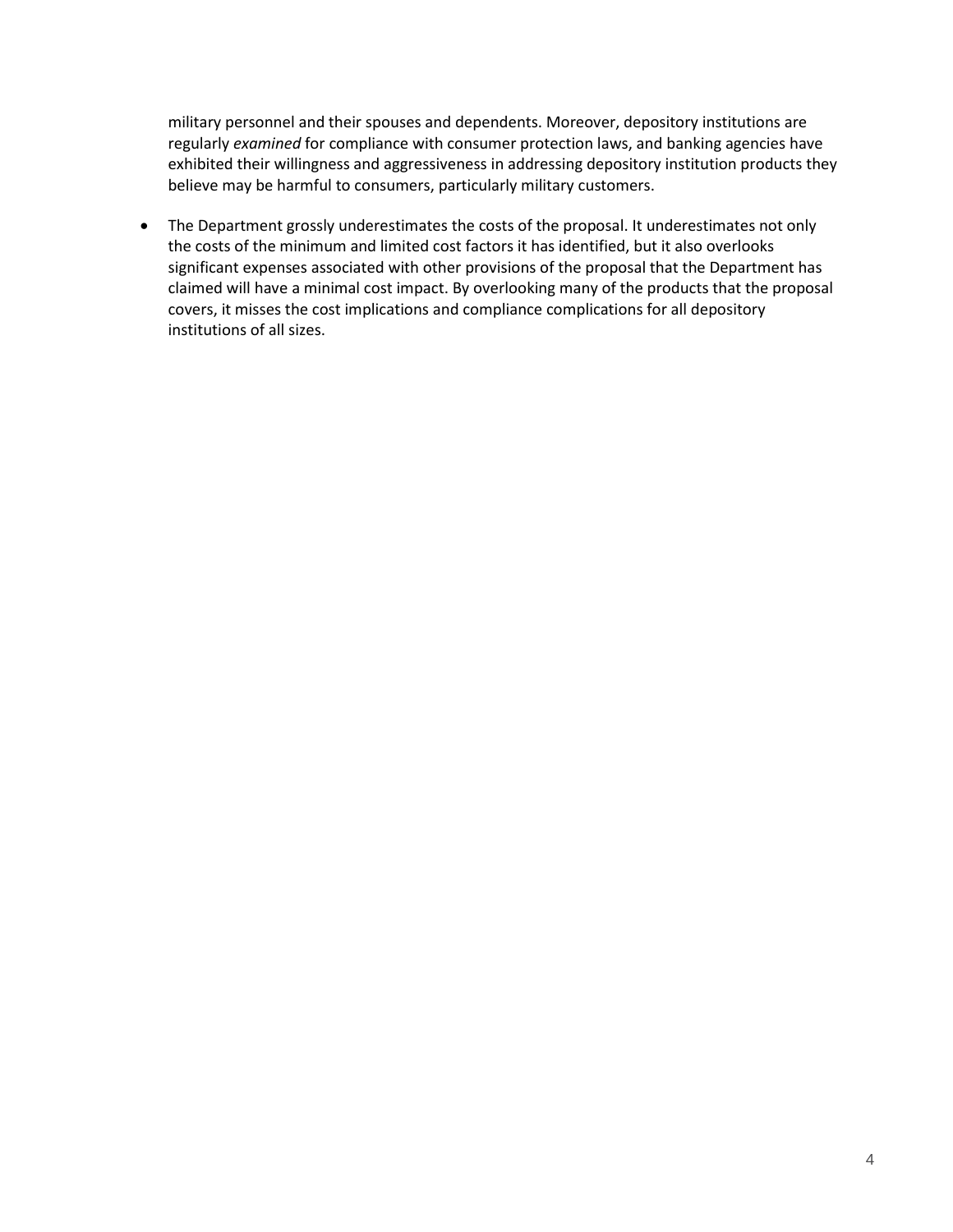# **Table of Contents**

| Ι.                                                                                                         |                                                                                                      |  |  |
|------------------------------------------------------------------------------------------------------------|------------------------------------------------------------------------------------------------------|--|--|
| Н.                                                                                                         |                                                                                                      |  |  |
| Protection of servicemembers, their continued access to mainstream credit, and continued<br>$\mathbf{1}$ . |                                                                                                      |  |  |
| 2.                                                                                                         | Exemption for depository institutions to ensure servicemember access to mainstream credit  7         |  |  |
| 3.                                                                                                         |                                                                                                      |  |  |
| 4.                                                                                                         |                                                                                                      |  |  |
| Ш.                                                                                                         |                                                                                                      |  |  |
| IV.                                                                                                        |                                                                                                      |  |  |
| 1.                                                                                                         |                                                                                                      |  |  |
| 2.                                                                                                         |                                                                                                      |  |  |
| 3.                                                                                                         |                                                                                                      |  |  |
| 4.                                                                                                         |                                                                                                      |  |  |
| V.                                                                                                         |                                                                                                      |  |  |
| 1.                                                                                                         |                                                                                                      |  |  |
| 2.                                                                                                         | Regulation and supervision of the other depository institution loan products  20                     |  |  |
| 3.                                                                                                         | Lack of data or support to expand application of regulation to depository institution products20     |  |  |
|                                                                                                            |                                                                                                      |  |  |
| VI.                                                                                                        |                                                                                                      |  |  |
| 1.                                                                                                         |                                                                                                      |  |  |
| 2.                                                                                                         |                                                                                                      |  |  |
|                                                                                                            |                                                                                                      |  |  |
|                                                                                                            |                                                                                                      |  |  |
|                                                                                                            |                                                                                                      |  |  |
|                                                                                                            | iv. Prohibition against unreasonable notices as condition for legal action and onerous legal notices |  |  |
|                                                                                                            |                                                                                                      |  |  |
|                                                                                                            | v.                                                                                                   |  |  |
| 3.                                                                                                         |                                                                                                      |  |  |
| 4.                                                                                                         |                                                                                                      |  |  |
| 5.                                                                                                         |                                                                                                      |  |  |
| VII.                                                                                                       |                                                                                                      |  |  |
| VIII.                                                                                                      |                                                                                                      |  |  |
| IX.                                                                                                        |                                                                                                      |  |  |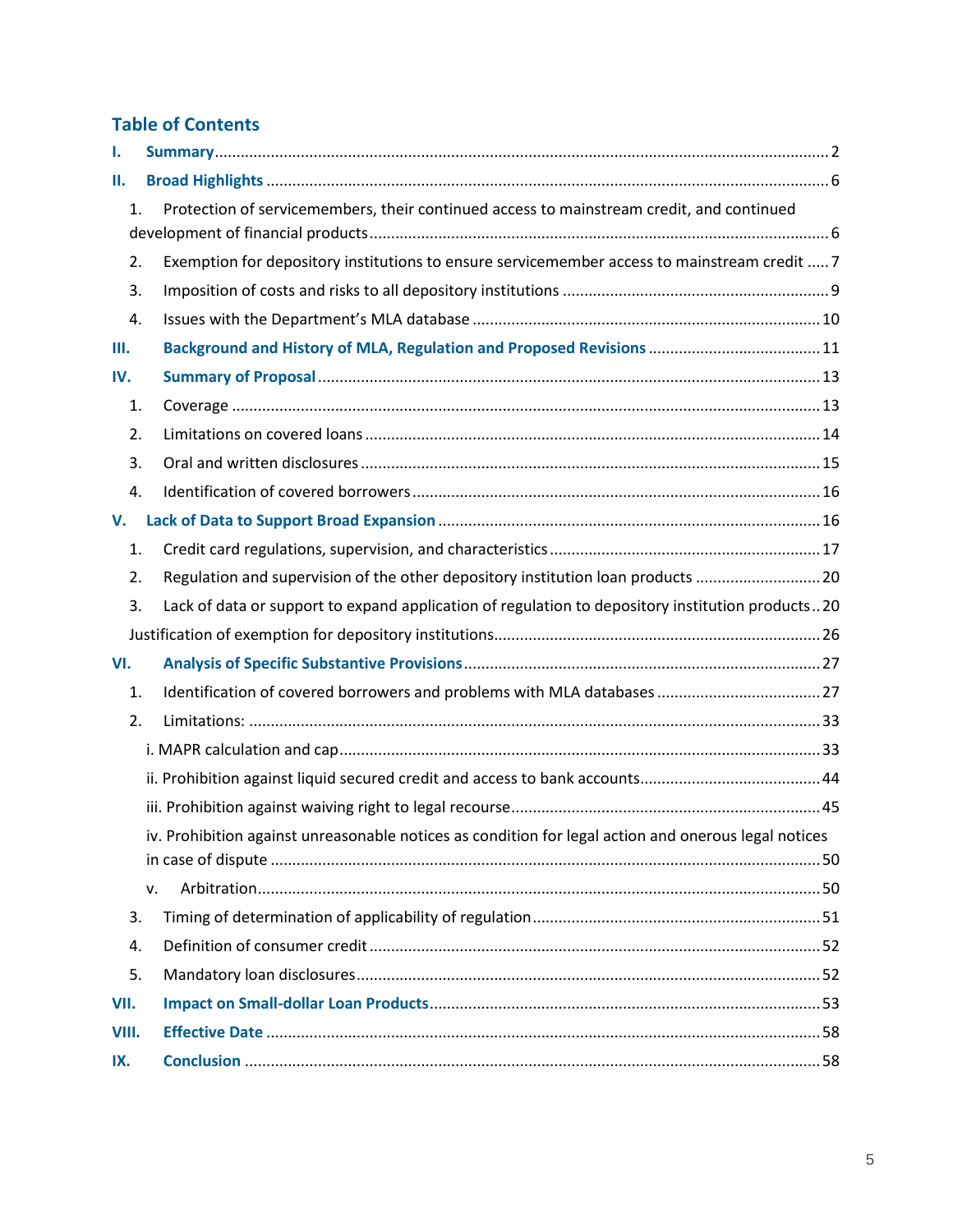### <span id="page-5-0"></span>**II. Broad Highlights**

## <span id="page-5-1"></span>**1. Protection of servicemembers, their continued access to mainstream credit, and continued development of financial products**

*The regulation should protect military personnel and their spouses and dependents but not deprive them of valuable and beneficial mainstream products or inhibit the availability and development of new products generally—including affordable small-dollar loans.*

Most military personnel and their spouses and dependents manage their finances well and use and value mainstream depository institution consumer credit products, as the FINRA Investor Education Foundation found in its 2012 study.<sup>6</sup> However, some among this group may face financial challenges, including challenges in managing budgets, coping with emergencies, and managing credit.<sup>7</sup> It is important that the regulation protect those servicemembers, their spouses, and dependents against predatory loans as the MLA intended.

Equally important, as the Department has repeatedly stated, is that the regulation not eliminate the choices of their comrades who use credit responsibly nor cause *all* servicemembers and their spouses and dependents to lose access to valuable mainstream loan products. "Consistent with the Department's longstanding policy in administering 10 U.S.C. 987, the Department intends to develop this regulation so that its provisions are true to the intent of the MLA without creating a system that unduly impedes the availability of credit that is beneficial to servicemembers or is so burdensome that the creditor cannot comply."<sup>8</sup> Other Department statements reinforce this goal. <sup>9</sup> The Associations agree that access to credit is critical, but we fear that the regulation will mean that covered products, which

<sup>6</sup> "The results of the Defense Manpower Data Center ("DMDC") QuickCompass on Financial Issues tends to indicate that most Service members report sufficient access to safe, low-cost credit, report few problems managing their finances, and report little use of or impact by high-cost credit products on their financial lives." *See* 79 FR 58605 (September 29, 2014).

<sup>&</sup>quot;The study portrays a military community that in the aggregate is relatively strong in financial capability. See FINRA, "Financial Capability in the United States—2012 Report of Military Findings," December 2013. p. 1.

<sup>&</sup>quot;Overall, 66% consulted a financial professional (outside of the military) over the past 5 years. The most frequent topics are insurance and savings/investment." *See Ibid.,* p. 12. "Among males 18 to 35, military respondents are less likely to use nonbank borrowing." The report also found that this group is "more likely than the national average to have home debt, credit card debt, and student debt, and are twice as likely to have an auto loan." *See Ibid.,* p. 31. The greater incidence of home and car loans and ownerships suggests they have greater financial sophistication and credit eligibility. The greater incidence of student loans suggests they have higher education. Credit card debt suggests many are avoiding nonbank credit alternatives such as payday loans.

<sup>7</sup> "Nevertheless, the DMDC survey results also tend to indicate that a substantial minority of Service members continue to report difficulty managing their finances, and little access to safe, low-cost credit options." *See* 79 FR 58604 (September 29, 2014).

<sup>8</sup> *Ibid.,* p. 58622.

<sup>9</sup> "Isolating detrimental credit products without impeding the availability of favorable installment loans was of central concern in developing the regulation." "The Department's intent is to balance protections with access to credit. The protections posed in the statute assist Service members, when applied with precision, to preclude unintended barriers." *See* 72 FR 50582 (August 31, 2007*).* "[T]he Department has learned of the potential for unintended consequences that could adversely affect credit availability if it were to adopt a broadly applicable regulation." *See Ibid.,*  p. 50584. **"The intent of the statute is clearly to restrict or limit credit practices that have a negative impact on Service members without impeding the availability of credit that is benign or beneficial to Service members and their families."** (Emphasis added.) *See Ibid.,* p. 50584. The Department implemented the narrow definitions of credit and consumer "judiciously, having heard from numerous groups. . . that applying the provision broadly would create numerous unintended consequences. These unintended consequences would have a chilling effect on the availability of consumer credit for Service members and their dependents in circumstances that are not necessarily predatory." *See Ibid.,* p. 50584*.*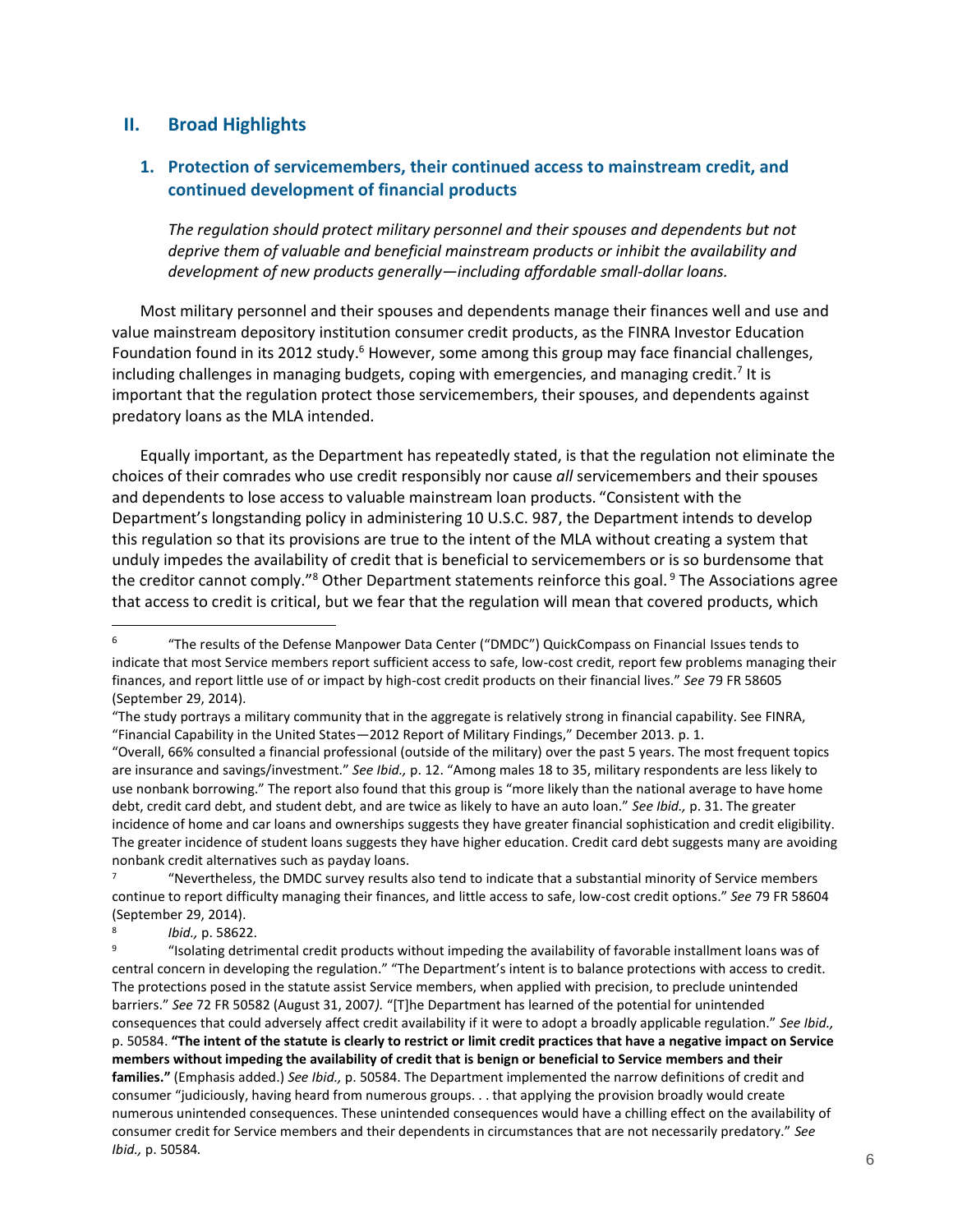will include many mainstream products (including popular and valuable credit cards), will be legally offlimits for military personnel and their spouses and dependents, as the Department recognizes.<sup>10</sup> Depository institutions' products are important complements to those of the military relief societies. They encourage development of real-world financial skills not only while in service, but also prepare servicemembers for life after service has ended.

We also have concerns about the broader implications, not only for military personnel and their spouses and dependents, but for the general population, as the regulation will limit the types of products and features depository institutions may offer, chill innovation, stifle improvement, reduce availability of desirable products, limit competition, and eliminate consumer choice. If adopted as proposed, the regulation is likely to lead to consumer-unfriendly cookie-cutter products.

People who are having or have had difficulty with finances will feel the impact most. In particular, the proposal will significantly exacerbate the already difficult challenge depository institutions have in offering affordable small-dollar loans, thwarting efforts by the Department, as well as banking regulators, including the Bureau, to encourage depository institutions to offer small-dollar affordable loans.<sup>11</sup> The banking agencies, as well as the Bureau, consider such products from depository institutions to be critical tools to move users of alternative nonbank credit products, including military personnel and their spouses and dependents, into bank and credit union loan products and away from those nonbank loans. As discussed in more detail later, small-dollar loan products offered by some banks, including those praised by the Department itself, as well as those modeled on the National Credit Union Administration's "Payday Alternative Loan" program, will not comply with the regulation, in particular the 36 percent MAPR cap. Banks and credit unions offering such products may be unable to provide them to military personnel and their spouses and dependents – or have to abandon them altogether. The regulation will add one more complication to the challenges of developing such products that will discourage other institutions from offering them. The proposed restrictions on secured credit offered by depository institutions will also eliminate an important path that helps people with little or negative credit history to build or rebuild a credit history that will help them qualify for other credit, including mortgages and car loans.

## <span id="page-6-0"></span>**2. Exemption for depository institutions to ensure servicemember access to mainstream credit**

*If the Regulation were to expand coverage, it should do so in a targeted fashion, and should clearly exempt depository institutions from the regulation, including the MAPR component, to ensure military personnel and their spouses and dependents continue to have access to mainstream products. The Department has not identified any data or support to show that products offered by depository institutions, including credit cards, are the source of problems for military personnel and their spouses and dependents or that the regulation should be expanded to cover those products.*

We understand that the Department wants to close loopholes and cover predatory products intentionally designed to circumvent the restrictions. We agree with and support that purpose of the Department and want to work with the Department to address any problems. However, without any supporting data, the current proposal reaches far beyond the predatory products and abuses Congress'

<sup>&</sup>lt;sup>10</sup> "The Department understands creditors may otherwise decline offering beneficial credit products to covered borrowers as a result of concerns over potential violations." *See* 72 FR 50588 (August 31, 2007).

As discussed later, any fixed fee easily will cause the MAPR to exceed the cap, especially for small-dollar loans. The MAPR cap, coupled with the other prohibitions in the proposal as well as other regulatory requirements for smalldollar loans and economic practicalities will discourage the availability of affordable small-dollar loans.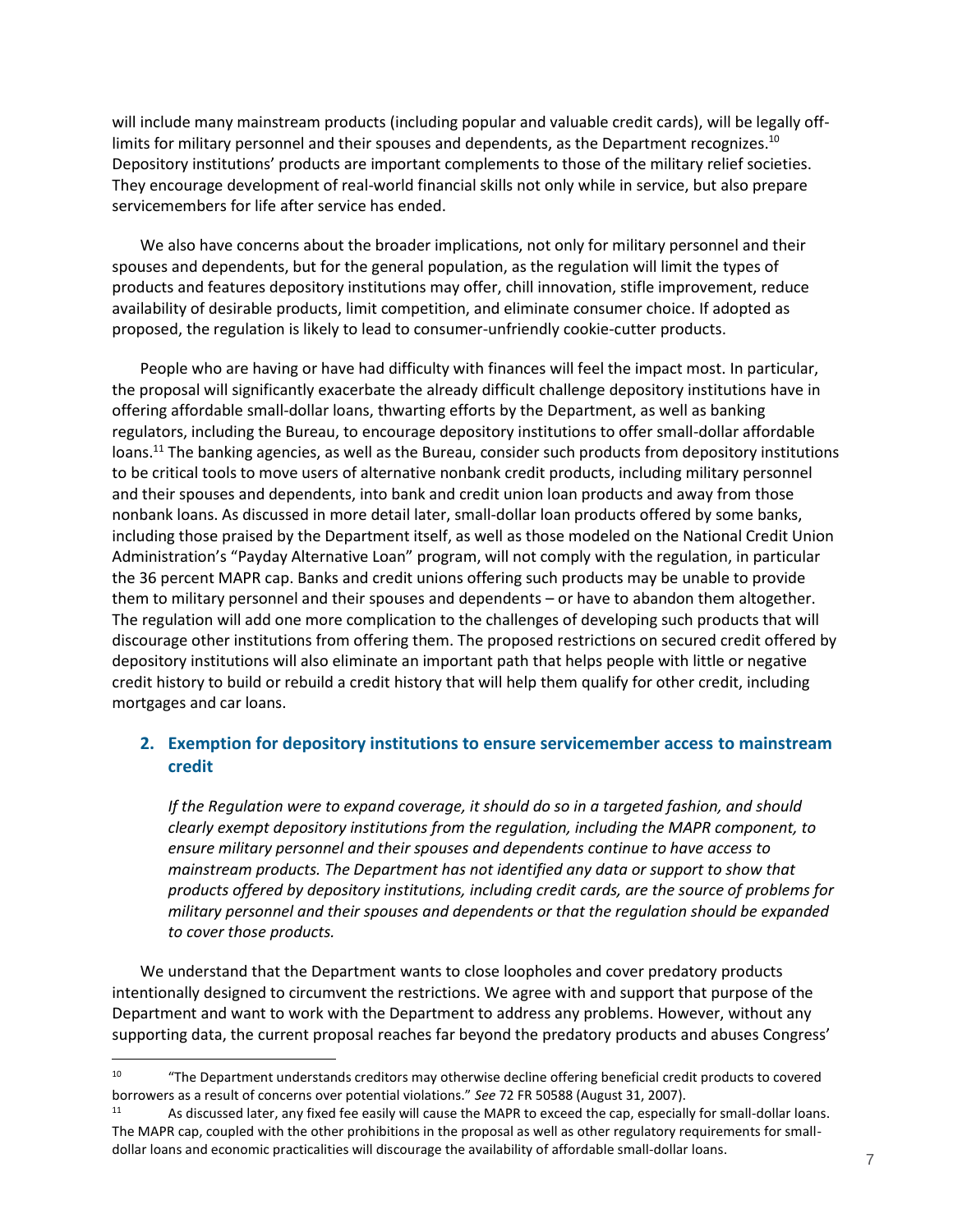intended target and what the Department is attempting to reach, as indicated in its June 17, 2013, ANPR and the supplementary information to its proposal. In a striking departure from the goal and purpose of the statute, of the existing regulation, and of the representations in the ANPR, the proposal expands application from the specific types of loans the statute and regulation targeted to capture the vast majority of mainstream consumer credit products. This includes those offered by depository institutions of all sizes.

To be clear**,** *the proposal is not a 36 percent usury cap,* a figure that few, if any, depository institution products would exceed. Rather, the regulation imposes a new, unique, and sometimes retroactively calculated MAPR that can cause even a small, routine fee to result in a highly inflated figure that far exceeds an annualized 36 percent, which in turn quickly captures many mainstream products, including credit cards with low interest rates and fees.<sup>12</sup> Secured credit cards, which can be useful to help consumers establish credit or recover from past credit issues, are generally prohibited under the proposal. Also seriously problematic and often overlooked are the other vague and very uncertain prohibitions related to legal notices and waivers that make it impossible for a lender to know whether it is in compliance. Thus, coverage presents serious challenges, which may not be surmountable, to ensure compliance for depository institution consumer credit. Indeed, it was these concerns that led the Department to apply a narrowly focused regulation in 2007 which, as discussed later, has been successful in addressing many of the issues around predatory loans targeted at servicemembers.

For these reasons, rather than capturing virtually all non-mortgage, non-purchase money consumer credit, we recommend a more focused approach and urge the Department to address particular problems of the current regulation by modifying coverage in a targeted fashion, consistent with its previous approach. Specifically, *we recommend that the Department broaden coverage of the regulation by eliminating the current parameters in the definition of covered consumer credit related to loan terms and amount, expand coverage to open-end credit, and exempt insured depository institutions because:*

- Military personnel and their spouses and dependents may lose access to needed, valuable, and popular mainstream depository institution credit products, including credit cards, overdraft lines of credit, loans to refinance their car at a lower rate, and personal, unsecured loans;
- The clear intent of the legislation was to protect military personnel and their spouses and dependents from specific, identified predatory loans—payday loans, car title loans, military installment loans, rent-to-own programs, and tax refund anticipation loans, $13$  which are products primarily offered by non-depository financial institutions;
- There is no evidence or data that depository institution products such as credit cards, overdraft lines of credit, personal lines of credit and installment loans, private student loans, auto and similar refinance loans, certain mortgages not covered by the mortgage exemption, and other covered loans are creating hardships unique to servicemembers and their spouses and dependents; and

<sup>&</sup>lt;sup>12</sup> As discussed in detail later, while the proposal attempts to exempt certain "bona fide" fees for credit cards under certain circumstances, the exemption in the proposal is not usable. The standard is too vague and subject to interpretation as to make compliance very uncertain and expensive litigation and enforcement actions very likely. Thus, it is simply unworkable and therefore available in name only.

<sup>13</sup> Department of Defense, "Report On Predatory Lending Practices Directed at Members of the Armed Forces and Their Dependents" (August 9, 2006), p. 2.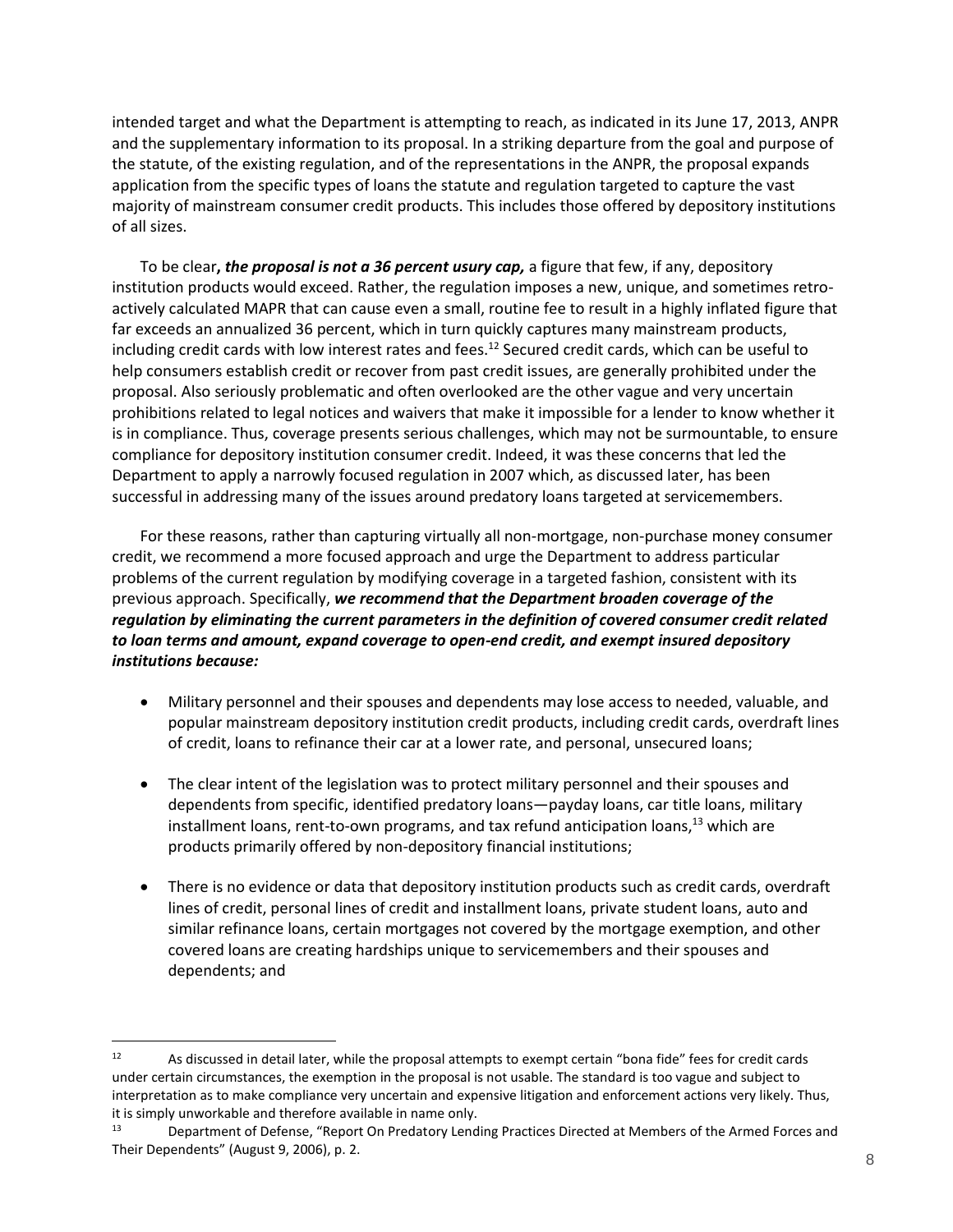Unlike nonbank lenders, all depository institutions are regularly examined for compliance with consumer protection laws. In addition, bank and credit union regulators have demonstrated their willingness to address proactively and aggressively perceived consumer harm related to bank and credit union products.

### <span id="page-8-0"></span>**3. Imposition of costs and risks to all depository institutions**

*The proposed regulation presents risks and costs for all depository institutions, even if they were able to ensure that their products comply with the regulation.*

In general, the proposal presents significant risks, challenges, and costs for *all* depository institutions, particularly community banks and small credit unions. They are *all* subject to the compliance complications and burdens, the heightened litigation risks, especially in light of the subjectivity and uncertainty of the meaning of key terms, and the draconian penalties for violations, even technical ones. Small depository institutions, in particular, will have to determine whether to take the risk of attempting to design compliant products and continuing to offer consumer credit such as credit cards, overdraft lines of credit, personal installment loans and lines of credit, student loans, car and boat refinance loans, secured credit cards, mortgage loans not covered by the mortgage loan exemption, and any other covered loans. The additional compliance costs to continue offering those products will be reflected in the price that borrowers pay.

If depository institutions continue to offer such products, hoping that they comply with all of the requirements of the regulation, *at a minimum*, they must identify military personnel and their spouses and dependents in order to provide them the required oral disclosures mandated by the statute. The proposal indicates that lenders may identify covered borrowers—which would be required for *every* consumer credit application—by accessing the Department's MLA database<sup>14</sup> of active military personnel and their spouses and dependents. Reliance on the Department's MLA database *appears* to offer a "safe harbor," but the safe harbor does not apply if the institution otherwise has documentation or a record of the customer's active military status. Thus, to ensure compliance, this means all banks and credit unions must develop an internal database to capture and centralize all records and documents that might indicate a customer is a servicemember or spouse or dependent of a servicemember. In addition, the internal system, as well as the Department's MLA database, must be widely accessible and available to ensure relevant bank and credit union personnel have real-time access to both databases.

Whether the depository institution decides to *attempt* to create "plain vanilla" products that conform to the regulation, thus limiting choices and new features for all consumers, or restrict military personnel and their spouses and dependents to products they hope but cannot be sure are compliant, they take on significant exposure. Indeed, these challenges prompted the Department to adopt a narrowly tailored regulation in 2007. The proposal undermines those earlier efforts by reversing course and broadly applying the regulation, pulling in problems that the 2007 regulation sought to avoid.

The vagueness and uncertainty of key terms in the regulation, as well as the prohibition against mandatory arbitration, will attract potentially costly and meritless nuisance lawsuits. Such suits are unrelated to the enforcement of the regulation or protection of military personnel and their spouses

<sup>&</sup>lt;sup>14</sup> The Department makes available to the public two databases containing information about military status, the Servicemembers Civil Relief Act (SCRA) database to determine military status for purposes of eligibility under the SCRA, and the MLA database, designed to identify borrowers covered by the MLA. Both databases receive information from the Department's Defense Enrollment Eligibility Reporting System (DEERS), the designated automated information system holding information on those eligible for benefits, entitlement, identification cards, and Common Access Cards. DEERS is maintained by the Defense Manpower Data Center.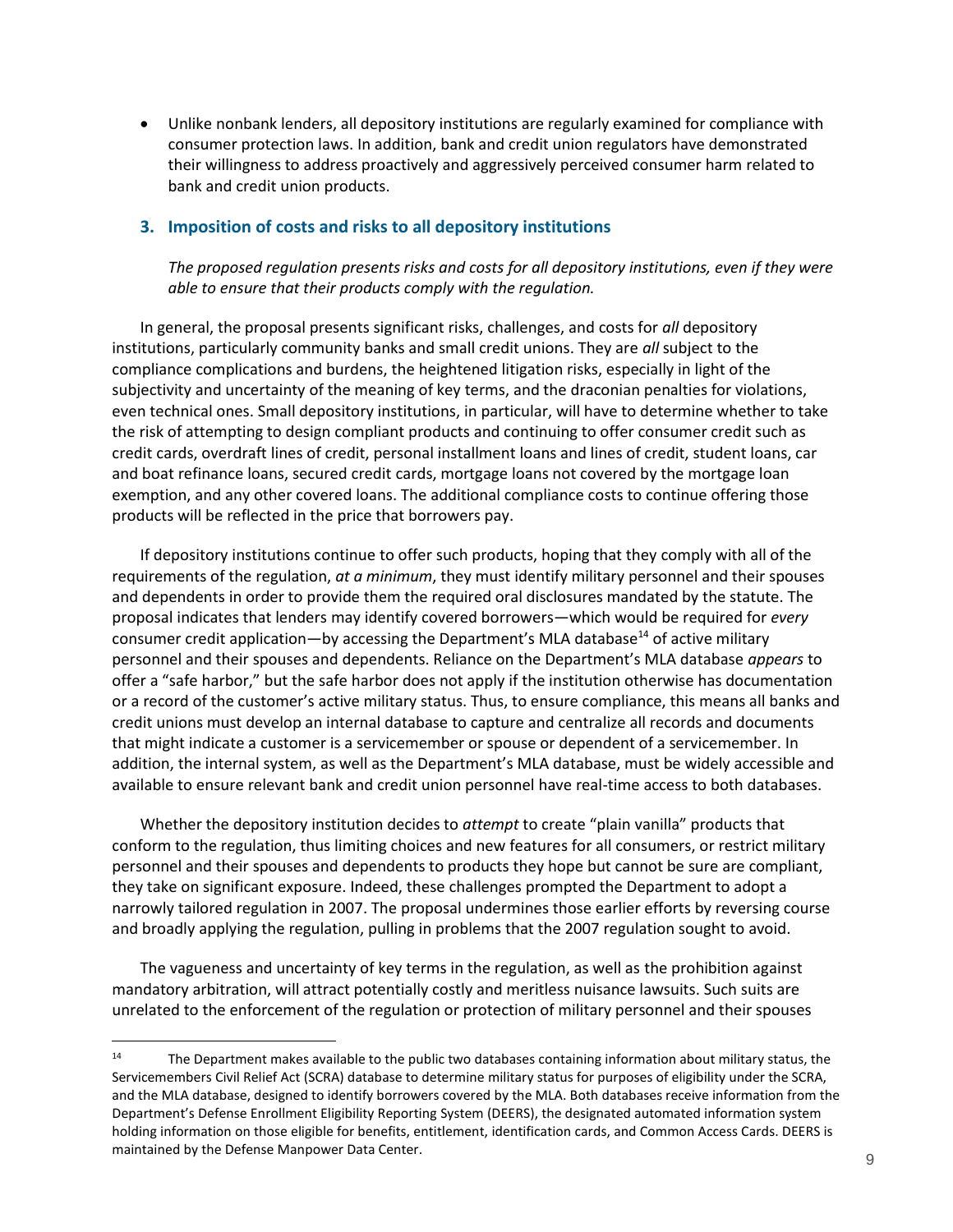and dependents and simply exploit the ambiguity and vagueness of the regulation. Also attracting such meritless suits and increasing potential liability is the statutory provision that a violation of Regulation Z for a product covered by the MLA is also a violation of the MLA (which means military families are accorded greater remedies for the same violation as might be experienced by all other users of the product.) Thus, a lender who makes an error in Regulation Z is subject not only to the significant penalties for that regulation but also the extreme penalties of MLA. The inability to comply with certainty, even adopting the most conservative approach, the vagueness of key terms in the regulation, and the additional liability for Regulation Z violations will create enormous litigation risks with all the associated burdens for depository institutions that continue to lend to military personnel and their spouses and dependents.

The safer and more rational alternative for creditors and borrowers may be to develop appropriate and effective means to identify covered borrowers and advise them that they are not eligible for certain products.<sup>15</sup> This is precisely the purpose behind the MLA—to render identified financial transactions, or credit with particular features, off-limits to members of the military and their dependents. Indeed, the Department has recognized denying credit as a natural outcome of the regulation, noting in its discussion about credit cards that "some creditors might elect to stop offering these products altogether or suspend certain functions of the card."<sup>16</sup> To avoid this outcome and so that depository institutions can continue to provide valuable, beneficial products to military personnel and their spouses and dependents, the proposal should exempt depository institutions from all provisions of the regulation.

### <span id="page-9-0"></span>**4. Issues with the Department's MLA database**

*If the regulation is expanded as proposed, the greatly increased volume of inquiries to the Department's database, which today is frequently unavailable, will cause consumer credit lending to come to a halt when access to the database is unavailable.*

The proposal presents many practical issues, especially the reliability of the Department's MLA database on which banks and credit unions will have to rely for compliance. The current challenges related to the reliability of the Department's Servicemembers Civil Relief Act (SCRA) database will be exacerbated with the significant increase in the volume of inquiries the Department will have to manage if the proposal is adopted, since virtually every consumer loan for any consumer will need to be checked against the database. Moreover, lenders most likely will have to make a minimum of two inquiries for each loan application, at the time of application and again when the loan closes, because coverage is based on the status of the borrower *at the time* the borrower becomes obligated or establishes an account. Furthermore, the volume of inquiries to the database will increase if lenders regularly check the database to monitor when borrowers are no longer active military, become divorced, or are otherwise separated from or a dependent of the servicemember, etc., and therefore no longer eligible for special treatment. The Department will be moving from managing a very small percentage of inquiries limited to self-identified military personnel (excluding spouses and dependents) to maintaining and ensuring the reliability of real-time access to a database that includes not only military personnel but also their spouses and dependents and that is capable of responding to inquiries for virtually every covered consumer credit application in the country on virtually any day and at any time– at a minimum.

Moreover, when the database is unavailable, which already is not uncommon with the Department's more limited SCRA database, as illustrated in the screen shots inserted below, the impact

<sup>&</sup>lt;sup>15</sup> However, in states with nondiscrimination laws protecting military personnel, depository institutions may not be able to comply with one regulation without violating the other.<br> $\frac{16}{10}$   $\frac{70}{10}$  FB 58611 (Sontomber 20, 2014)

<sup>16</sup> 70 FR 58611 (September 29, 2014).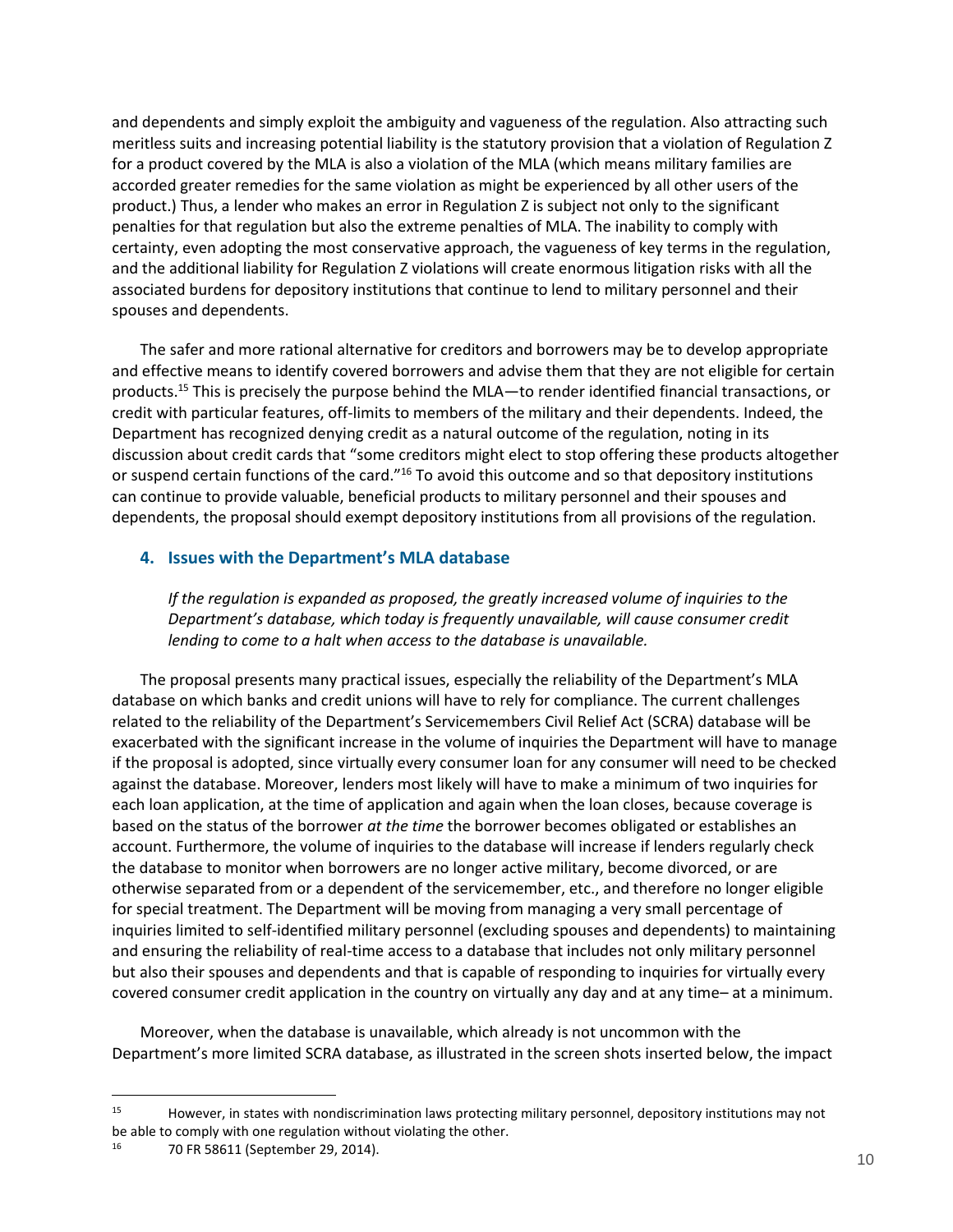is not limited to military personnel and their spouses and dependents: depository institutions will not be able to approve any covered credit for *any* consumer until the database is again available to give the institution the green light to proceed. When the Department's database is unavailable, that means that virtually all new consumer lending comes to a standstill. To illustrate, a person (military or civilian) wishing to open a store credit line to finance the purchase of a needed refrigerator or to benefit from a special discount offer will be unable to do so if the Department's database (or the lender's internal database) is unavailable. The loan opportunity is blocked, as will be the sale for the merchant, and the customer is frustrated in a way ranging from a nuisance to a potentially serious personal predicament.

### <span id="page-10-0"></span>**III. Background and History of MLA, Regulation and Proposed Revisions**

On October 17, 2006, Congress passed the "John Warner National Defense Authorization Act of Fiscal Year 2007." That act included MLA, which was intended to remedy abusive practices associated with payday lending and certain other specific predatory loans to military personnel, as identified in the Department's earlier August 2006 study, "Report on Predatory Lending Practices Directed at Members of the Armed Forces and Their Dependents," (Department of Defense Report). The original payday lending amendment, which was added to the bill on the Senate floor, was narrower than the legislation ultimately passed by Congress. In essence, the Senate floor amendment capped interest on loans to military personnel and their spouses and dependents. In conference, however, the Senate amendment was significantly expanded in an effort to address *specific concerns* related to predatory lending contained in the Department of Defense Report. There was little public debate, no hearings, and no input from the Congressional committees with jurisdiction over financial products, the banking industry, or banking regulators. As a result, the potential for unintended consequences was not considered or vetted.

Among the provisions of the MLA are restrictions against using direct debit to repay a loan, prohibitions against refinancing a loan the lender originally made, limitations on "interest" rates (as defined by the regulation implementing the MLA to include more than interest), requirements to provide oral disclosures, and prohibitions against waivers of "right to legal recourse," mandatory arbitration, and imposition of "onerous" or "unreasonable" legal notices.

Penalties for violations of the MLA are severe: lenders may be imprisoned for willful violations; the loan is void from inception (which would require identifying and refunding fees and interest paid by the borrower); lenders may be liable for actual damages (but not less than \$500) as well as punitive damages, attorney's fees, court costs, and are subject to equitable or declaratory relief and other relief provided by law. In addition, violations of Regulation Z, which implements the Truth in Lending Act, constitute violations of the MLA. In January 2013, Congress amended the statute to allow private rights of action to be brought in federal court.

In adopting its regulation in 2007, as Congress did when it passed the statute, the Department focused on its 2006 Department of Defense Report and discussed that report's description of predatory lending that the statute was intended to address:

Predatory lending in the small loan market is generally considered to include one or more of the following characteristics: High interest rates and fees; little or no responsible underwriting; loan flipping or repeat renewals that ensure profit without significantly paying down principal; loan packing with high cost ancillary products whose cost is not included in computing interest rates; a loan structure or terms that transform these loans into the equivalent of highly secured transactions; fraud or deception; waiver of meaningful legal redress; or operation outside of state usury or small loan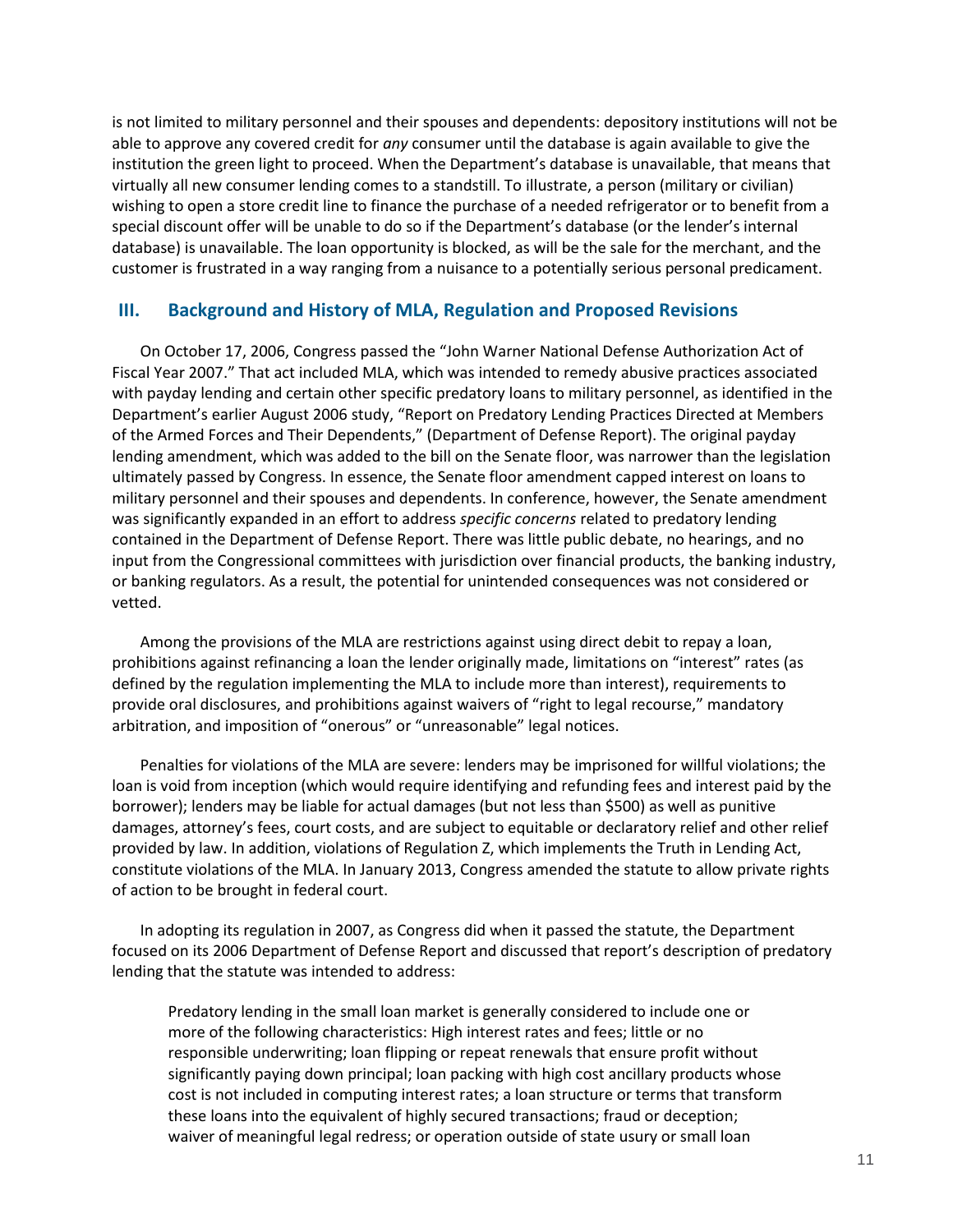protection laws or regulations. The effect of other practices include whether the loan terms or practices listed above strip earnings or savings from the borrower; place the borrowers' key assets at undue risk; do not help the borrower resolve their financial shortfall; trap the borrower in a cycle of debt; and leave the borrower in worse financial shape than when they initially contacted the lender. $17$ 

The Department also discussed at length the five specific products identified in the Department of Defense's Report as problematic: payday loans, vehicle-title loans, rent-to-own, refund anticipation loans, and military installment loans. These were the products that had been "identified by installationlevel financial counselors . . . and legal assistance attorneys who regularly counsel service members on indebtedness issues."<sup>18</sup> The Department concluded, "cycle of debt represents a more significant concern to the Department than the high cost of credit." It also noted, "the regulation has focused on credit products that have, in general practice, terms that can be detrimental to military borrowers," <sup>19</sup> citing as an example installment loans with favorable terms that can increase the interest rate well beyond the limits prescribed by 10 U.S.C 987. The Department stated its goal of ensuring continued access by military personnel, their spouses and dependents to mainstream products: "isolating detrimental credit products without impeding the availability of favorable installment loans was of central concern in developing the regulation."<sup>20</sup> "These unintended consequences would have a 'chilling effect' on the availability of consumer credit for Service members and their dependents in circumstances that are not necessarily predatory."<sup>21</sup> Given the focus of its report, the intent of Congress, and the goal to make predatory products unavailable to military personnel, their spouses and dependents but ensure for those borrowers continued access to mainstream, beneficial products, the Department excluded from the regulation products such as credit cards, overdraft lines of credit, most personal installment loans, personal lines of credit, student loans, and other loans such as car and similar refinance loans.<sup>22</sup> The final regulation underscores the Department's recognition of the serious compliance issues and the goal to avoid the unintended consequences, which include the inability of the protected military class to access mainstream credit products.

On June 17, 2013, the Department published a one-page ANPR,<sup>23</sup> requesting comments on whether the Department should consider revising existing protection under the regulation. The focus of the Department's ANPR discussion clearly was *predatory* loans, specifically, vehicle title loans and payday loans, and their impact on military personnel, their spouses and dependents, as its reference to the legislative history of the 2013 amendments demonstrate. There was no hint that the Department was considering the vast and broad expansion of the current proposal and wholesale re-writing of the rule. The ANPR made a general reference to expansion of coverage, but in the clear context of the specific predatory loans listed above. There is no mention of credit cards or other bank and credit union credit products or any suggestions of concern or evidence that those products were harming military personnel or their spouses or dependents.

<sup>17</sup> 72 FR 50581 (August 31, 2007).

<sup>18</sup> *Ibid.,* p. 50581.

<sup>19</sup> *Ibid.,* p. 50582.

<sup>20</sup> *Ibid.,* p. 50582.

<sup>21</sup> *Ibid.,* p. 50584.

<sup>&</sup>lt;sup>22</sup> The final regulation limited application to "payday loans" defined as closed end loans not exceeding \$2,000 with a term of 91 days or fewer, "vehicle title loans," defined as closed-end loans with a term of 181 days or fewer secured by title to a motor vehicle (other than a purchase money transaction), and "tax refund anticipation loans" defined as closed-end credit in which the borrower grants the creditor the right to receive all or part of the borrower's income tax refund or agrees to repay the loan with the proceeds of the borrower's refund. Open-end credit, such as credit cards, were exempt.<br>23 78 50 26124 (lune

<sup>23</sup> 78 FR 36134 (June 17, 2013).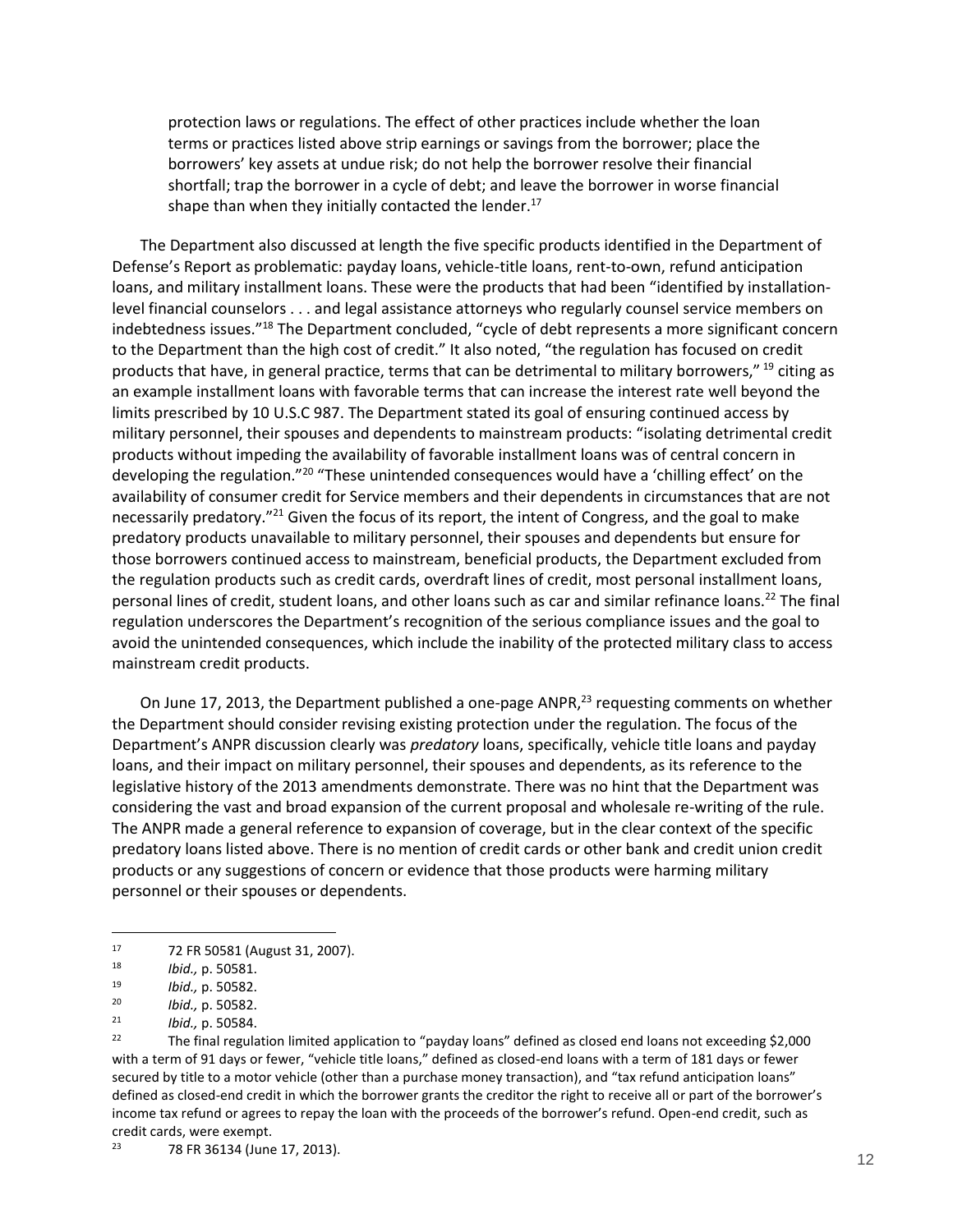The Associations submitted extensive comments to that request, citing the report from the Consumer Federation of America (CFA), as discussed later, that the current rules have been successful and are working as intended. Our letter stressed the need to protect servicemembers and their spouses and dependents but also avoid separate rules that segregate and limit their access to mainstream, beneficial products from depository institutions.

In the current proposal, published September 29, 2014, the Department restates its intent to develop a regulation "true to the intent of the MLA without creating a system that unduly impedes the availability of credit that is beneficial to Service members or is so burdensome that the creditor cannot comply."<sup>24</sup> More importantly, as discussed later, with regard to expansion of the proposal, the comments the Department cites are focused on payday loans, title loans, rent-to-own plans, installment loans targeted at military personnel, and tax refund anticipation loans. None focus on credit offered by depository institutions or credit cards."<sup>25</sup> Indeed, the Department states that it continues to believe that certain "*payday loans, vehicle title loans, and refund anticipation loans present the most severe risk* to Service members and their families, and remains mindful that more broadly defining the 'consumer credit' that would be subject to 10 U.S.C. 987 may present unintended consequences, including a reduction in 'credit availability." (Emphasis added.) $^{26}$ 

## <span id="page-12-0"></span>**IV. Summary of Proposal**

## <span id="page-12-1"></span>**1. Coverage**

Under the proposal, the Department would expand the definition of covered "consumer credit" from its current definition to capture, in effect, nearly all consumer credit. The few exceptions would be the following:

- A residential mortgage, defined as any credit transaction secured by an interest in the covered borrower's dwelling, including a transaction to finance the purchase or initial construction of a dwelling, any refinance transaction, home equity loan, line of credit, or reverse mortgage;
- Any credit expressly intended to finance the purchase of a motor vehicle when the credit is secured by the property being purchased;
- Any credit transactions expressly intended to finance the purchase of personal property when the credit is secured by the property being purchased; and
- Certain classes of loans exempt from Regulation Z per state request.

Thus, the proposal covers, among other financial products:

- Credit cards;
- Student loans;

<sup>&</sup>lt;sup>24</sup>  $25$   $79$  FR 58622 (September 29, 2014).

The Department sites a single reference to "overdraft loans," which was part of a series among other predatory nonbank products, but the term was undefined and the reference provided no further information or detail, including any data or even an example of any harm to military personnel and their spouses and dependents.

<sup>26</sup> 79 FR 58607 (September 29, 2014).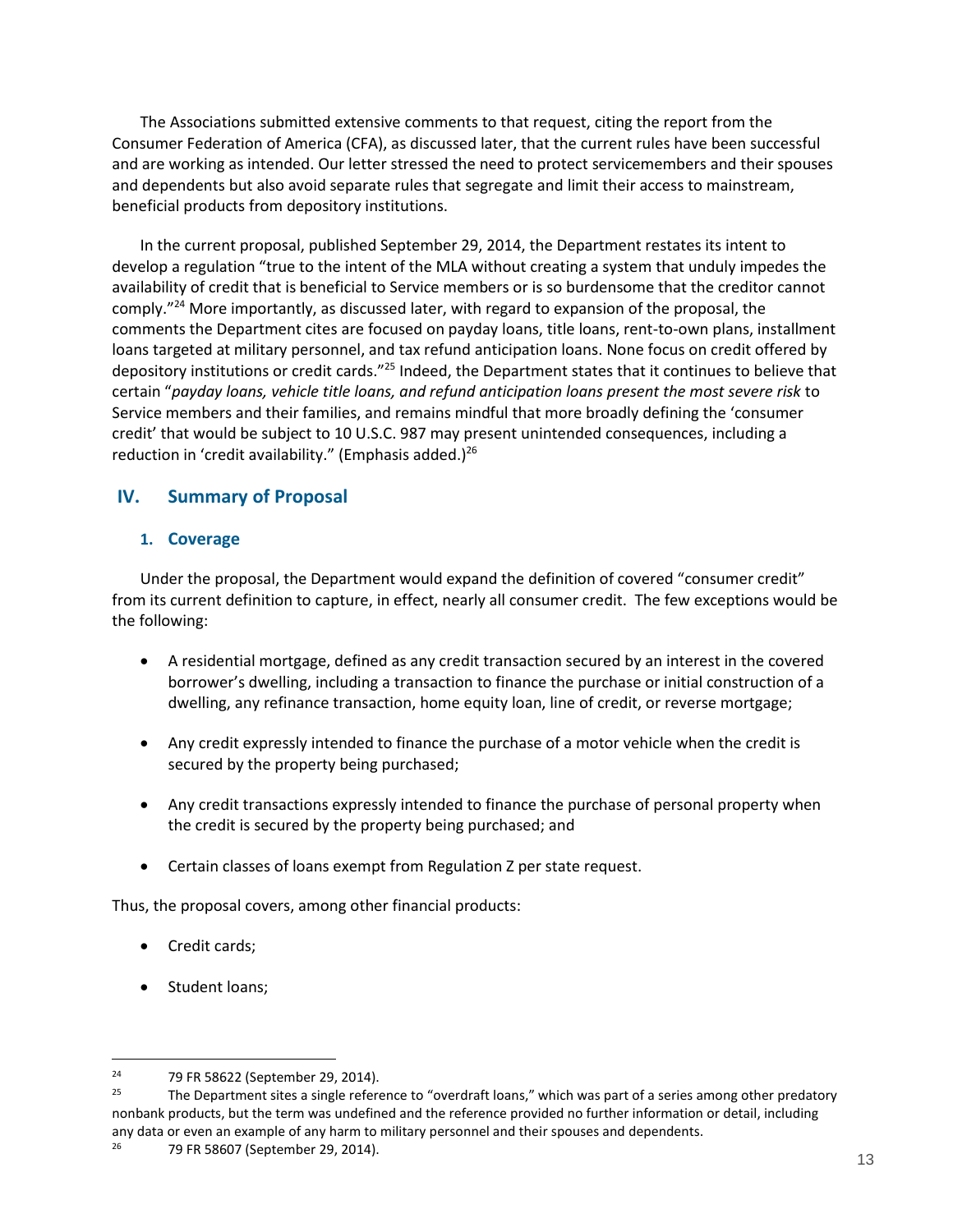- Overdraft lines of credit;
- Personal installment loans;
- Personal lines of credit;
- Loans to refinance cars and other personal property, for example, to lower the interest rate;
- Mortgages for real estate not yet containing a "dwelling," ("lot loans"); and
- Mortgages that are secured by residential property not owned by the servicemember, spouse or dependent of the servicemember.

## <span id="page-13-0"></span>**2. Limitations on covered loans**

Loans covered by the proposal are subject to the following:

- *MAPR cap of annualized 36 percent:* The MAPR, as defined, may not exceed an annualized 36 percent. MAPR is different from "interest" or the annual percentage rate "APR" calculation of Regulation Z, which implements the Truth in Lending Act. The MAPR includes:
	- **Finance charges;**
	- **Any fee for participation in any plan (such as an annual fee for credit card);**
	- **Any application fee;**
	- **Credit insurance premiums; and**
	- Fees, related to ancillary products sold "in connection with and either at or before consummation of the credit transaction for closed-end credit or upon account opening for open-end credit."

For open-end credit, the calculation must be made retro-actively based on the actual account activity for the period. In months where there is no balance, no fees may be charged except a participation fee that does not exceed \$100, regardless of the cycle in which it is imposed. The \$100 limitation does not apply to credit cards if the issuer can show that the fee is "bona-fide."

For credit cards only, bona fide fees that are reasonable *and* customary may be excluded from the MAPR calculation (except for credit insurance premiums and fees for credit-related ancillary products). For a bona fide fee to be reasonable and customary, it must be compared to fees "typically imposed by other creditors for the same or substantially similar product or service." A bona fide fee is "reasonable" if it is less than or equal to an average amount of a fee for "the same or a substantially similar product or service" charged by 5 or more creditors each with at least \$3 billion in outstanding loans on U.S. credit card accounts at any time during the 3-year period preceding the time such average is computed. A fee higher than such an average may be reasonable "depending on other factors relating to the credit card account." If a creditor imposes *any* fee that is not a bona fide fee and imposes a finance charge, the total amount of those fees, *including* any bona fide fees and other finance charges, shall be included in the MAPR.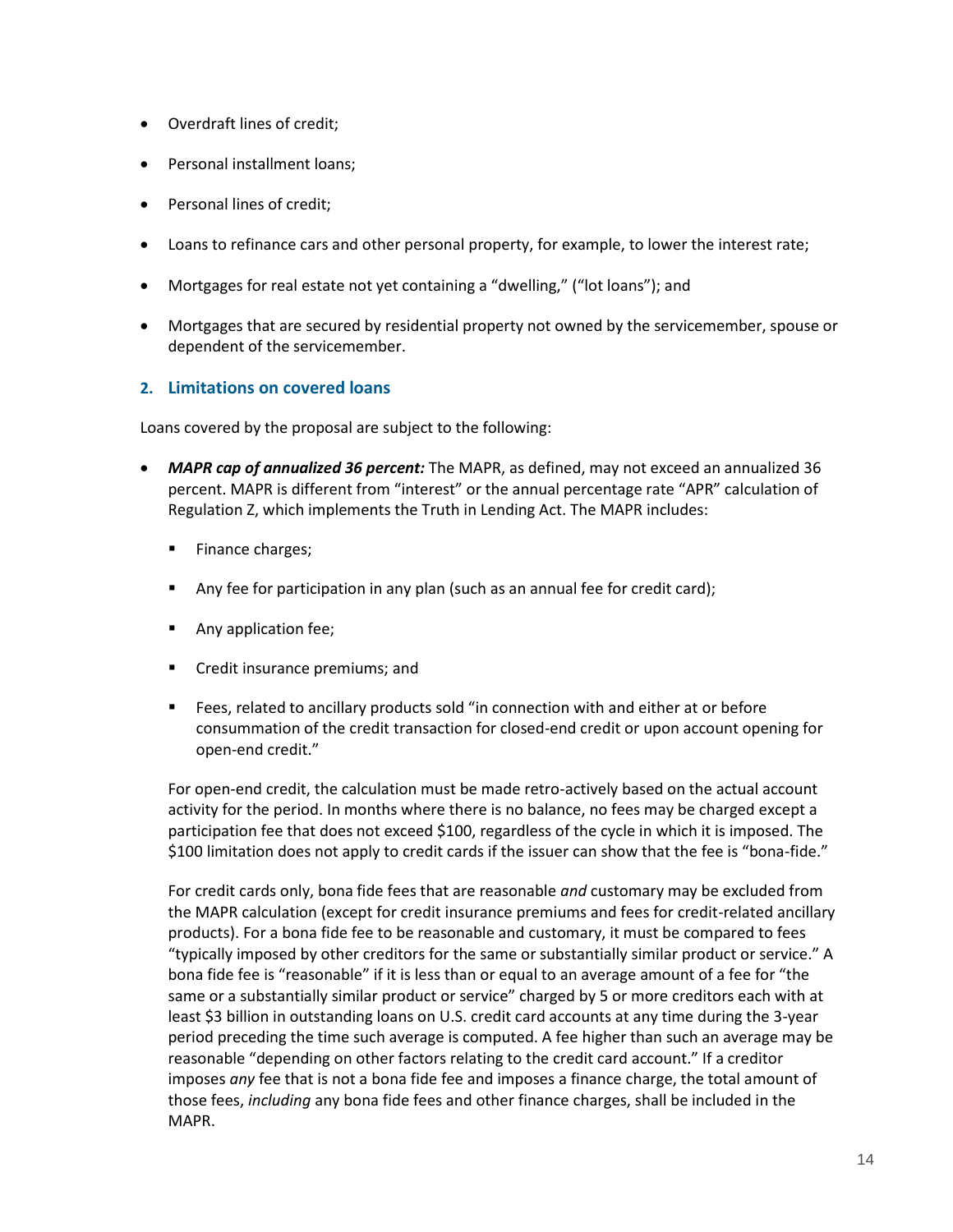- *Limitations on refinancing covered loans:* Refinancing of covered loans is restricted. Depository institutions are exempt from this provision.
- *Prohibition against waiving right to legal recourse:* Lenders may not require borrowers to waive the covered borrowers' right to legal recourse under any otherwise applicable provision of State or Federal law, including any provision of the SCRA. "Right to legal recourse" is undefined, and no examples are provided.
- *Prohibition against arbitration or other onerous legal notice in the case of a dispute: Lenders* may not require covered borrowers to submit to arbitration or impose "other onerous legal notice provisions in the case of a dispute." "Other onerous legal notice provisions in the case of a dispute" is undefined, and no examples are provided.
- *Prohibition against unreasonable notice as a condition for legal action*: Lenders may not demand "unreasonable notice from the covered borrower as a condition for legal action." "Unreasonable notice from the covered borrower as a condition for legal action" is not defined, and no examples are provided.
- *Prohibition against secured credit and access to bank accounts:* Lenders may not use a check "or other method of access to a deposit, savings, or other financial account of the covered borrower," except that if the MAPR does not exceed 36%, the lender may require an electronic fund transfer to repay the loan, require direct deposit of the "consumer's" salary as a condition of eligibility for consumer credit, and may take a security interest in an account, but *only if* the funds are "deposited after extension of credit in an account established in connection with the consumer credit transaction." Thus, it appears that secured credit cards relying on an existing account or a deposit made at the time of the account opening as security, for example, would not be permitted, regardless of the MAPR.
- *Prohibition against requiring establishment of allotment to repay loan: Lenders may not as a* condition for extension of consumer credit require that the covered borrower establish an allotment to repay the obligation.<sup>27</sup>

## <span id="page-14-0"></span>**3. Oral and written disclosures**

 $\overline{a}$ 

With respect to all covered consumer credit, all depository institutions must provide to military personnel and their spouses and dependents certain oral and written disclosures "before or at the time the borrower becomes obligated on the transaction or establishes an account." In addition to the Regulation Z disclosures required under the proposal (which under Regulation Z must be provided in writing), the following disclosures must be made *both orally and in writing*:

- A statement of the applicable MAPR, which may be satisfied by describing the charges the credit may impose. It does not require disclosure of the numerical value of the MAPR. Lenders may rely on the 108-word model language.
- A description of the payment obligation, i.e., a payment schedule for closed-end credit or the Regulation Z account opening disclosures for closed-end credit.

<sup>&</sup>lt;sup>27</sup> At the end of November, the Department announced additional restrictions on the use of allotments by servicemembers [\(http://www.gpo.gov/fdsys/pkg/FR-2014-11-28/pdf/2014-28104.pdf\)](http://www.gpo.gov/fdsys/pkg/FR-2014-11-28/pdf/2014-28104.pdf). Anecdotal evidence suggests that few, if any, depository institutions rely on allotments for repayment of credit.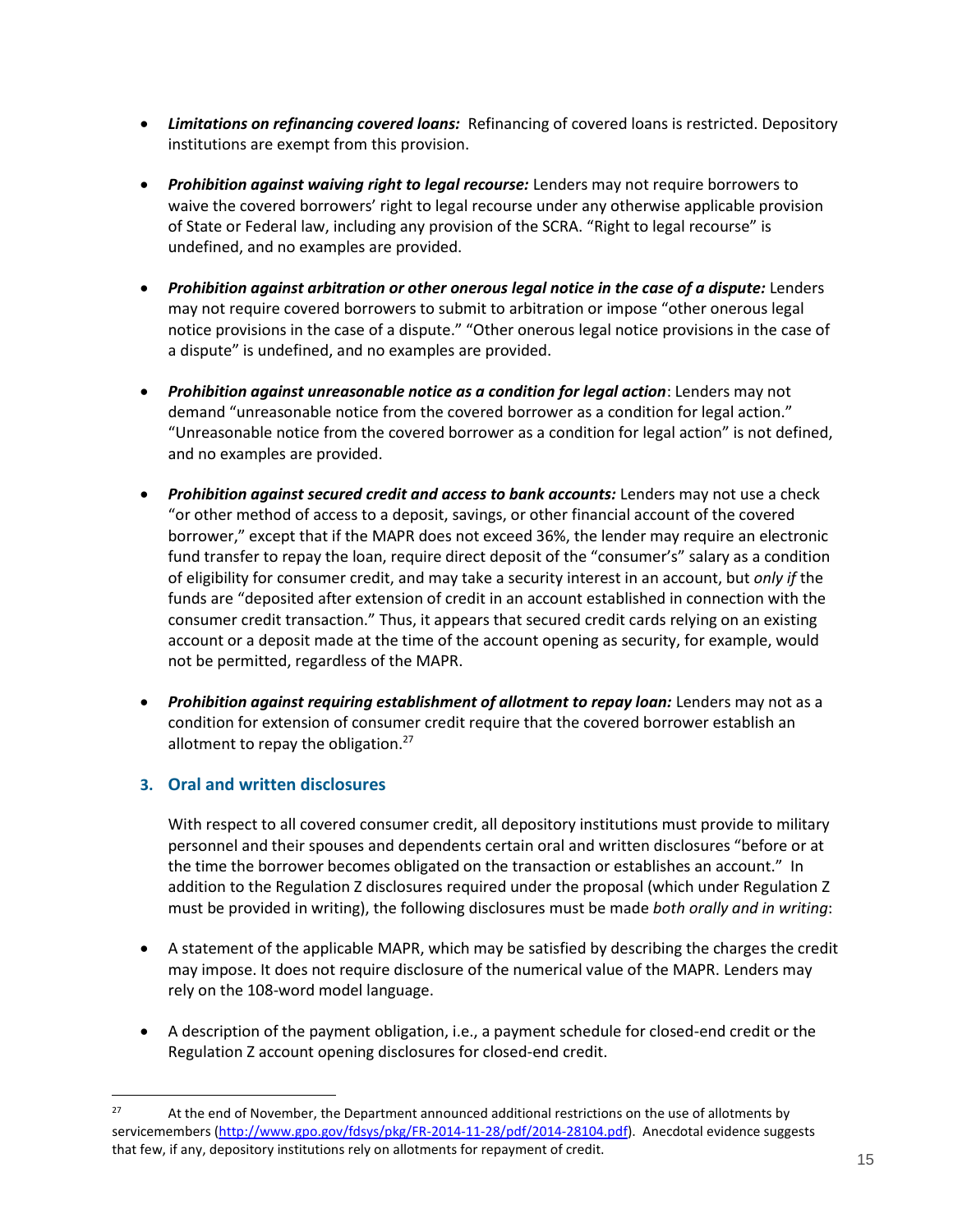A notice of 111 words explaining that federal law provides protections for active servicemembers and their dependents and they may be able to obtain financial assistance from military sources and free legal advice and counseling regarding consumer credit.

### <span id="page-15-0"></span>**4. Identification of covered borrowers**

Under the proposal, servicemembers and their spouses and dependents are no longer responsible for disclosing their military status to lenders. Lenders may no longer rely on the statements from applicants about their military status. Instead, lenders must themselves make a determination about whether the applicant is covered. The proposal allows lenders to rely on the Department's MLA database as a safe harbor if they maintain a record of the information obtained *unless* they have "actual" knowledge that an applicant is covered. A lender has actual knowledge if it has any record (including any electronic record) collected by the lender prior to the transaction and maintained in any system used by the lender that relates to the consumer credit involving that consumer. Information from the Department's MLA database is deemed conclusive so long as the creditor maintains a record of the information obtained.

### *Penalties for violations*

- *Criminal penalties*: Creditors knowingly violating the regulation are subject to fines and imprisonment for up to one year.
- *Voidance of the contract*: Any agreement is void from inception of the contract if any provision is violated.
- *Arbitration:* No agreement to arbitrate any dispute involving the extension of covered consumer credit to a covered borrower is enforceable against any covered borrower or any person who was a covered borrower when the agreement was made.
- *Private right of action and civil liability:* A person who violates the regulation is liable to any actual damage, but not less than \$500 for each violation, punitive damages, appropriate equitable or declaratory relief, and any other relief provided by law.<sup>28</sup>
- *Costs of the action:* Those found to violate the regulation are liable for the costs of the action and reasonable attorney fees.
- *Regulation Z violation:* A violation of Regulation Z involving any product covered by the regulation is also a violation of the MLA.

## <span id="page-15-1"></span>**V. Lack of Data to Support Broad Expansion**

 $\overline{a}$ 

*While data may support a tailored modification of MLA coverage, there are no data or evidence to support the proposed broad expansion to depository institution consumer credit products. Nor do those products have the characteristics of the predatory loans Congress and the Department intended to target. Therefore, to ensure that access to credit is not restricted or impaired, depository institution products should be exempt.*

<sup>28</sup> The MLA was amended in January 2013 to add a private right of action in federal court.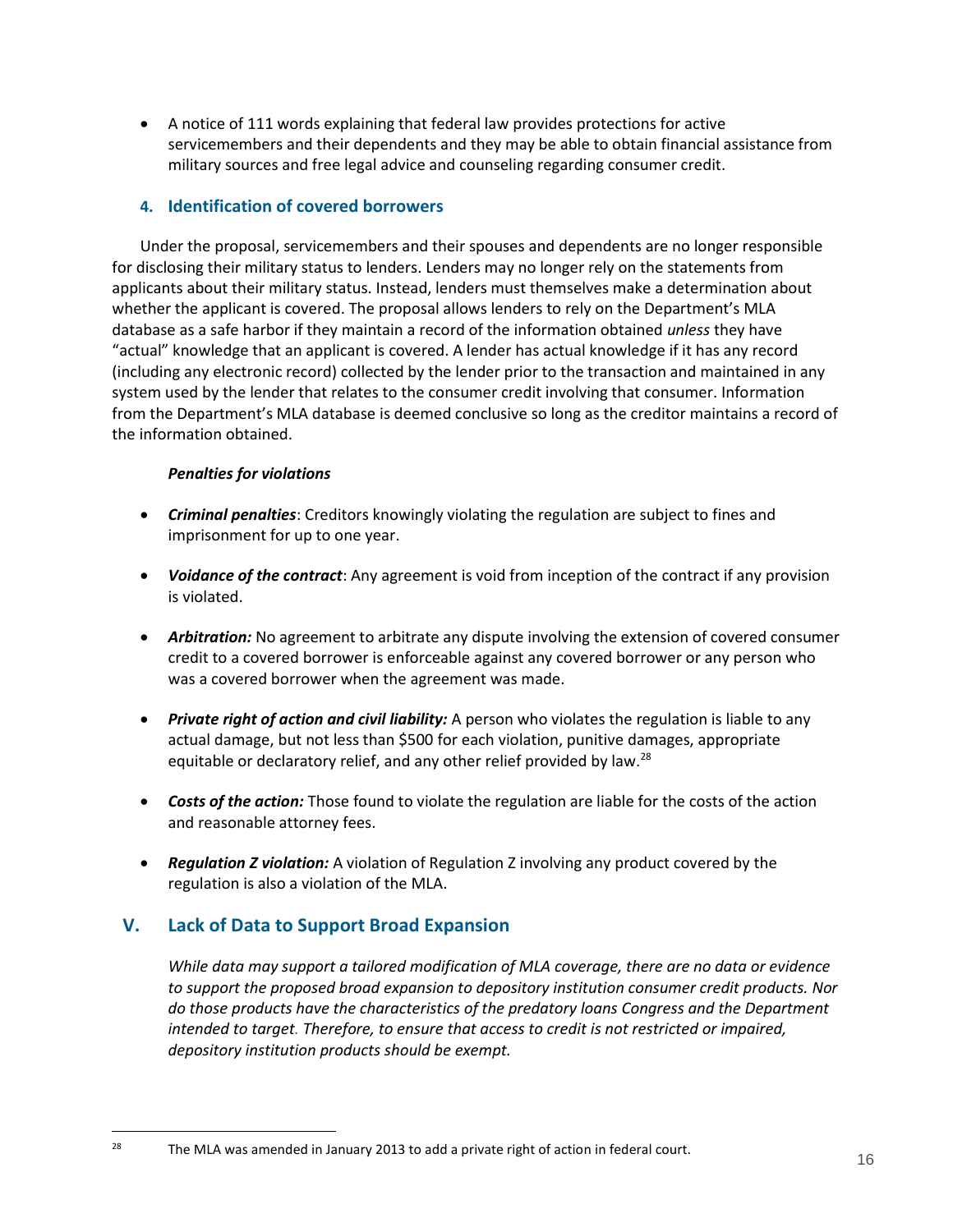As noted above, the focus of the statute, and what the Department of Defense's Report identified as most troublesome, were predatory practices, specifically those associated with payday loans, tax refund anticipation loans, and car title loans. To that extent, as we stated in our August 1, 2013, letter, the regulation has been relatively effective in protecting members of the armed services as it was intended. Indeed, according to a study by the Consumer Federation of America (CFA) the current regulations have been successful and are working as intended. The CFA study found: "To the extent products met these definitions, the law has been largely effective in curbing predatory payday, car title, and tax refund lending to covered borrowers"; "[T]he impact of the federal law prohibiting certain payday and car title loan products is very pronounced;"<sup>29</sup> "Payday loans provided from brick and mortar outlets appear to no longer be widely available to servicemembers..."<sup>30</sup> Tax refund anticipation loans have been virtually eliminated.<sup>31</sup> This is consistent with the DMDC QuickCompass on Financial Issues survey, which found that only "2% said they had used payday loans in the past 12 months and 4% said they used vehicle title loans."<sup>32</sup>

That being said, there appears to be evidence that there exist online payday loans and other loans designed to circumvent the regulation's definition of covered loans (e.g., payday loans that exceed the 91-day term and \$2,000 loan amount parameters of the regulation's definition of consumer credit).<sup>33</sup> However, there is no evidence that these products are being offered by depository institutions. Equally, there is no evidence or analysis to support coverage of depository institution products, including credit cards, based on the goals and intent of Congress when it passed MLA or based on any of the predatory characteristics outlined by the Department in its report or its discussion of the final regulation adopted in August 2007, as outlined in the earlier section on the background and history of MLA. Finally, while the many financial products offered by depository institutions provide demonstrably clear benefits to military personnel and their dependents, there is no data to show that such products are harming them.

As explained above, the history of the MLA makes clear that in implementing the regulation the Department, relying on Congressional intent and its own report on which the statute was based, analyzed the characteristics of predatory practices in order to identify the types of loans the regulation was intended to cover: high interest rates and fees; little or no responsible underwriting; loan flipping or repeat renewals that ensure profit without significantly paying down principal; loan packing with high cost ancillary products whose cost is not included in computing interest rates; a loan structure or terms that transform these loans into the equivalent of highly secured transactions; fraud or deception; waiver of meaningful legal redress; or operation outside of state usury or small loan protection laws or regulations. We do not believe that credit cards or the other depository institution consumer credit meet these criteria.

### <span id="page-16-0"></span>**1. Credit card regulations, supervision, and characteristics**

Credit cards are offered not only by the largest institutions but by thousands of small and mid-sized credit unions and banks. According to the bank and credit union call reports, 4,940 banks and credit

<sup>&</sup>lt;sup>29</sup> Jean Ann Fox, "The Military Lending Act Five Years Later—Impact On Servicemembers, the High-Cost Smalldollar Loan Market, and the Campaign against Predatory Lending, Consumer Federation of America," May 2012, p. 9. 30 *Ibid.,* p. 9, 23. However, the CFA found that military borrowers "are still encountering" payday loans online and

at some stores.<br> $\frac{31}{10}$ <sup>31</sup> *Ibid.*

Department of Defense, "Report: Enhancement of Protections on Consumer Credit for Members of the Armed Forces and Their Dependents" (August 2014), p. 20.

<sup>33</sup> Jean Ann Fox, "The Military Lending Act Five Years Later—Impact On Servicemembers, the High-Cost Smalldollar Loan Market, and the Campaign against Predatory Lending, Consumer Federation of America," May 2012, p. 25.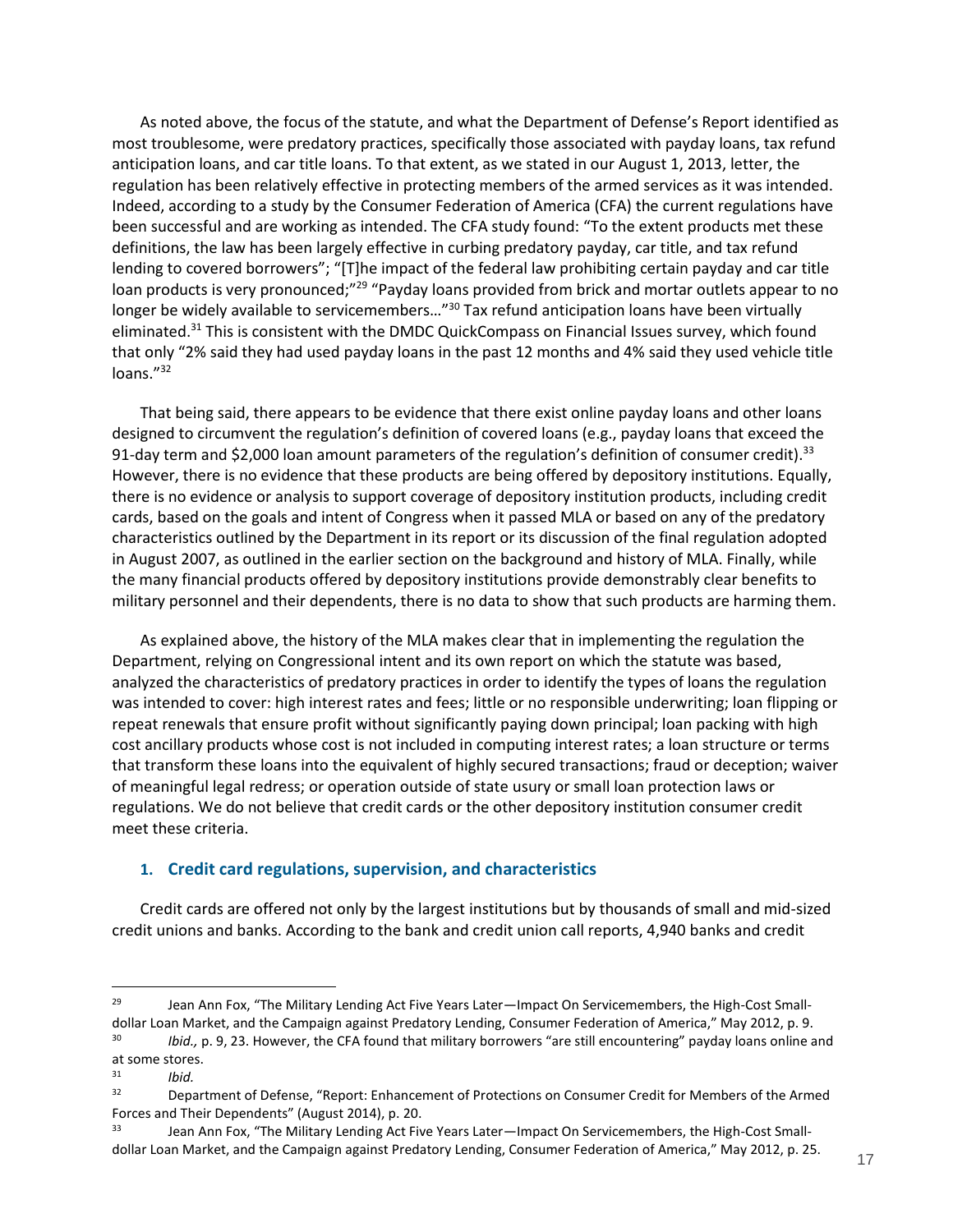unions issue credit cards.<sup>34</sup> The Federal Reserve Board of Minneapolis found in a recent survey that 80 percent of credit unions, 59 percent of banks, and 76 percent of all depository institutions offer credit cards.<sup>35</sup>

Credit cards are subject to federal consumer protection laws specific to credit cards, including the CARD Act and the Truth in Lending Act, and are closely scrutinized by the Bureau and banking regulators. Indeed, since enactment of the MLA, Congress has given the Bureau plenary authority to regulate consumer financial products, including credit cards, to guard against predatory practices or terms. Moreover, credit cards lack the characteristics identified by the Department as "predatory," which is the focus and concern of the MLA and the Department.

The Department noted in the supplementary information to the proposal that it "believes that credit card products may warrant special consideration under the MLA because comparable protections for consumers who use these products separately apply under the Credit Card Accountability Responsibility and Disclosure Act of 2009 ('CARD Act')."<sup>36</sup> The CARD Act, as a practical matter, eliminated any adverse characteristics of predatory loans that might have been ascribed to credit cards. In fact, that act went further to provide additional consumer protections that assist borrowers in understanding and managing their credit well. Among other provisions, the CARD Act—

- Prohibits additional fees (other than penalty fees) for the credit line if fees exceed 25 percent of the total credit line in the first year;
- Caps late fees, payment return fees, and over the limit fees to \$25 for the first occurrence and \$35 for reoccurrences within six months (subject to inflation increases);
- Requires issuers to demonstrate an applicant's ability to repay (including an "independent ability to repay" for those under 21 years of age) before offering a credit card account;
- Prohibits increases on interest rates on outstanding balances and requires advance notice of higher interest rates to be applied to new transactions;
- Prohibits a rate increase in rates, fees, or finance charges in the first year;
- Requires promotional rates to extend at least six months (unless limited exceptions apply);
- Requires that issuers consider such factors when later considering rate reductions if interest rate is increased based on certain factors;
- Requires on the first page of the billing statement a highlighted warning about only paying the minimum, the number of months to pay and total cost if cardholder only pays the minimum and there are no further advances, the monthly payment amount to pay the balance over 36 months, the savings if the borrower pays within 36 months, and a telephone number about credit counseling;

<sup>34</sup> *See* bank call reports at [https://www2.fdic.gov/Call\\_TFR\\_Rpts/](https://www2.fdic.gov/Call_TFR_Rpts/) and credit union call reports at <http://www.ncua.gov/DataApps/QCallRptData/Pages/default.aspx>

Federal Reserve Bank of Minneapolis Payments Information and Outreach Office, "2014 Payments Fraud Survey Summary of Regional Results," p. 11.

<sup>36</sup> 79 FR 58611 (September 29, 2014).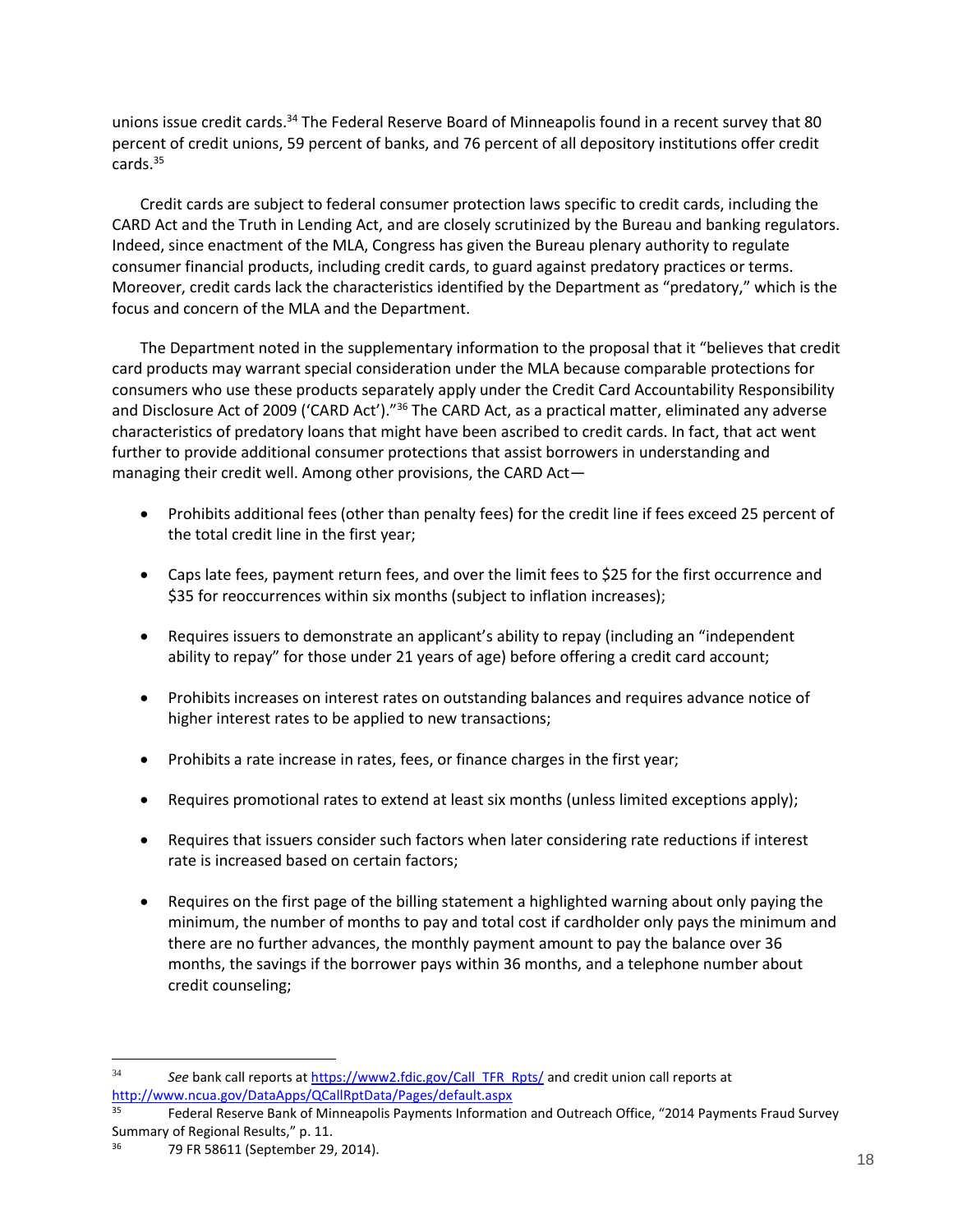- Requires cardholders to opt in for approval of transactions that exceed the credit limit;
- Prohibits the repayment term from changing except if it allows a five-year amortization, the minimum is not more than doubled, or the method is no less beneficial;
- Requires billing statements to be provided 21 days prior to the due date;
- Requires the due date to be the same each month;
- Requires the due date and amount of late fee to be listed prominently together on the billing statement; and
- Prohibits imposing fees for payment, regardless of the method of payment.

Though Congress created these broad consumer protections when it passed the CARD Act in 2009, what it did not do was expand application of MLA to credit cards, even though they were exempt from MLA at that time. If Congress had felt it necessary to apply MLA to credit cards, it could and would have done so in 2009.

Apart from the CARD Act, the Truth in Lending Act, as implemented under Regulation Z, has specific disclosure requirements for credit cards and requires that important terms, including interest and fees, be highlighted. That regulation—

- Requires that a summary of key credit card terms be highlighted in a special table with large fonts in all applications, solicitations, and billing statements using similar, mandatory terminology;
- Imposes similar requirements to change-in-terms notices;

 $\overline{a}$ 

- Requires that cardholders receive an easy-to-read summary of their agreement, also with specific formatting, heading, and font requirements, after the account is opened; and
- Requires on billing statements that interest and fees be grouped together and highlighted, in a box with a special heading with a summary of each by billing period and year to date.

These requirements designed so that consumers understand the cost of credit cards before they enter into an agreement; that they have easy-to-understand summaries of their agreements for understanding and reference; and that they get billing statements that highlight interest charges, fees, and what they are paying for credit, as well as information to assist them in managing their credit, such as the minimum payment notice. The provisions also assist cardholders in paying on time by requiring a consistent due date and requiring that the due date and consequences of late payments are highlighted.

Furthermore, other characteristics the Department identified as predatory, and described earlier, i.e., loan flipping or repeat renewal, characteristics that transform the card into a highly secured transaction, and waivers of meaningful legal redress, simply do not apply to credit cards. Any concerns about fraud or deception may be addressed by the Bureau, created after the MLA was enacted in order to address such issues for consumer financial products and all consumers. Equally, the Bureau has the authority—and has exercised that authority—to address issues with credit card products.<sup>37</sup> Credit card

<sup>&</sup>lt;sup>37</sup> Between July 2012 and April 2014, the Bureau has taken action against no fewer than seven large credit card companies, ordering them to pay millions of dollars in restitution and penalties for various credit card practices.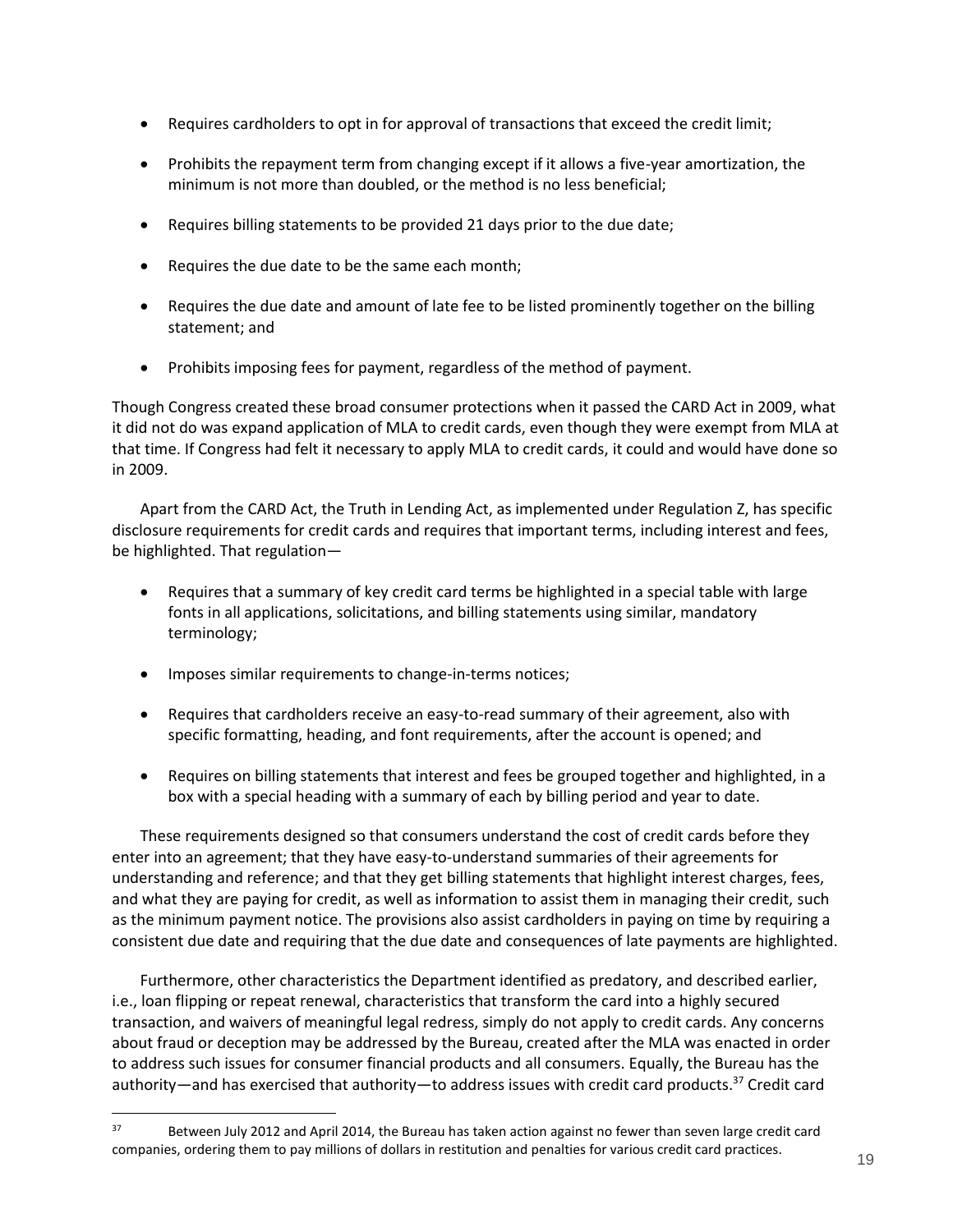and other depository institution products may be exempt from state usury provisions, but credit card interest rates are not exempt from market pressures and are very competitive.

Unlike predatory loans, credit cards provide flexible terms that put the customer in control with regard to access to the credit and timing of repayment. Cardholders have the ability to use only as much credit as they need, which avoids paying unnecessary interest. Access is convenient, which is critical in emergencies, especially for servicemembers serving abroad and their families remaining at home. The payment schedule gives borrowers the ability to pay balances off in full whenever they wish and are able or to pay off over time, if that is more manageable for their budget and individual circumstances. Other guidance issued by the OCC, FDIC, and Federal Reserve Board, regarding the work down of principal via minimum payments emphasize that issuers must "carefully consider the repayment capacity of borrowers."<sup>38</sup> Moreover, as noted, credit cards and their terms are highly competitive, with low rates available for eligible borrowers. In addition, and very important, credit cards offer highly valued features that go far beyond credit. These include rewards (including cash-back rewards), car rental insurance, warranties on purchases, travel and airline perks (such as free baggage transit, access to airline lounges, and priority seating/boarding), and concierge services (restaurants, hotels, tickets to sports and other event), to name a few. While high fees might apply to these high value products, that is because credit is only one aspect of the product.

### <span id="page-19-0"></span>**2. Regulation and supervision of the other depository institution loan products**

Beyond credit cards, many other credit products provided by depository institutions of all sizes, such as personal loans (both lines of credit and installment loans), overdraft lines of credit, student loans, car and other personal property refinance loans, and covered mortgage products simply do not meet any of the listed criteria for identifying predatory practices (high interest rates and fees; little or no underwriting; loan flipping or repeat renewals that ensure profit without significantly paying down principal; high cost ancillary products; a loan structure or terms that transform the loans into the equivalent of highly secured transactions; fraud or deception; waiver of meaningful legal redress; or operation outside of state usury or small loan protection laws or regulations). As noted, any issues relating to fraud and deception can and will be addressed by the Bureau, which was created after passage of MLA to focus on financial protection for all consumers, as well as by the banking agencies. Furthermore, unlike other creditors, insured depository institutions are subject to regular examinations and oversight that carefully review compliance with consumer protection regulations.

## <span id="page-19-1"></span>**3. Lack of data or support to expand application of regulation to depository institution products**

Not only do depository institution products, including credit cards, lack the predatory characteristics on which the Department based coverage of the MLA, we have been unable to identify any data,

<sup>&</sup>lt;sup>38</sup> "The Agencies expect lenders to require minimum payments that will amortize the current balance over a reasonable period of time, consistent with the unsecured, consumer-oriented nature of the underlying debt and the borrower's documented creditworthiness. Prolonged negative amortization, inappropriate fees, and other practices that inordinately compound or protract consumer debt and disguise portfolio performance and quality raise safety and soundness concerns and are subject to examiner criticism." *See* OCC, Federal Reserve Board, FDIC, OTS, "[Credit Card](http://www.occ.gov/news-issuances/bulletins/2003/bulletin-2003-1a.pdf)  [Lending: Account Management and Loss Allowance Guidance](http://www.occ.gov/news-issuances/bulletins/2003/bulletin-2003-1a.pdf). p.3. "Credit line assignments should be managed conservatively using proven credit criteria. The Agencies expect institutions to test, analyze, and document lineassignment and line-increase criteria prior to broad implementation. Support for credit line management should include documentation and analysis of decision factors such as repayment history, risk score, behavior scores, or other relevant criteria. *See Ibid.,* p. 2.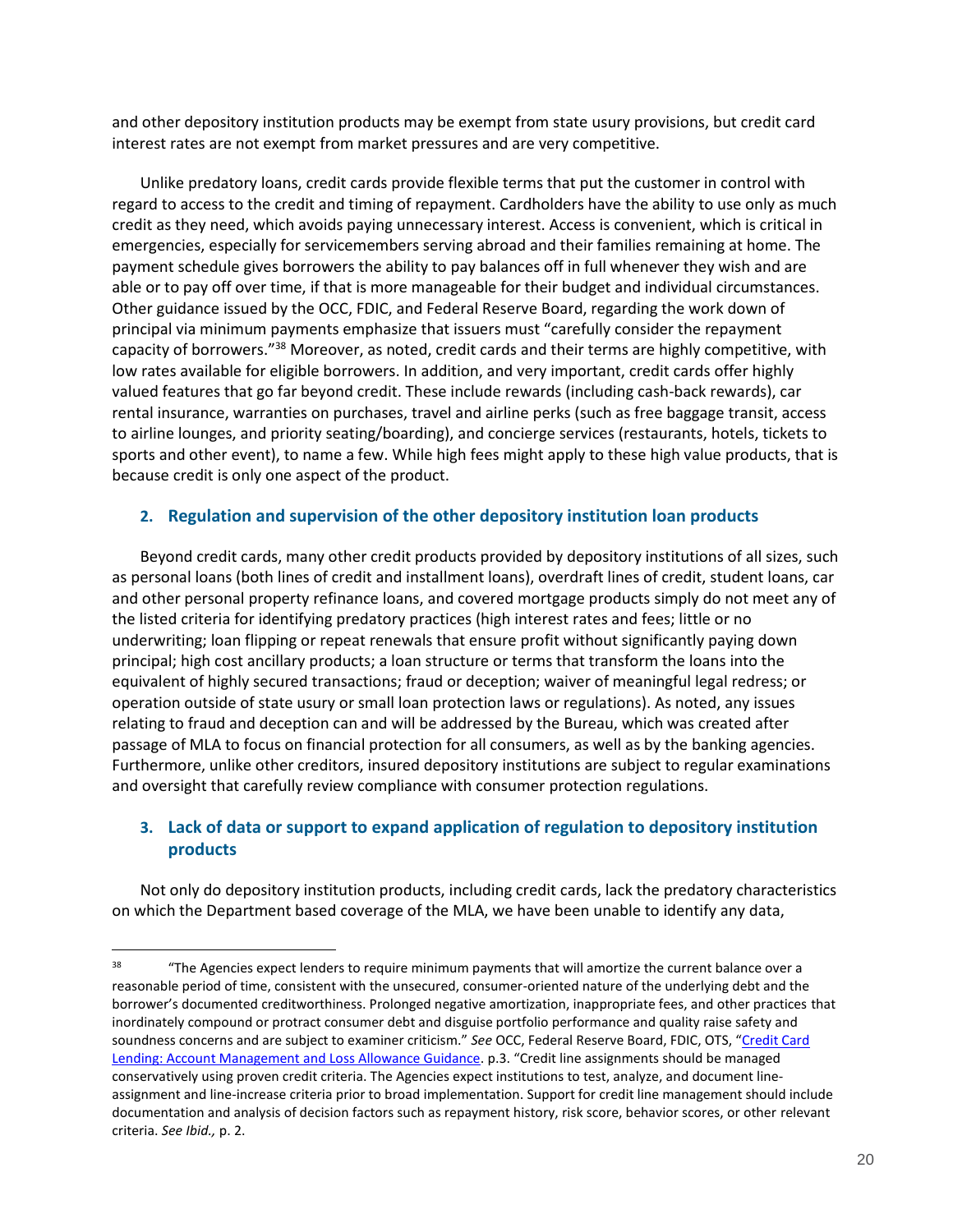including any identified by the Department, to support expansion of the MLA regulation to credit cards and other depository institution loan products. In addition, a review of the 37 letters submitted to the Department in response to its June 2013 ANPR provides no support to subject credit cards and other depository institution products to the regulation.

CFA's Report and comment letter (submitted by the CFA and other consumer activists—CFA letter) of August 1, 2013, provided extensive information and data about the use of payday loans, vehicle title loans, and tax refund anticipation loans by military personnel and their spouses and dependents. It provided no data or evidence that any depository institution products were posing harm to military personnel and their spouses and dependents. The report recommended coverage of certain bank "deposit advance products."<sup>39</sup> *However, neither they nor the few other commenters who referenced these products provided any data or evidence that these popular and valued products were high-cost, "predatory," inadequately underwritten, or even a problem for users. Nor did they present evidence that they were being used by military personnel and their spouses and dependents let alone presenting a problem for them.* Indeed, banks who previously offered them reported that the only complaints they received about these products were from customers who were upset that they could not get a loan, because they had reached the bank's consecutive use limits. The Department did not mention deposit advance loans in the supplementary information to the proposal, but its April 2014 report found that only 3 percent of enlisted servicemembers used bank advances in the prior 12 months. Moreover, although that report provides no information about the fees paid, it found that the average number of months respondents had used bank advance loans was 3.6 months and the median seven months, $40$ indicating that servicemembers were not falling into a cycle of debt or a debt trap in using these products. *In any case, the few banks offering those products have in effect abandoned them following FDIC and OCC guidance adopted in 2013.* The exception is one bank that has significantly modified its product.

The CFA letter also recommended expansion of the regulation to cover credit cards but offered no data or evidence to support the expansion. In their August 1, 2013 letter, after acknowledging that the CARD Act addressed many issues related to credit cards, the commenters only speculated that service members "*may*…be harmed by credit cards that carry high rates, include numerous costly fees, and may lead to billing disputes or complaints about collection practices."41 (Emphasis added.) The letter concludes that because CFA and others continue to have some concerns about the fees of a very small minority of credit cards (a fee structure the CARD Act specifically addressed by limiting fees in the first year, as discussed above), *all* credit cards should be covered. It is equally striking that the letter contains no recommendations, let alone evidence, that other depository institution products, including overdraft lines of credit, personal loans and lines of credit (with the exception of the now largely abandoned deposit advance product), student loans, car and similar refinance loans, and certain other mortgage loans should be covered, as proposed.

<sup>&</sup>lt;sup>39</sup> Deposit advance products, which were previously offered by about six banks, allowed advances limited to the lesser of a cap (typically \$500) or a percentage of the average recurring payment (e.g. 50 percent). Programs usually charged a fee based on the amount advanced (e.g., \$7.50 per \$100 borrowed), and the credit was usually repaid automatically from a recurring direct deposit, such as payroll. Programs typically included protections to prevent a cycle of debt, such as limitations on consecutive use. Because the loans amounts were small and the terms far shorter than a year, the fees could produce a relatively high *annual* percentage rate. However, the annual percentage rate is not a true measure of a loan that is far shorter than a year.<br>40<br>Department of Defense "Benest: Enhan

<sup>40</sup> Department of Defense, "Report: Enhancement of Protections on Consumer Credit for Members of the Armed Forces and Their Dependents" (August 2014) p. 28.

<sup>41</sup> CFA comment letter, p. 9.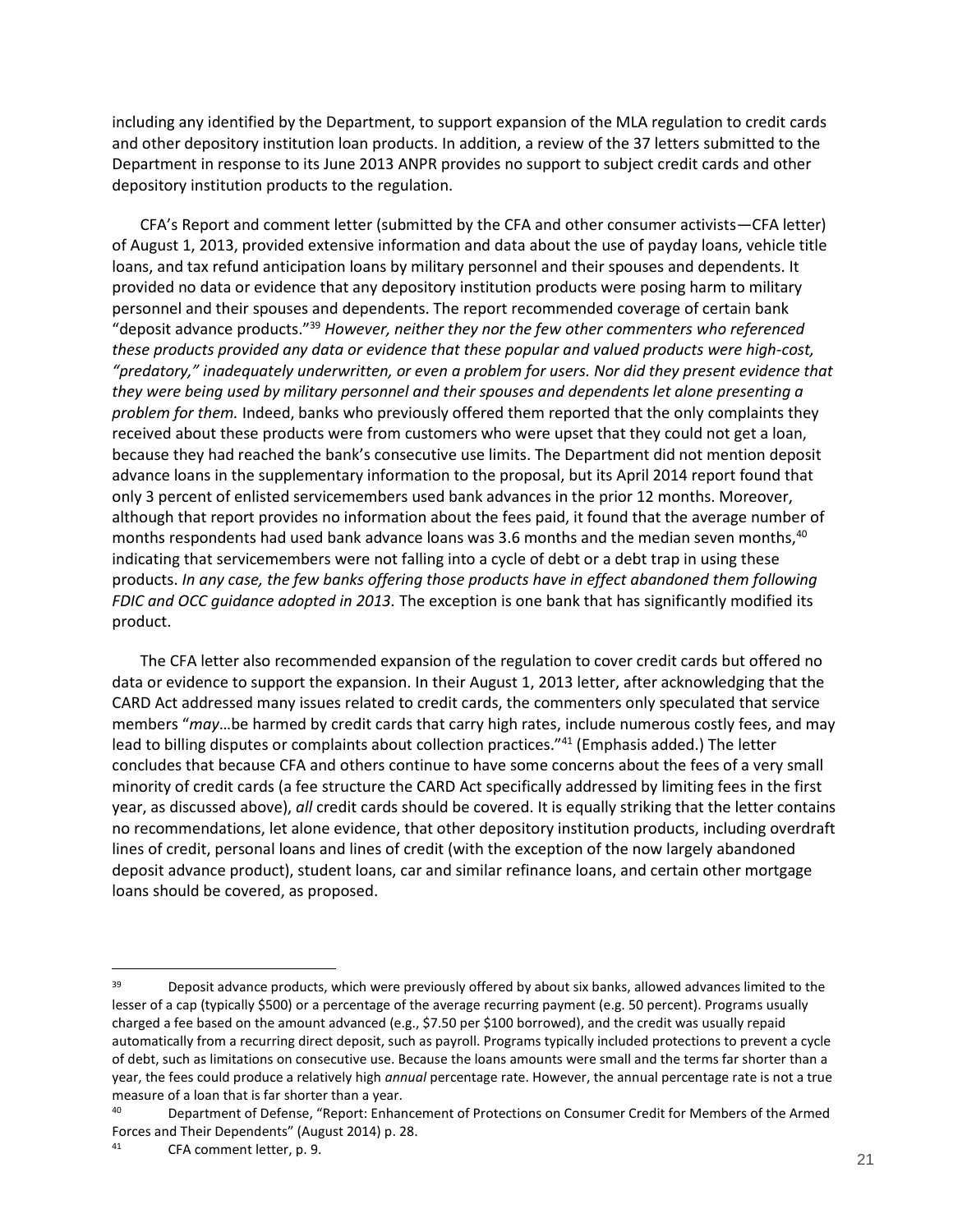Similarly, a letter from consumer activist organizations,  $42$  though their complaints were heavily focused on non-depository loans, also briefly referenced credit cards and recommended covering them on the basis that credit card rates and other fees "can be very high," and although the CARD Act has been beneficial, "the potential for abuse remains*."* A letter from the Shriver Center and one from a group of organizations, using identical language to the CFA letter, also recommended such coverage. They also offered no data in support, merely speculation.

In general, the commenters who recommended expansion of coverage focused heavily on "highpriced" loans with little or no underwriting and specifically on nonbank payday loans, auto title loans, and, to a lesser extent, tax refund anticipation loans. Their concerns were around the proliferation of payday and auto title loans that in their view were structured with longer terms merely to evade the MLA's requirements.

Indeed, the Department's focus in the background material provided in the supplementary information to the proposal is exclusively on "predatory" practices and specific loans: payday loans, title loans, rent-to-own plans, installment loans targeted at military personnel, and tax refund anticipation loans. None of the comments to the ANPR that the Department cites in the supplementary information to this proposal concern credit cards or credit offered by depository institutions.<sup>43</sup> Following are specific comments the Department cited:

- One commenter was "'particularly concerned with [a] multiple-payment or installment loan'" that is not covered by the rule, "'because the loan has a term of over 91 days or exceeds \$2,000." This commenter stated, more specifically, that '[i]n Texas, high cost multiple-payment loans with rates often exceeding [600 percent] APR are increasingly offered by *payday lenders*." (Emphasis added.) The commenter followed with a reference to *payday lenders*. 44
- One commenter discussed concerns about lenders who "circumvented the purpose and protections intended by the MLA" – and then provided the example of the "*payday loan* law in Colorado." (Emphasis added.)<sup>45</sup>
- One person commenting that the current rule has loopholes, specifically cited *payday loans, title loans, overdraft loans, and sales credit loans or other similar rent-to own transactions.* There is no mention of credit cards, or other bank products other than the unclear reference to "overdraft loans."
- One commenter urged "the Department to include within the scope of the rule '*payday and vehicle title loans of any duration*, whether open or closed-ended,' '*tax refund anticipation loans of any duration*,' as well as to 'consider extending the 36 [percent] APR cap to unsecured *installment loans targeted at the military* and all other forms of consumer credit.'"<sup>46</sup> (Emphasis added.)
- One commenter expressed concern that one out of every ten veterans reported having more than \$40,000 in unsecured debt…often from *high-cost lenders that frequently target military*

<sup>42</sup> Signatory list begins with Virginia Poverty Law Center.

<sup>&</sup>lt;sup>43</sup> The Bureau cites a single reference to "overdraft loans," which was part of a series among other predatory nonbank products, but the term was undefined, and the reference provided no further information or detail, including any data or even an example of any harm to military personnel and their spouses and dependents.<br>44

<sup>&</sup>lt;sup>44</sup> 79 FR 58607 (September 29, 2014)<br><sup>45</sup> *Ibid* n 58508

<sup>45</sup> *Ibid.,* p. 58508.

<sup>46</sup> *Ibid.*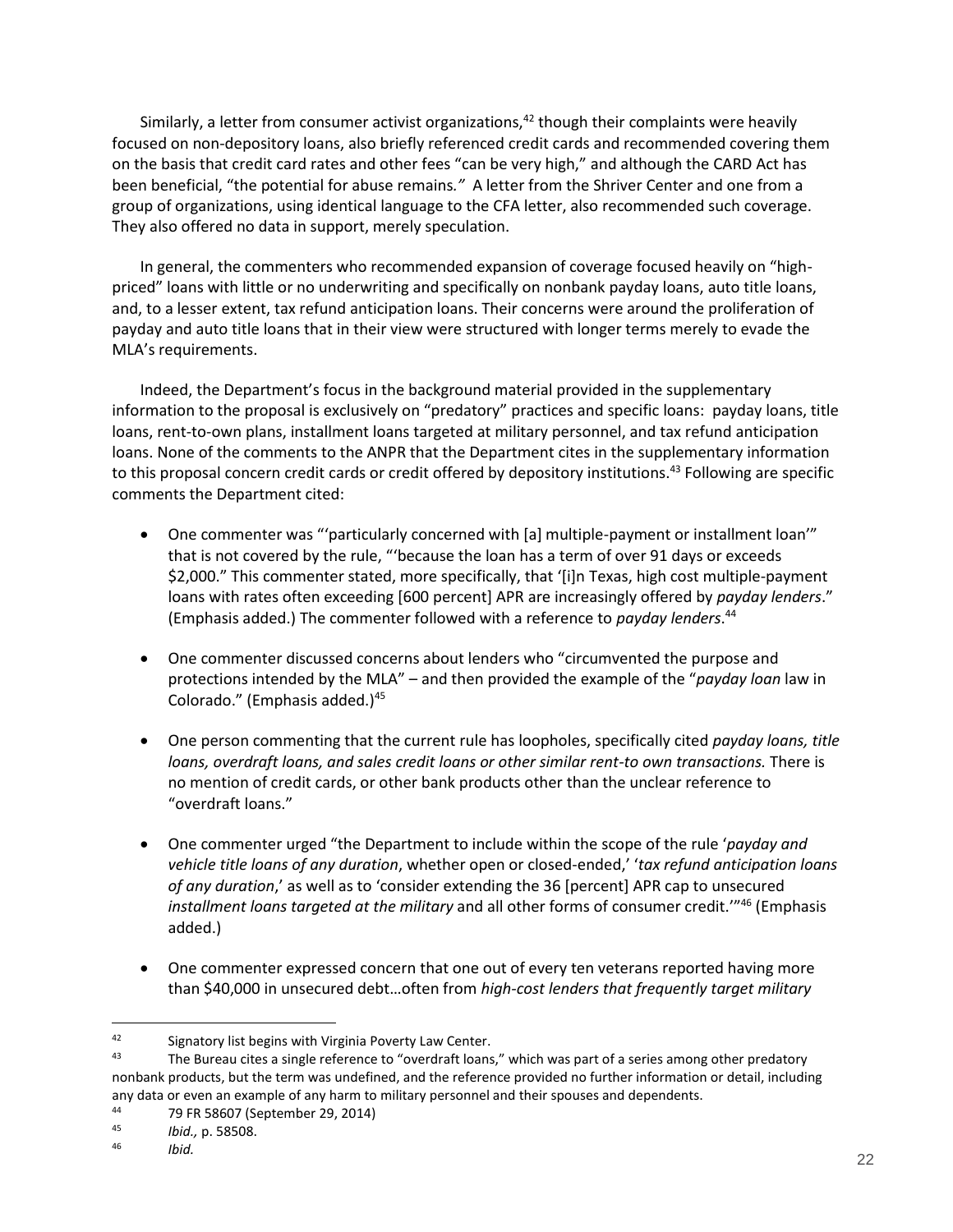*bases.*" The commenter noted that the current rule "'does not apply to all forms of *payday*  lending permitted under state law" and recommended aligning with Regulation Z. (Emphasis added. $)^{47}$ 

 One commenter wrote that the "Department should 'not lose sight of [a] *payday lender's demonstrated capacity for creative evasion,'*" that some "lenders disguise short-term loans as check cashing services and others disguise loans and loan fees using the sale of phone cards or other 'trinkets' at inflated prices combined with the delayed presentment of checks." The commenter suggested "*rent-to-own transactions* should be included as consumer credit" together with "*all payday, rent-to-own, installment, and vehicle title loans* without respect to the duration of the loan."<sup>48</sup> (Emphasis added.)

It would be a great leap to conclude that these commenters were suggesting application to "all" consumer credit, rather than all payday and similar loans etc., especially as they did not specify any other types of loans beyond those loans, or otherwise indicate that they understood or recognized the breadth of the meaning of "consumer credit," as defined by Regulation Z.<sup>49</sup> Indeed, "consumer credit" under Regulation Z includes mortgages and car purchase loans, but those commenters did not indicate that they believed it necessary to extend coverage to those loans or that they understood that they were exempt from MLA, further evidence that their focus was on the expansion of payday and similar loans, not to the array of loans offered by depository institutions, including credit cards and small-dollar affordable loans.

A recent letter from members of the Senate supporting the proposed expansion similarly focuses on "predatory and high cost lending," "evolving predatory lending practices targeting service members and their families," "use of predatory marketing practices, and other abuses," "high-cost debt," and the need to prevent "future evasions." In discussing support for the expansion and the need to prevent evasion, the letter specifically refers to the ability to avoid the regulation "by simply adding a day to the term of a payday loan or by lending just one additional cent so that the payday loan no longer qualifies as 'consumer credit' subject to the MLA protections." Clearly, the reference point of the letter is the evasion of the regulation by non-depository institutions and the need to capture those loans designed to avoid the regulation—not mainstream depository institution products, including credit cards and affordable small-dollar loans. Significantly, the letter makes no mention of the depository institution products being an issue.<sup>50</sup> In addition, the letter's support of MLA regulation consistency with the requirements of the Truth in Lending Act (TILA) cannot have meant support for consistency in the definitions of consumer credit, because, as discussed below, the MLA and TILA themselves are not consistent in the products they cover. TILA covers mortgage and purchase money loans like car loans. The MLA specifically exempts those consumer credit products. Moreover, as mentioned, since passage

50 November 25<sup>th</sup> letter to Department of Defense Secretary Hagel from U.S. Senators Dick Durbin and Jack Reed et al.

 $\overline{a}$ <sup>47</sup> *Ibid.*, p. 58509.

<sup>48</sup> *Ibid.*

<sup>&</sup>lt;sup>49</sup> The Department in its April 2014 report appeared to make the highly questionable leap that all the comments recommending expansion clearly were intended to include all consumer credit, including credit cards and other depository institution loans. *See* Department of Defense, "Report: Enhancement of Protections on Consumer Credit for Members of the Armed Forces and Their Dependents" (August 2014), at 34-35.

However, the Department did not mention that reference in the supplementary information to the proposal, and such a leap is not consistent with the content and context of the comments. As discussed, none mentioned depository institution consumer credit. Only three mentioned credit cards but provided no evidence that credit cards presented harm to military personnel and their spouses and dependents.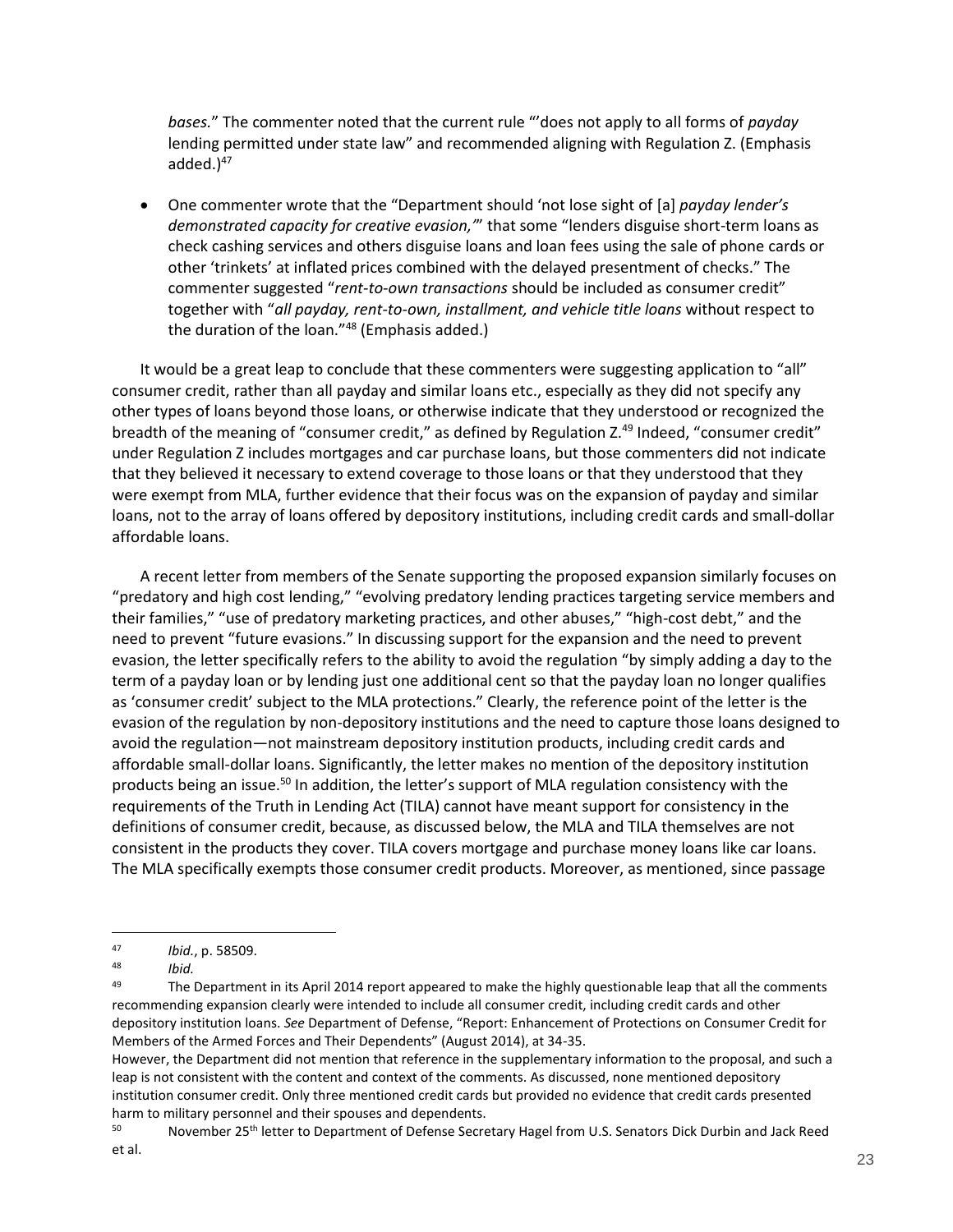of the MLA, Congress passed the CARD Act, which addressed issues related to credit cards. Significantly, it did not apply MLA or MLA-type provisions to credit cards at that time.

Moreover, as already noted, the Department itself very recently stated that it "continues to believe that certain *payday loans, vehicle title loans, and refund anticipation loans present the most severe risk* to Service members and their families, and remains mindful that more broadly defining the 'consumer credit' that would be subject to 10 U.S.C. 987 may present unintended consequences, including a reduction in 'credit availability.'" (Emphasis added.)<sup>51</sup>

The Department did not mention, in the supplementary information to the proposal, reasons or support for expanding coverage to include credit cards and other depository institution products. Notably, its earlier report on enhancements of protections on consumer credit discusses credit cards and servicemembers, but only in the context of the servicemembers' understanding of their credit card price and their credit card use and habits. The report provides no support to conclude credit cards are high-priced or that issuers target military personnel and their spouses and dependents with ill-suited or ill-advised products. While the Department may view having credit card debt—or any debt—as "negative," the statute does not authorize the Department to prohibit military borrowers and their spouses and dependents from having any debt. Nor is debt elimination for military personnel and their spouses and dependents the purpose or goal of the statute.

We also add that the Department's one-page ANPR of June 17, 2013, contained no hint that Congress or the Department envisioned or anticipated broadly expanding coverage. The focus of the discussion in the ANPR, including its references to Congressional reports, was clearly on *predatory* loans, very specifically vehicle title loans, payday loans, and their impact on military personnel, their spouses and dependents. Indeed, the ANPR cited the Conference Report accompanying H.R. 4310, "National Defense Authorization Act for Fiscal Year 2013," which amended MLA, that the Senate amendment would amend section 987 [MLA] to require that *vehicle title loans and payday loans, regardless of duration or whether they are open-or closed-end, are included within the definition of 'consumer credit'*  contained in the regulation…." (Emphasis added.) The ANPR further cited the Conference Report's reference to concern about a report that found "many *predatory lenders* have modified their products to avoid coverage by the Department's rules…" (Emphasis added.) The ANPR made a general reference asking for comment on whether to expand coverage, but in the context cited above—with regard to those specific predatory loans. It made no mention of credit cards or other bank and credit union credit products or any suggestions of concern or evidence that those depository institution products were harming military personnel or their spouses and dependents.

While the Department made a brief reference to a joint comment letter from the signatories of this letter in the supplementary information, it made little or no reference to the letters from organizations representing lenders or to their comments expressed in those letters. Letters were also submitted by the American Financial Services Association, the National Association of Federal Credit Unions (a separate letter in addition to the joint letter), the Credit Union National Association, OMNI Financial, the Missouri Credit Union Association, the Ohio Credit Union League, the Michigan Credit Union League & Affiliates, Desert Schools Federal Credit Union, Georgia Credit Union Affiliates, National Installment Lenders Association, and Online Lenders Alliance. Letters from these groups cited the data, including CFA's Report, showing that the MLA was largely successful. They expressed their concern that wholesale broad coverage will harm military personnel and their spouses and dependents by depriving them of access to fair and appropriate credit for servicemembers and their families" and recommended against a broad expansion. Some specifically recommended an exemption for credit unions and banks to ensure

<sup>51</sup> 79 FR 58607 (September 29, 2014).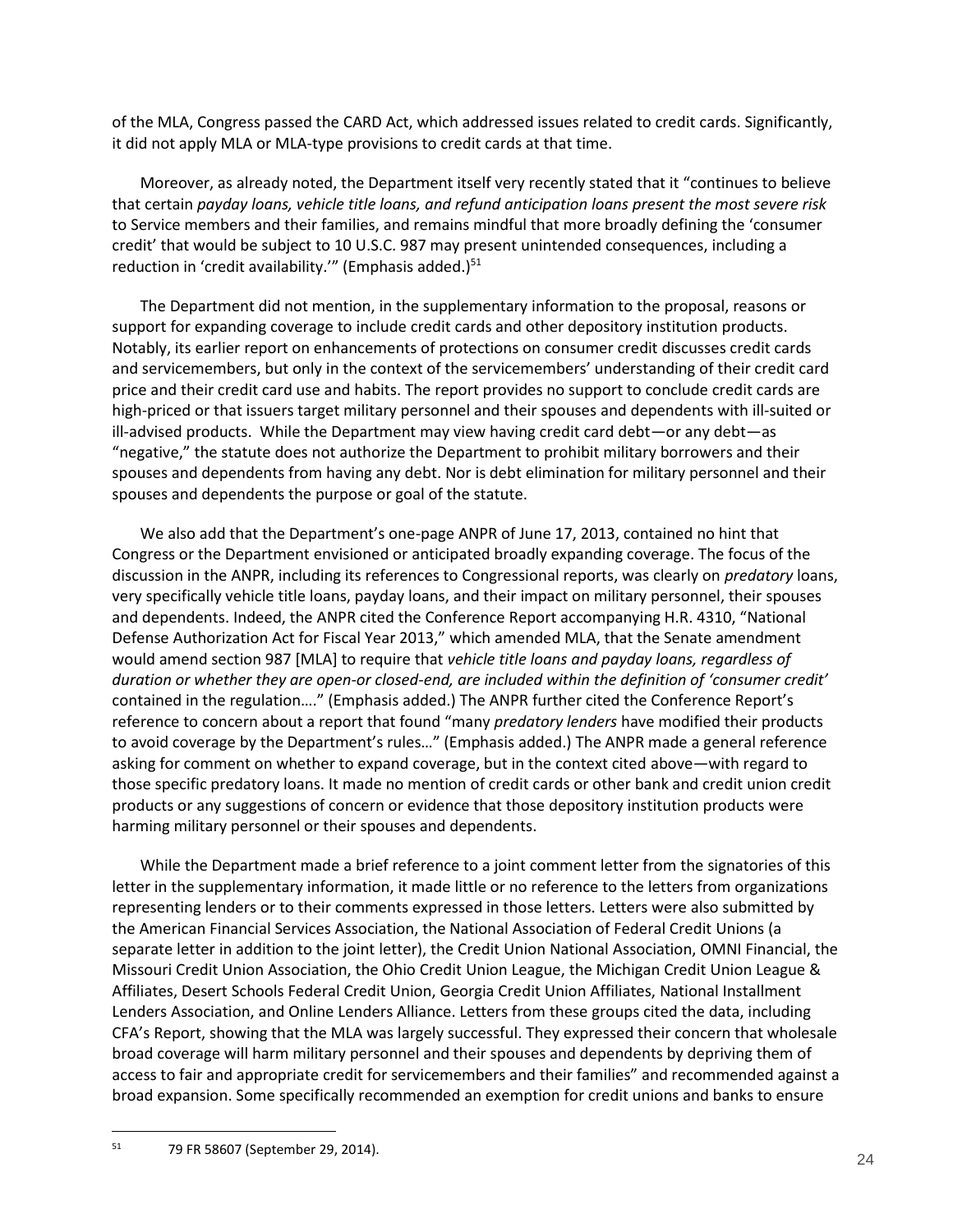the continued availability of mainstream, beneficial products to military personnel and their spouses and families. The supplementary information to the proposal made only a passing reference to these concerns.

Supporting the argument that the broad coverage proposed lacks basis, a review of the complaints the Bureau received from servicemembers, veterans, and their families indicates that credit cards work well for military personnel, veterans, and their families and that these customers need and want them. Over the course of two and a half years (July 21, 2011 through February 1, 2014), the Bureau received 14,100 complaints from military consumers. Of that total, only about 12 percent (1,700) related to credit cards.<sup>52</sup> This number is low given that most military personnel, 91 percent, have a credit card,<sup>53</sup> that the Bureau does not verify the accuracy of the complaints, and that the "military consumers" category also includes complaints from veterans who are retired military.

Moreover, the vast majority of the credit card complaints were unrelated to interest or to fees or practices the proposed regulation would seek to address. The category representing the highest percentage (14 percent, representing about 238 complaints) of credit card complaints identified "billing disputes"<sup>54</sup> which are usually related to disputes with the merchant where cardholders, dissatisfied with the product or performance of a merchant, may use the credit card as a convenient channel to try to resolve the dispute. The Bureau noted that some of the military personnel complaining were frustrated, because they did not realize that to dispute a claim they need to notify their credit card company within 60 days of the error (pursuant to Section 1016.13(b) of Regulation Z). The other examples of credit card complaints the Bureau offered were that "consumers are not aware that companies typically do not stop a merchant charge once the cardholder has authorized it or do not override a merchant's 'noreturn' policy."<sup>55</sup>

Only about eight percent of the credit card complaints (136) filed in that two and a half year period related to interest rates of which the details are unknown.<sup>56</sup> However, a similar number, seven percent, representing 119 of the complaints, related to complaints that an account was closed or cancelled, demonstrating the impact and potential concern of military personnel and their spouses and dependents if they were to lose or have limited access to credit cards. The Bureau received 68 complaints (representing 4 percent of the total complaints) about late fees. However, the proposal does not impact those fees. That a higher percentage of military personnel have a credit card than the general population also demonstrates the importance of their continued access to credit cards.

The Department explains that a reason for its proposed expansion to cover all "consumer credit" is to facilitate compliance by making the meaning of the term "consumer credit" consistent with that term under the Truth in Lending Act. $57$  The proposal does not make the terms consistent nor ease compliance.

First, the terms are *not* consistent, because the Truth in Lending Act includes mortgages and car purchase loans, which are rather large segments of "consumer credit" from the perspective of consumers and compliance officers, which the MLA does not cover. Moreover, that the types of loans covered under MLA consist of one subset of the Truth in Lending Act coverage rather than another subset does not ease compliance. Any subset of the Truth in Lending Act covered credit will create a compliance burden simply because it is different from the Truth in Lending Act. However, the larger the

<sup>52</sup> <sup>52</sup> CFPB, "Complaints received from servicemembers, veterans, and their families," March 2014, p.9.<br><sup>53</sup> CINDA, "Financial Canability in the United States 2012 Benert of Military Findings," December 2011

<sup>53</sup> FINRA, "Financial Capability in the United States-2012 Report of Military Findings," December 2013, p. 14.<br>54 CEBB "Complaints received from servicemembers, veterans, and their families" March 2014, p. 10.

<sup>&</sup>lt;sup>54</sup> CFPB, "Complaints received from servicemembers, veterans, and their families," March 2014, p.10.<br><sup>55</sup>

<sup>55</sup> *Ibid.,* p. 9.

<sup>&</sup>lt;sup>56</sup> CFPB "Complaints received from servicemembers, veterans, and their families," March 2014, p. 10.<br>57 **20 EP 58603 (Sontomber 29, 2014)** 

<sup>57</sup> 79 FR 58603 (September 29, 2014).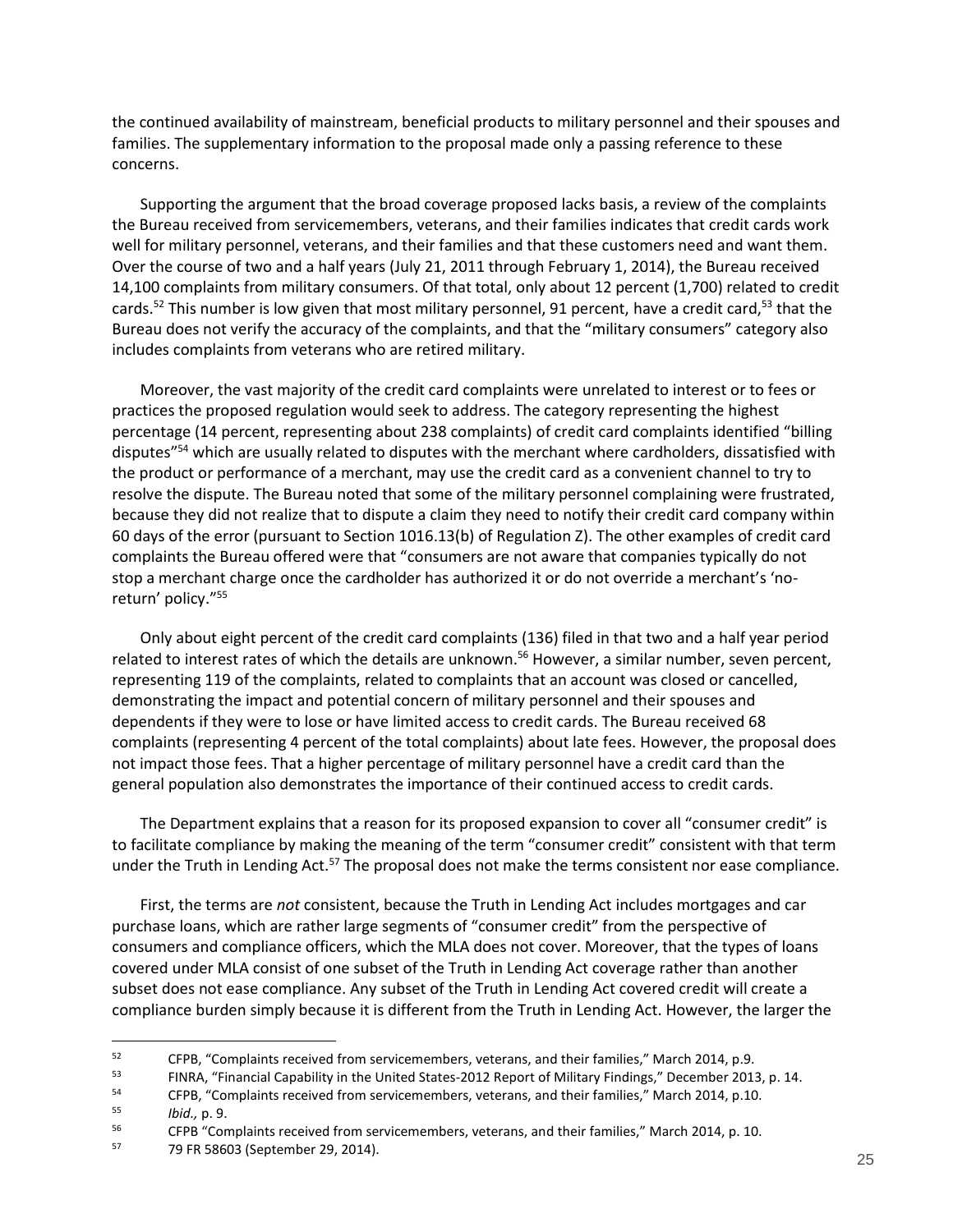subset, (which is proposed) the stronger the compliance headaches. Thus, from the depository institution perspective, the breadth of the proposal rather than any perceived consistency with the Truth in Lending Act is clearly a source of the compliance burden and risk.

Second, the Department strives for consistency in the definition of consumer credit but then seems to miss the area where consistency makes the most sense, whether for consumers, covered borrowers, or compliance officers: the measurement of the cost of credit. The Truth in Lending Act and Regulation Z already have a well-established, well-understood, embedded term to measure credit, the APR, which has been in place for *decades.* The Department is now introducing a third, very distinct, inconsistent, confusing, unworkable, and misleading credit measurement, the MAPR, as discussed in more depth below. Military personnel and their spouses and dependents will be confused, whether or not MAPR is disclosed, because fees may be waived in one month but not the next, in an unpredictable fashion.<sup>58</sup> Compliance officers and technical staff will have to understand the difference between APR and MAPR and test the MAPR just to be able to know whether their products exceed the limit. They will have to develop separate systems, special and continuing training, and special disclosures. Simply put, while appreciated, the Department's concerns about compliance burdens are misplaced.

### <span id="page-25-0"></span>**4. Justification of exemption for depository institutions**

### *Strong supervisory oversight supports depository institution exemption.*

It is noteworthy that the Department in 2007 considered exempting depository institutions from the regulation but determined it unnecessary, because the definition of consumer credit in the final regulation did not include products from those institutions. The Department stated at the time, that it had "determined that given the limited types of credit products covered by the rule, an exemption for depository institutions is not needed to ensure access to benefit credit by Service members and their dependents." It noted that, "Federally-supervised financial institutions that commented appeared to be concerned about the future iterations of the regulation and the potential for the regulation to impact their ability to provide beneficial credit to Service members and their families," concluding, "*If the Department considers it necessary to reconsider the products included as covered consumer credit, the issue of such exemptions would also be reconsidered.*" (Emphasis added)<sup>59</sup>

The time has come for the Department to apply an exemption for depository institutions in light of its true targeted interest in products specialized in by non-depository institutions and in view of the recent legislative and regulatory enhancement of consumer protection oversight and regulation of depository institutions. While nonbank lenders are subject to Bureau supervision, and the Bureau has powerful authority for nearly all lenders, most nonbank lenders are not examined on a regular basis. In contrast, all depository institutions are subject to regular examination by prudential examiners (and in the case of large depository institutions, also by the Bureau) for compliance with all financial consumer protection laws.

The Bureau on its own, however, does not have the ability to intervene on the basis of "safety and soundness" as prudential regulators do, and those prudential regulators have demonstrated their willingness to exercise those authorities. The recent "Guidance on Supervisory Concerns and Expectations Regarding Deposit Advance Products of the OCC and the FDIC (Banking Agencies) released

<sup>&</sup>lt;sup>58</sup> As explained later, the MAPR will vary depending on the cardholder's activity and choices, because it is based on various factors, including the balance, amount of the fee, and timing of transaction and payment.

<sup>59</sup> 72 FR 50584 (August 31, 2007).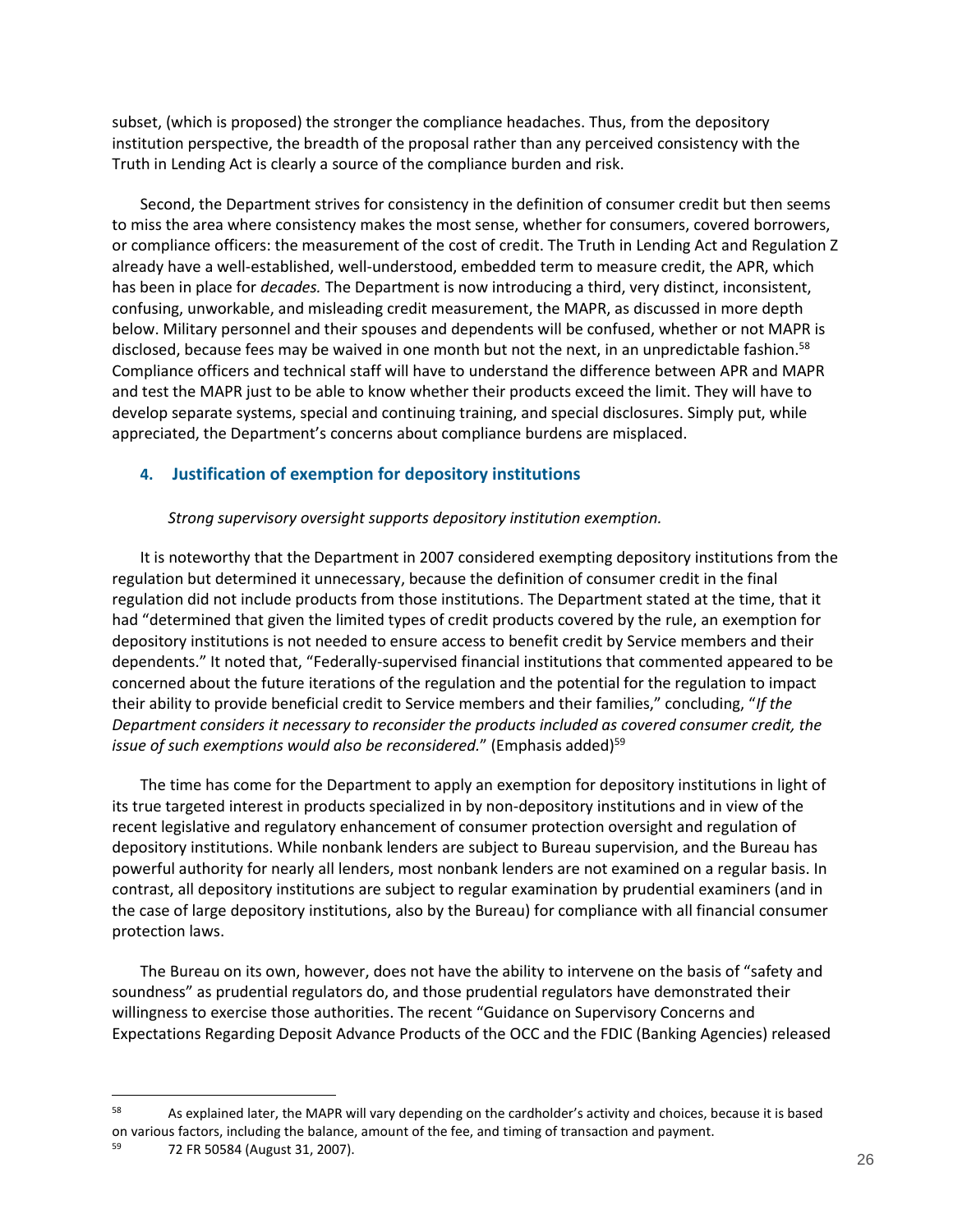in November 2013 clearly illustrates that policy and the Agencies' standard for intervention in this regard. $60$ 

## <span id="page-26-0"></span>*VI.* **Analysis of Specific Substantive Provisions**

*An analysis of the proposal demonstrates its flaws, compliance and practical problems, and its unintended consequences, which are harmful to military personnel and their spouses and dependents, as well as to all consumers.* 

As discussed, the need for the proposal to expand the scope of the regulation to include credit cards and other depository institution products is unsupported by data or complaints. However, the consequences will be profound for military personnel and their spouses and dependents, as well as for the general population. The proposal will capture most mainstream consumer credit, including lowinterest loans, and will impose on them significant requirements and prohibitions. The severity of the sanctions for violations—which is impossible to overstate—coupled with the likelihood of misinterpreting—or being accused of misinterpreting—vague provisions of the regulation makes lending to military personnel and their spouses and dependents risky from a regulatory point of view.

Credit unions and banks will be left with a draconian choice: (1) not making covered consumer credit available to military personnel and their spouses and dependents; (2) attempting to design products so they do not run afoul of the regulation and taking the significant risk of a potential violation and liability under the harsh penalties for violation; or (3) abandoning those products entirely, reducing consumer choice and competition and discouraging the development of small-dollar affordable loans. The following discussion illustrates the complexities, challenges, and flaws of the proposal to demonstrate the unintended consequences.

## <span id="page-26-1"></span>**1. Identification of covered borrowers and problems with MLA databases**

The requirement for lenders to query the Department's database for each consumer credit loan will overtax an already unreliable system and inconvenience all consumer credit applicants. In addition, it will impose significant costs on all depository institutions, especially small institutions, related to the necessary changes to operating systems, security, procedures, and staff training, and the continuing costs associated with compliance monitoring and examination. We believe that the Department has grossly underestimated the cost and volume of inquiries the proposal will require. Moreover, it offers little evidence that military personnel and their spouses and dependents are being untruthful on applications, the basis for shifting the responsibility for determining military status from the borrower to the lender.

As stated earlier, the proposal effectively requires *all* depository institutions that offer *any* consumer credit, to take actions to identify possible covered borrowers. That is because it is not immediately obvious to banks which of their customers are covered. Currently, bankers may rely on the customers' statements that they are or are not covered. The proposal shifts this responsibility to depository institutions. The only way that a depository institution can ensure compliance is to inquire with the Department's MLA database, for every single customer.

The proposal provides as a safe harbor that a creditor "may conclusively determine whether credit is offered or extended to a covered borrower…by assessing the status of a consumer" by accessing the Department's MLA database. Creditors technically may elect a different method, but the option is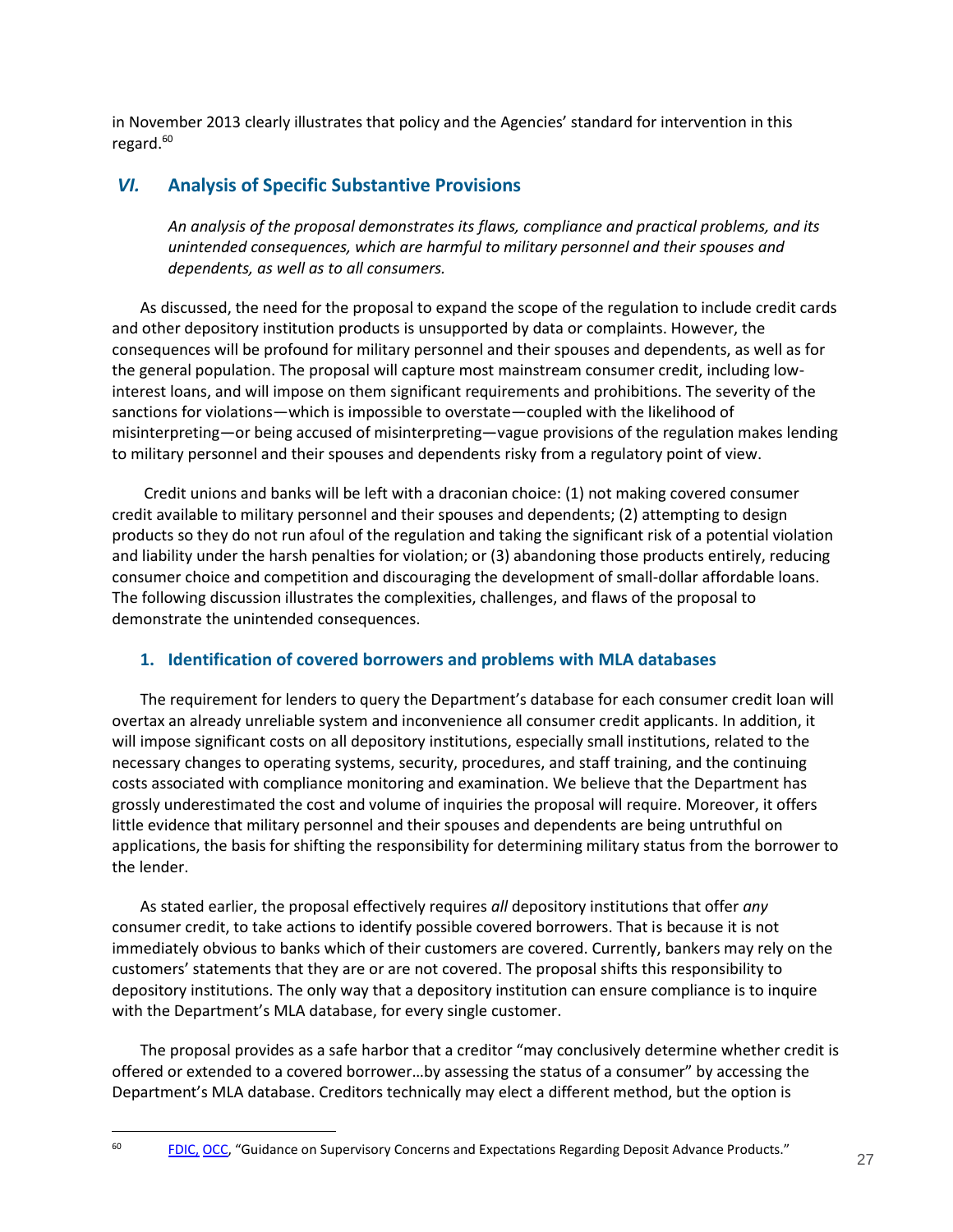meaningless as a practical matter. We do not know what "other" methods might be available or accessible, and the proposal offers none, but any other method is subject to costly challenge and potential and significant liability if there is an error. Given the lack of viable options, the potential liability, the regulatory and compliance culture of credit unions and banks, and the potential for examiner criticism and "suggestions," depository institutions have no choice but to use the safe harbor. This means that depository institutions will have to design systems and procedures to ensure that they have real-time access when making loans. In addition, they have to design systems and procedures to ensure that they capture evidence of the inquiry and results.

Adding to the complexity and challenges of the identification requirement is the loss of the safe harbor if the database is incorrect and the lender has "actual" knowledge that a consumer is covered. "Actual" knowledge potentially may be established on the basis of any record collected by the creditor prior to entering into a transaction and maintained "in any systems used by the creditor" that relate to the consumer credit involving that consumer. To be prudent and ensure compliance and avoid the severe consequences of a violation and examiner criticism, all credit unions and banks would have to create an independent internal system to capture and centralize any documentation that might suggest that the customer is in the service or the spouse or dependent of a servicemember. This could include, for example, a change of address notice or the copy of a military identification card that might be in the file.

Thus, depository institutions would have to have systems and procedures to ensure that relevant personnel have real-time access to both the Department's MLA database as well as their own database for every covered consumer loan. In addition, they must have a process and system to retain a record of the results of the Department database query. Even without extensive investigation, we know that this will be a *huge* task to develop and implement for *all* depository institutions, regardless of size, in terms of integrating systems, capturing proof of military status determination, training staff, and ensuring that the systems is available during any period when the institution is processing and approving loans. We cannot at this time offer a projected timetable, but such an endeavor would need significant time to develop, test, adjust, and re-test. It would also disrupt IT schedules, a costly and risky consequence, especially due to the numerous new regulations depository institutions are currently implementing and those they expect to implement in the next year or two.

In addition to these complications, the proposal presents significant practical problems. Under Section 232.2 of the proposal, the regulation would apply if the consumer is covered "at the time he or she becomes obligated on a credit transaction or establishes an account for credit." Most lenders, for practical and compliance reasons, at a minimum will need to access the database at the time of application and *again* when the loan closes, as coverage is based on the customer's status at the time the agreement is actually made. This necessity for multiple inquiries is contrary to the Department's assumption of "single record checks."<sup>61</sup>

Moreover, a depository institution will have to query the database multiple times with regard to open-end credit, such as credit cards. Consumers typically do not become "obligated" on credit cards, for example, until the first transaction or a certain period after delivery of the card, as recognized under Section 1026.5.(b)(1) of Regulation Z. We do not know how lenders will be able to verify the customer's status at this time as they have no control over when the customer decides to "accept" the account. They may have to make inquiries periodically. Inquiries would also be required when a credit card account is "upgraded" because, under Regulation Z, it is a "new account." In addition, for open-end

<sup>61</sup> 79 FR 58630 (September 29, 2014).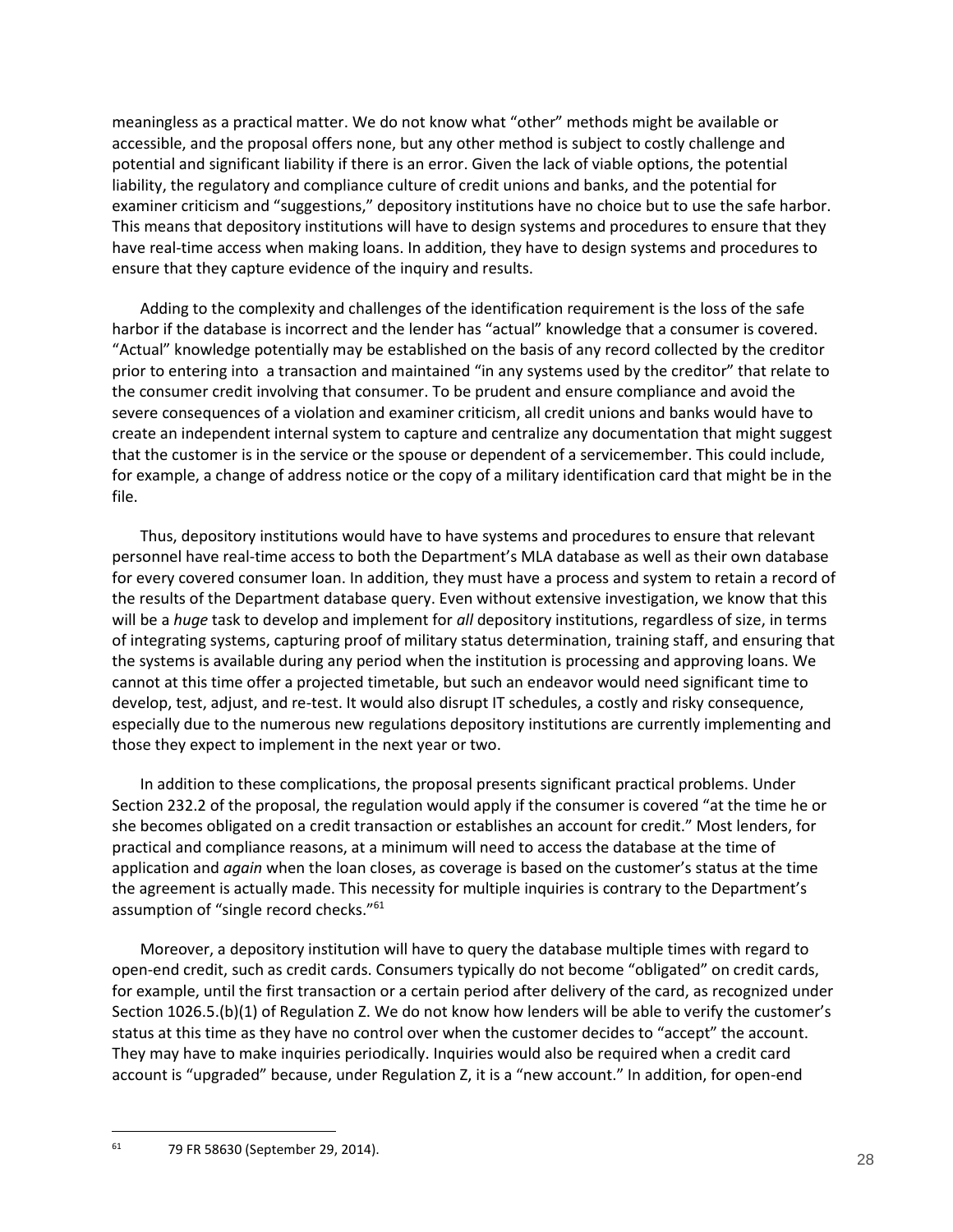credit such as credit cards, lenders will need to access the database on a regular basis to ascertain the customer's *continued* eligibility for special treatment.

Beyond the huge and impractical project the proposal creates for all depository institutions in order to identify a small percentage of customers, the lack of reliability of the Department's current SCRA database suggests that the requirement to identify military personnel and their spouses and dependents has a realistic potential to bring consumer lending to a halt on frequent occasions. As discussed, depository institutions cannot proceed with opening a consumer credit account unless they determine—and document—the customer's military status. However, if the MLA database is not available, any person wishing to open a store credit card account to finance a needed refrigerator or other purchase, for example, will have to be denied the credit, whether or not the person is a covered borrower, since the lender will be unable to verify the customer's status at that time. *All* applicants, regardless of military status, will be unable to have any consumer credit loan approved until the system is running again, which might be days, based on recent experience as illustrated below.

The SCRA database is frequently unavailable and, in fact, has itself reported that it has been inaccurate. For example, as shown in the screenshot below, on October 17, 2014, the SCRA database reported, "SCRA experienced a problem that caused it to return *inaccurate* results for Single and Multiple Record Requests between approximately 9 p.m. Pacific time on Thursday, October 16<sup>th</sup> and October 17<sup>th</sup>" (Emphasis added.), as the screenshot below shows:



Just recently, members reported that the SCRA single record request was down for at least three days, from Monday, October 27-29, 2014. Below is the SCRA database screenshot for October 28, 2014: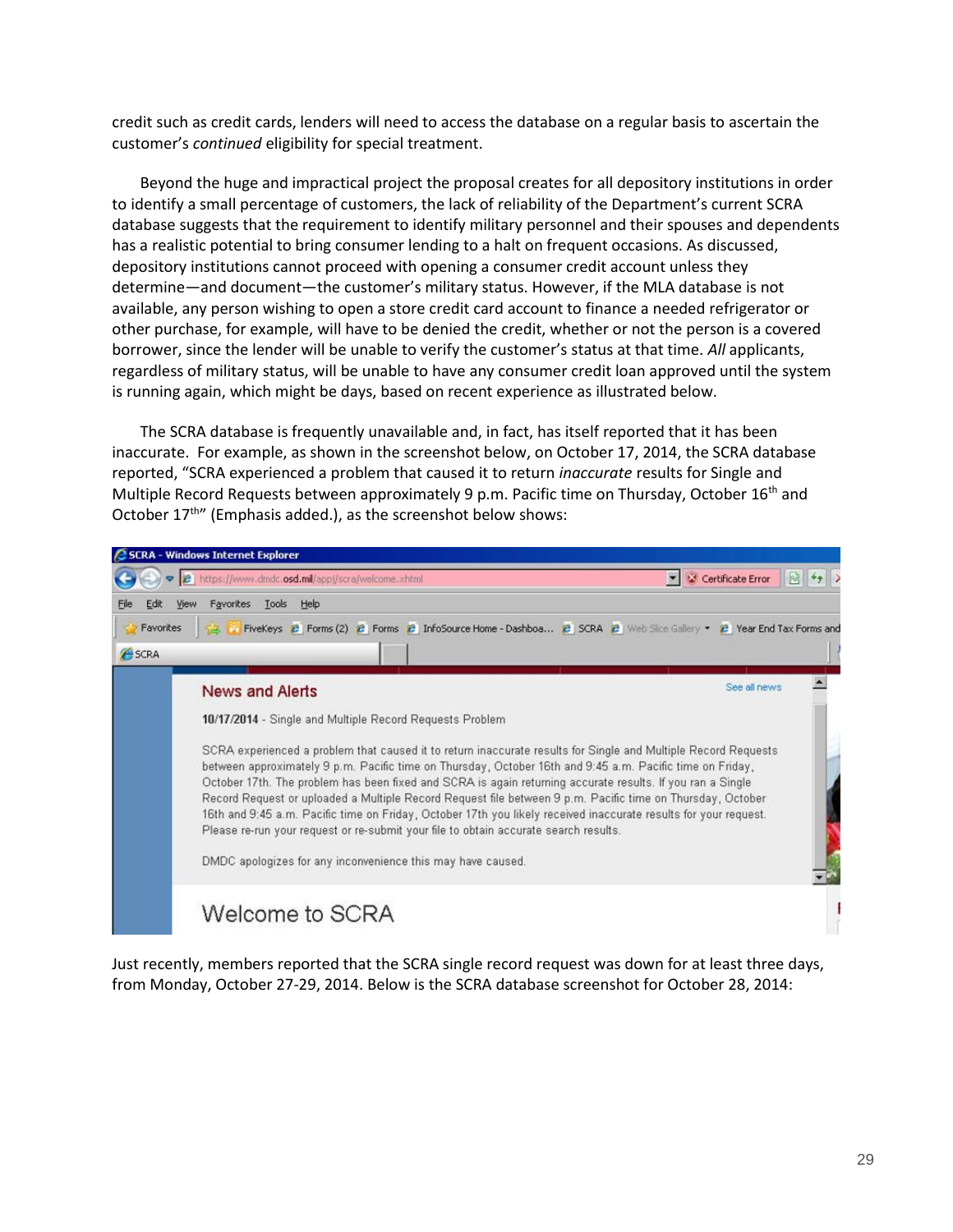### News and Alerts

#### See all news

10/28/2014 5:13 P.M. PDT - Single Record Request Problem

The SCRA Website is currently experiencing a problem processing some Single Record Requests. When performing a Single Record Request you may receive a message that your request could not be completed. We are working on a solution to the problem amd expect to have full functionality restored sometime on Wednesday, October 29th. Multiple Record Requests are unaffected by this problem and continue to be processed.

We apologize for any inconvenience this may cause.

There is no advanced notice that the system will be unavailable or inaccurate, exacerbating efforts to comply, increasing the potential for violations by disrupting organizational flow of the credit approval process, and preventing lenders from promptly and efficiently serving customers as they expect.

An ABA-sponsored bank compliance network discussion demonstrates other complications associated with the SCRA database.

*Here is some information about the DOD certificate problem. Follow the steps below to clear the error on your side.*

*On the DOD site and to the right of the main DOD page that they have a link for "Help with Browser Certificate Error".*

*According to the page the error is caused because we do not have their certificate installed. I looked up this general error online and Microsoft also says to install the certificate to get rid of the error. (*<http://support.microsoft.com/kb/931850>*). This seems to be a common problem with military and government sites based on posts I read.* 

*"Help with Browser Certificate Error".*

 *A: All internet communications between your computer and the DMDC SCRA website are encrypted using SSL standards set by the Department of Defense. Under normal circumstances, web pages are automatically encrypted using a DoD certificate public key, in order to send Privacy Act data in an encrypted form across the Internet. If the certificate is not installed on your computer, you may experience security alerts from your browser.*

*Most web browsers don't come with the DoD certificates already installed. The best and most secure solution is for the user to install all of the DoD's public certificates in their web browser. That can be done by following the Public Key instructions at*<http://dodpki.c3pki.chamb.disa.mil/rootca.html>*. These are the official instructions provided by the Defense Information Systems Agency (DISA), which handles related security matters for the DoD.*

*For corporations, businesses or individuals with a local systems administrator, we recommend that installation of the DoD certificate be handled at the IT policy level through coordination with your local systems administrator. Once these certificates are*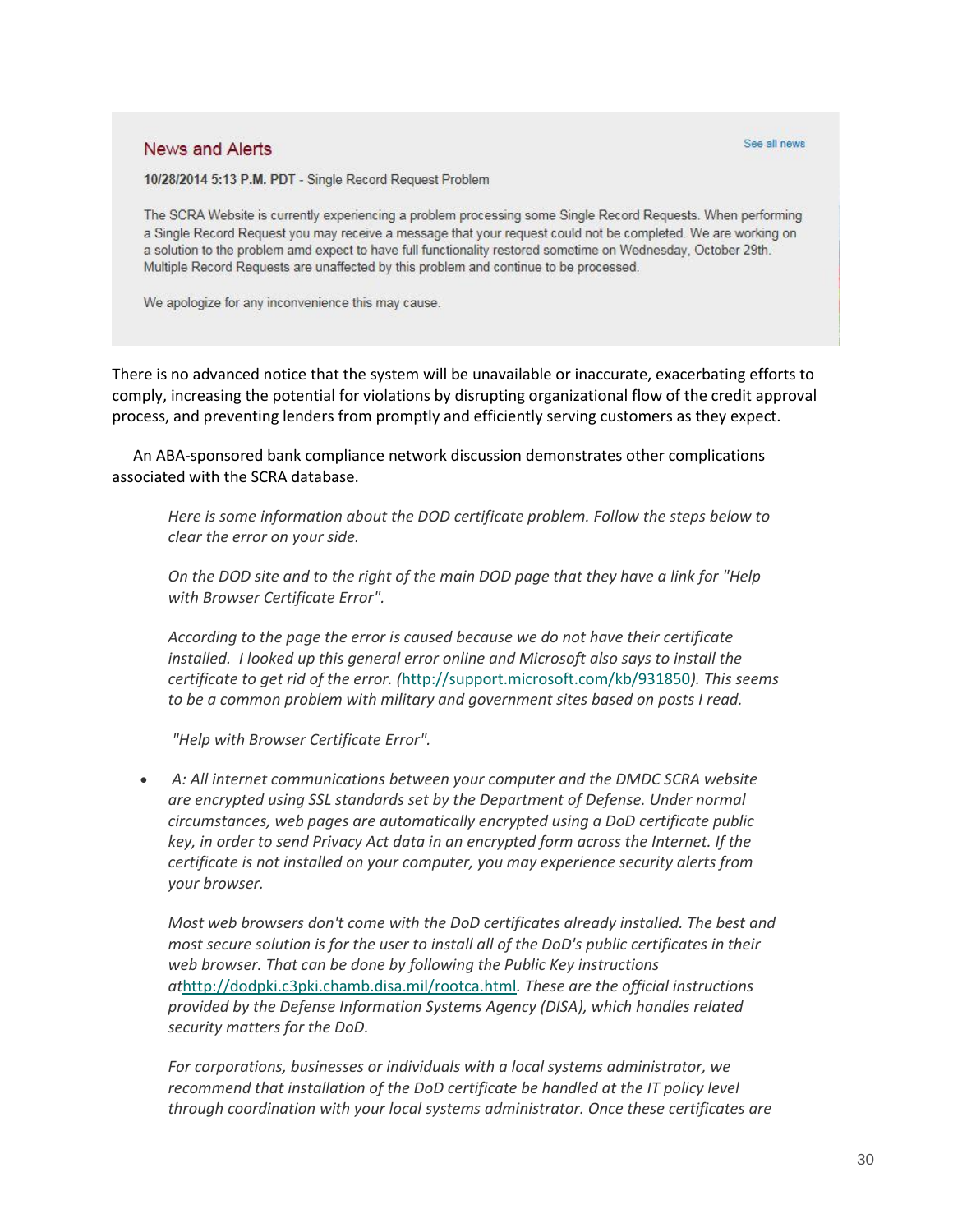*installed, your browser should not display security warnings, as the certificate will be recognized by the browser.*

Yet, the MLA database will need to be much more robust than the current SCRA database, because the volume of inquiries will be exponentially multiplied. Lenders currently only access the SCRA database to verify status when existing active military personnel self-identify in order to obtain relief under the SCRA. This is a very small number. Under the proposal, the number of inquiries will multiply, because the database will have to be accessed for *all* consumer credit loans, and possibly multiple times for the same account as the application moves through the credit granting process. Joint accounts will require queries for all applicants. For example, nearly all student loans are cosigned. The database must also be able to handle regular periodic inquiries that may also be necessary to determine the customer's *continued eligibility* for the account and the waiver of interest and fees exceeding 36 percent. The MLA database also has to be more robust that the SCRA database because, in addition to information about active military personnel, it will have to contain information about spouses and dependents.

The Department estimates that there are 191 million applications for consumer credit each year and that 70 million of those applications will choose to query the MLA databases as a single-record check.<sup>62</sup> These numbers and assumptions are grossly underestimated. First, the estimates of inquiries based on a single-record check are far below what the Department can expect, given the number of consumer credit applications. Second, as noted, the regulation may require multiple inquires, because lenders, at a minimum, will likely have to inquire at application and consummation. They may also have to make subsequent and regular inquiries once the account is approved. We believe that the more realistic number of inquiries to be potentially ten times the Department's estimate.

The Department based its estimate that the regulation will produce 70 million inquiries per year on information from the New York Federal Reserve Bank of New York's "Quarterly Report on Household Debt and Credit" (Quarterly Report) of August 2013. Those Quarterly Reports provide information about the number of inquiries for credit reports and the number of certain types of loans. Payday loans and vehicle title loans are not included in the "number of inquiries," because reports are typically not obtained for those loans. They are also not included in the Quarterly Reports list of loans outstanding, though the Department estimates there to be 4.5 million of those loans per year.<sup>63</sup> It is not clear how the Department arrived at the 70 million inquiries per year figure, but it appears that using the information in the Quarterly Reports, the 70 million figure is far too low.

The Department notes that there were 159 million credit inquiries for the *six months* prior to the second quarter of 2013 and assumes that 60 percent of these inquiries were for credit accounts that would be consumer credit under the proposal. It is unclear how it arrived at the 60 percent assumption. A potential (perhaps inexact proxy) would be the percentage of credit card accounts open compared to mortgage and car loans outstanding reported in the Quarterly Reports. That figure is about 68 percent for Q2 2013. Applying that percentage to the twelve-month total inquiries of 317 million (157.7 million from Q1 2014 plus 159.2 from Q2 2014) means there were an estimated 215.5 million inquiries for nonmortgage, non-car loan credit. Add the 4.5 million in estimated payday and car title loans and the total reaches an annual 220 million applications for covered consumer credit, over three times the 70 million estimated.

Moreover, more recent figures are probably more predictive. The November 2014 Quarterly Report shows that there were 170.87 million inquiries in Q3 2014 and 162.45 million in Q2,2014 for a total of

 $\begin{array}{ccc} 62 & & Ibid. \\ 63 & & Ibid. \end{array}$ 

<sup>63</sup> *Ibid.,* p. 58629.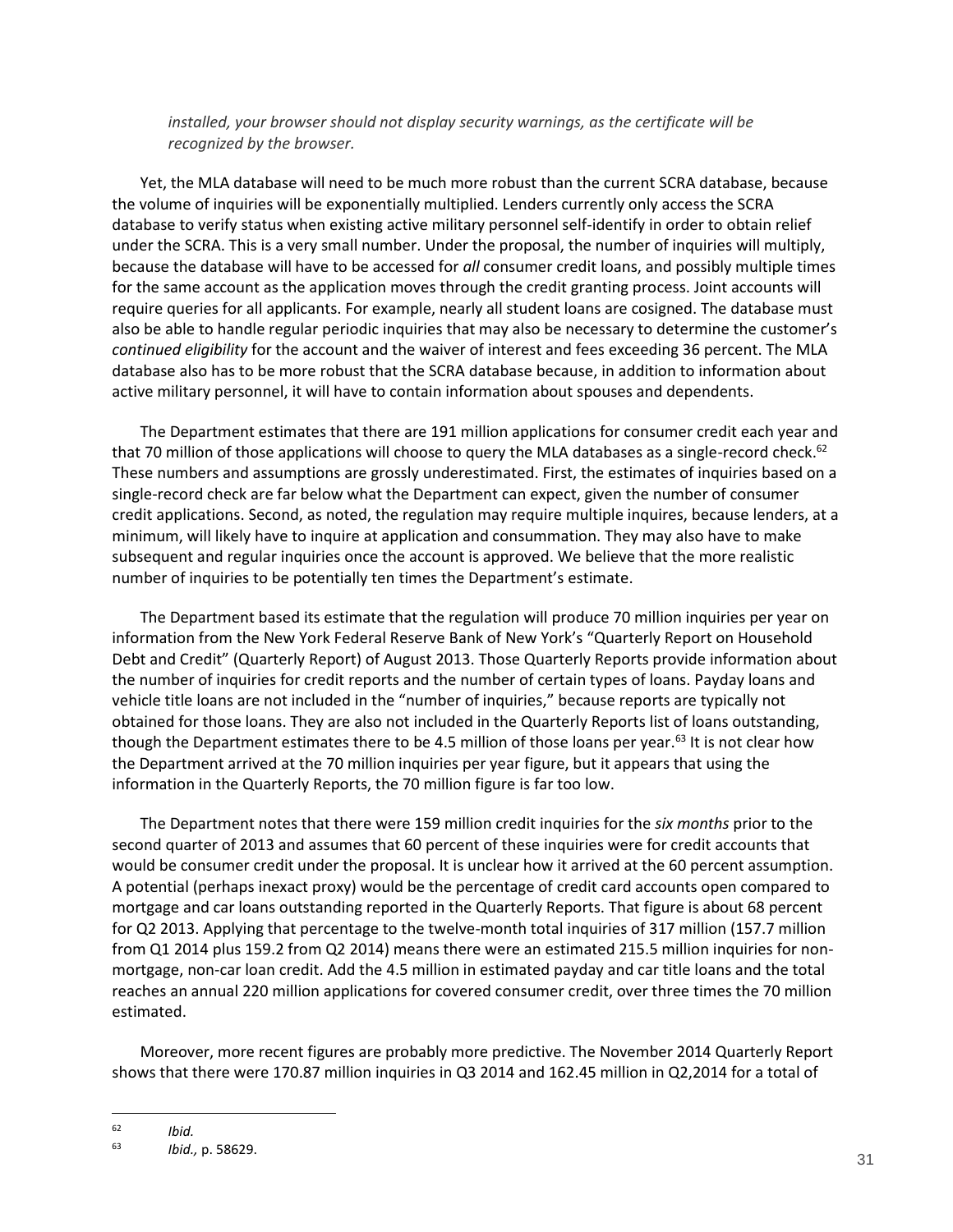333.32 million for the twelve month period. Credit cards again represented about 68 percent of the total accounts, comprised of outstanding credit cards accounts, mortgages, and car loans. Thus, based on these assumptions, the number of inquiries would total 226 million. Add the 4.5 million in payday and car title loans and the total is 230.5 million estimated inquiries per year, again more than three times the Department's estimate.

Critically, those figures are based on the single-record inquiry, which, as stated previously, is not accurate. *The number of inquiries is more likely to be at least double or triple this number—in the 450 million to 700 million range, potentially ten times the Department's estimate.* 

Further hobbling lenders' ability to access the database on such a broad scale is that currently the MLA database does not appear to allow "batch" processing, although the supplementary information indicates it does.<sup>64</sup> Most lenders today, including many large lenders, access the SCRA database manually, though the SCRA database permits batch processing, because the volume does not justify the need. With the vast expansion of the need to access the database for every consumer credit transaction, lenders will need batch processing to manage the increased volume in an efficient matter to minimize delays in loan processing. Manual inquires on the scale required by the proposal will create delays, costs, and inconvenience to all consumers, with potential broader economic consequences.

The Department should also consider the security and privacy risks associated with providing such broad and frequent access to important information about military personnel and their spouses and dependents. All lenders, including retailers and merchants offering credit, will have to have real-time access to the database. This means they will also have to integrate the Department's systems and networks into their own, making opportunities to gain access to the Department's full database easier. Moreover, because of the value of the information, it is an attractive target for hackers. The broader access may present weaknesses for hackers to exploit.

The broader and enhanced benefits of the proposal may also hinder the Department's efforts to prevent fraud and abuse in the distribution of military benefits and entitlements as identified in its April 5, 2013, Report on "Accuracy of Data in the Defense Enrollment Eligibility Reporting System (DEERS)." One issue among others identified in that report relates to the fraudulent inclusion into the DEERS database (on which the MLA database relies) of people unrelated to the military in order to receive military benefits and entitlements illegally. If perceived as a benefit, e.g., special lower cost accounts for servicemembers and their spouses and dependents, the potential additional benefits of the MLA proposal may provide another potential attractive incentive to abuse the system and find a way to be fraudulently entered into the database.

The Department explains that shifting the responsibility for ascertaining military status from the military personnel and their spouses and dependents is necessary because there is a belief that some military personnel and their spouses and dependents are untruthful on applications. This suspicion implies that servicemembers and their spouses and dependents are not taking responsibility for their financial affairs. Nevertheless, the evidence of this falsification is underwhelming. The Department found that only 2 percent of enlisted servicemembers had used a payday loan in the past 12 months and 4 percent used vehicle title loans -- which may have included those permitted under the current regulation,<sup>65</sup> suggesting that only a very small number of covered individuals *might* have lied to obtain credit. A FINRA Investor Education Foundation report found that between 18 percent of

<sup>64</sup> *Ibid.*

<sup>65</sup> Department of Defense, "Report: Enhancement of Protections on Consumer Credit for Members of the Armed Forces and Their Dependents" (August 2014), p. 20.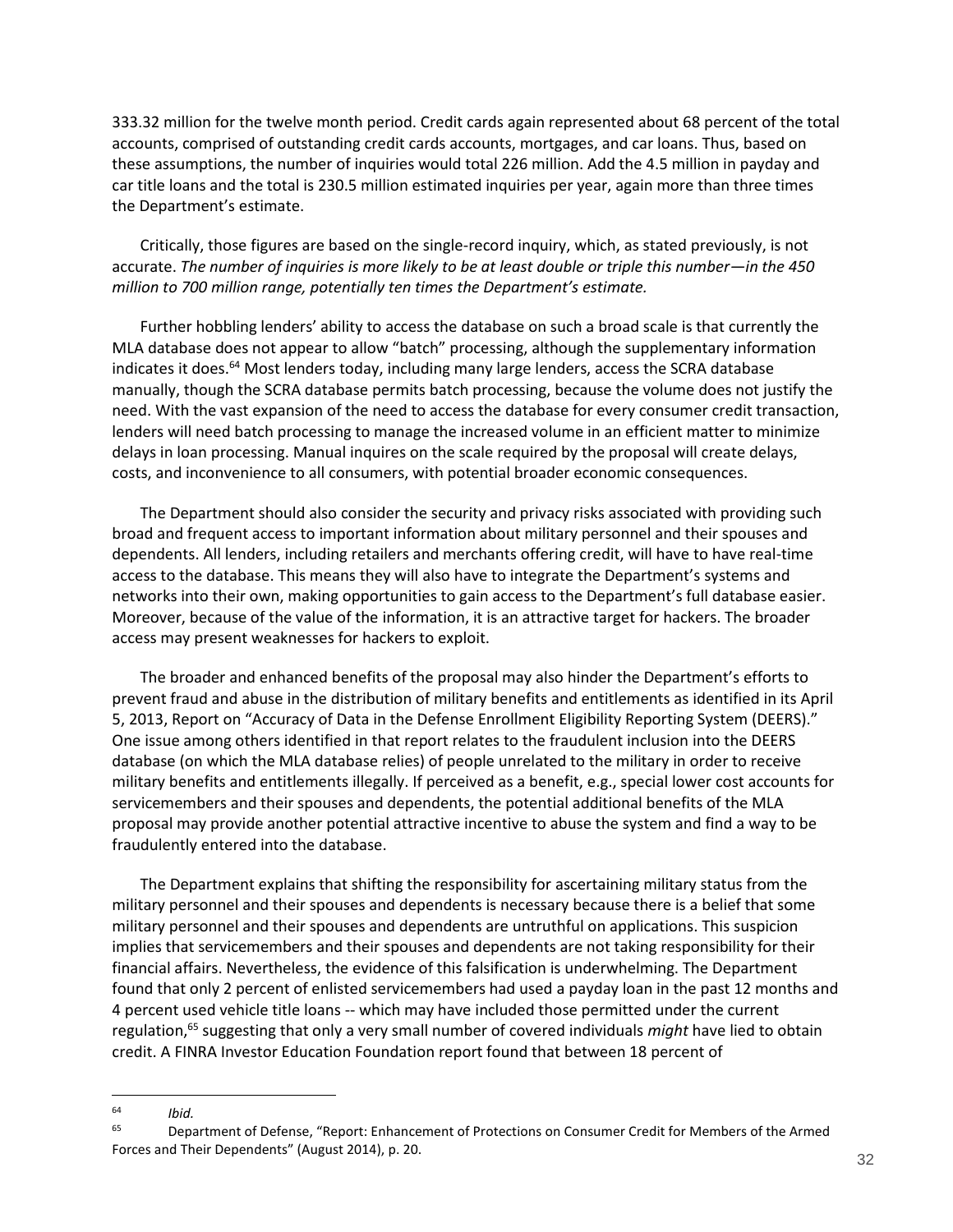servicemembers surveyed used a short term "payday" loan and 20 percent used an auto title loan in the past *five* years.<sup>66</sup> This might suggest that some falsified the application, but it could also represent loans taken prior to active service. It may also be that the payday lender did not inquire about military status, as required, which would be a question of enforcement rather than improper disclosure.<sup>67</sup> The CFA study reported that "counselors knew of cases where prohibited loans were still obtained, either because military spouses falsified applications or because smaller lenders located away from the gates to the base continued to make loans to covered borrowers."<sup>68</sup> While these surveys might suggest a problem that should be investigated further, they are hardly compelling. We question whether the falsification on applications is widespread enough to justify the proposed massive new database and the far-reaching new mandate that all lenders query that database for every consumer credit loan. We recommend that the Department reconsider the validity and merit of the assumed benefit, especially in light of the problems identified, and allow lenders to rely on the statements of servicemembers and their spouses and dependents regarding their military status. Lenders should also be able to have access to the MLA database to verify an applicant's claim to be covered under MLA.

The Department asks whether the regulation should clarify that creditors may take advantage of the safe harbor by using a commercially provided information product whose underlying data are derived from the MLA database. Having a commercially available source as a safe harbor option may provide some convenience, although there is no such database currently available and no indications that one would be created in time to comply with the proposal. However, that a commercially available database is available should not relieve the Department of ensuring that a reliable, cost-free system is available. If the Department is going to require that creditors verify military status of all consumer credit loan applicants in order to identify the small percentage of covered applicants, it would seem appropriate that the government make the database available to creditors without cost, especially as it would appear that multiple inquiries would be necessary. Nevertheless, that would not compensate for the costs involved when the data base is not available. Including the information with a credit report might be convenient, except that the regulation would require that military status be verified at account closing, which is not usually the time to pull the report. In addition, pulling multiple credit reports is not only more expensive, but may have a negative impact on the consumer's credit score.

## <span id="page-32-0"></span>**2. Limitations:**

 $\overline{a}$ 

### **i. MAPR calculation and cap**

<span id="page-32-1"></span>The proposed MAPR is a new cost measurement calculation, distinct from "interest" and Regulation Z's APR, the calculation of the cost of credit under federal law. The proposed MAPR includes not only interest, but finance charges and fees (which may not be related to credit) as well as fees for ancillary products that are not included in the APR. The proposed calculation poses changes and challenges for all depository institution products, even when their interest rate is well below the relatively high 36 percent interest because such products exceed the MAPR cap.

The proposed calculation is a flawed measurement of the cost of credit. It includes fees that are unrelated to credit and results in an arbitrary and distorted measurement of the cost of credit.

<sup>66</sup> FINRA, "Financial Capability in the United States—2012 Report of Military Findings," December 2013. p. 18.  $67$  The CFA survey found that twenty of the thirty payday websites ask for military status on loan applications visible to visitors before personal information is required to be approved. Five were silent and five were not visible beyond the first page. It was unable to determine if military status was required later in the application. *See* Jean Ann Fox, "The Military Lending Act Five Years Later—Impact On Servicemembers, the High-Cost Small-dollar Loan Market, and the Campaign against Predatory Lending, Consumer Federation of America," May 2012, p. 26. 68 *Ibid.,* p.24.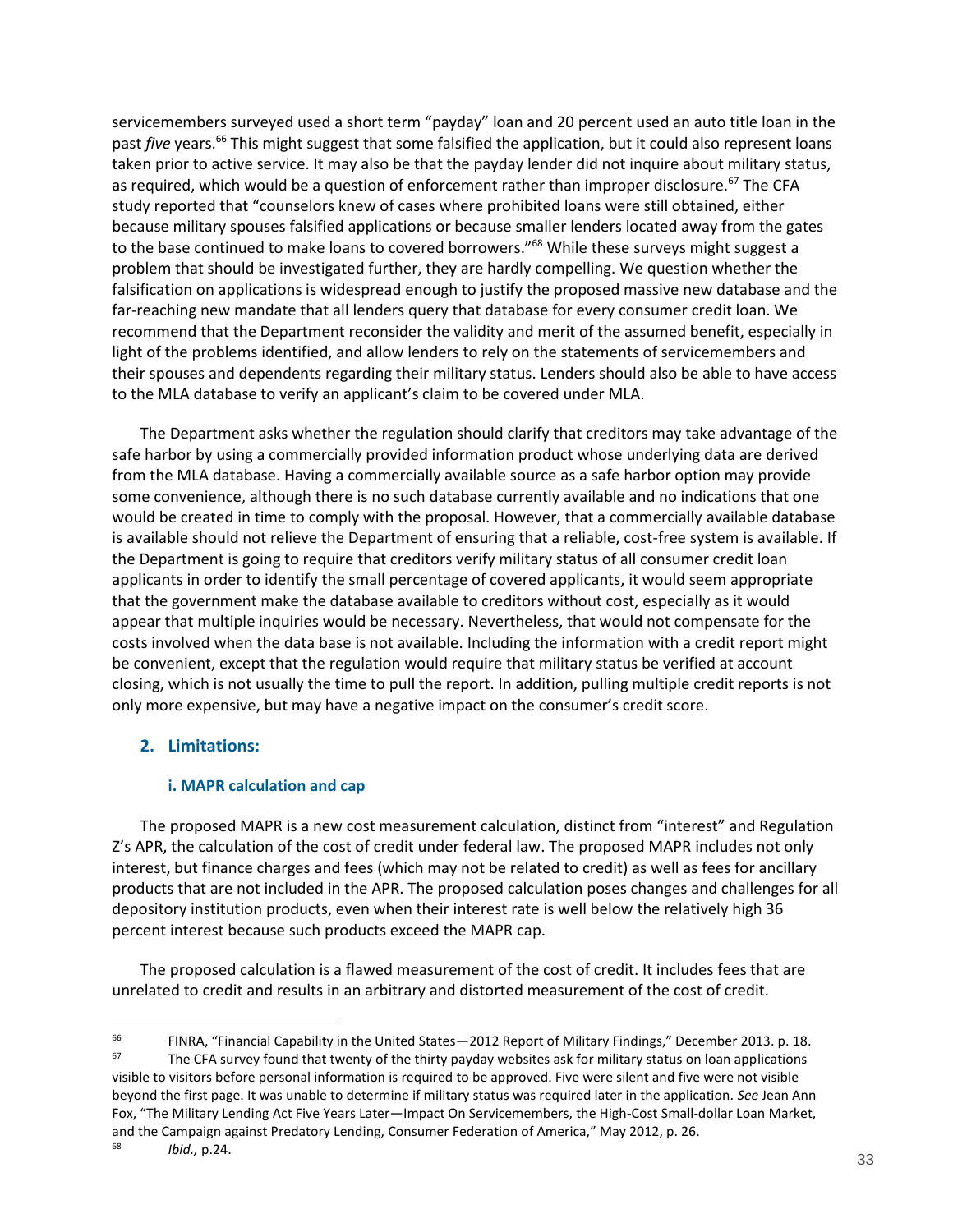Notwithstanding the proposal's good faith attempt to exempt some "bona fide" fees for credit cards, (but not other consumer credit), adoption of the proposed MAPR calculation will mean many products do not comply with the MAPR cap. These include popular credit card products and also affordable smalldollar loans. In such cases, the options are to make those products unavailable to servicemembers and their spouses and dependents or limit any fees, especially those for non-credit features of open-end credit products. The effect of the proposal thus will be to discourage beneficial innovation, limit beneficial features and consumer choice, and inhibit competition, all to the detriment of military personnel and their spouses and dependents as well as the general population.

The proposal anticipates that lenders would waive amounts that exceed the 36 percent MAPR cap. Assuming that is even feasible as a practical technical matter, depository institutions have indicated it will be costly, especially for small and mid-sized depository institutions. Moreover, the bona-fide fee exemption for credit cards, designed with little, if any, consideration of the perspective of the thousands of small and mid-sized credit unions and banks offering credit cards, is too vague and subjective to be of practical use for even the most sophisticated large institutions. These complications will limit loan choices for servicemembers and their spouses and dependents and may impose compliance costs that adversely affect credit availability for the public generally. To ensure that servicemembers and their spouses and dependents continue to have access to mainstream, popular depository institution products, the regulation should exempt those depository institutions from the regulation, including any MAPR cap provision.

### *Distortion of proposed MAPR on open-end credit*

 $\overline{a}$ 

The proposal is particularly problematic for open-end credit, especially credit cards. These types of products are "lines of credit" that allow the customer to withdraw amounts, as needed, in increments of the customers' choice. Payment is flexible, and as principal is repaid, the line of credit is replenished up to the established credit limit. In disclosing the APR in advertisements, applications, solicitations, agreements etc., the APR is disclosed based on the interest rate to be applied to any balance. It excludes finance charges because whether they will be charged and other factors of the APR will be based exclusively on the future activity and choices of the customer. Previously, Regulation Z required lenders to calculate for open-end credit, retroactively, an "effective" or "historical" APR that included all finance charges for the billing statement period. However, when the Federal Reserve Board conducted focus group testing, it discovered that the distorted and inflated "effective" APRs confused consumers and detracted from the effectiveness of other disclosures.<sup>69</sup> Other fees, such as annual fees and application fees were never included in the effective APR calculation because they are imposed whether or not credit is extended or used and therefore are not a cost of credit.

The proposed MAPR simply does not work for the same reasons that the "effective APR" did not work and was discarded by the Federal Reserve. The MAPR will have the same distortions, creating a

 $69$   $49$   $40$  The quantitative consumer research conducted by the Board validates the results of the qualitative testing conducted both before and after the June 2007 proposal; it indicates that most consumers do not understand the effective APR, and that for some consumers the effective APR is confusing and detracts from the effectiveness of other disclosures." *See 74 FR 5318 (January 29, 2009).* "The quantitative consumer research conducted by the Board validated the results of the qualitative testing; it shows that most consumers do not understand the effective APR, and that for some consumers the effective APR is confusing and detracts from the effectiveness of other disclosures" *See 74 FR 43508 (August 26, 2009).* As noted earlier, in any event, all fees must be prominently disclosed in applications, solicitations, agreements, and billing statements to ensure consumer understanding and awareness.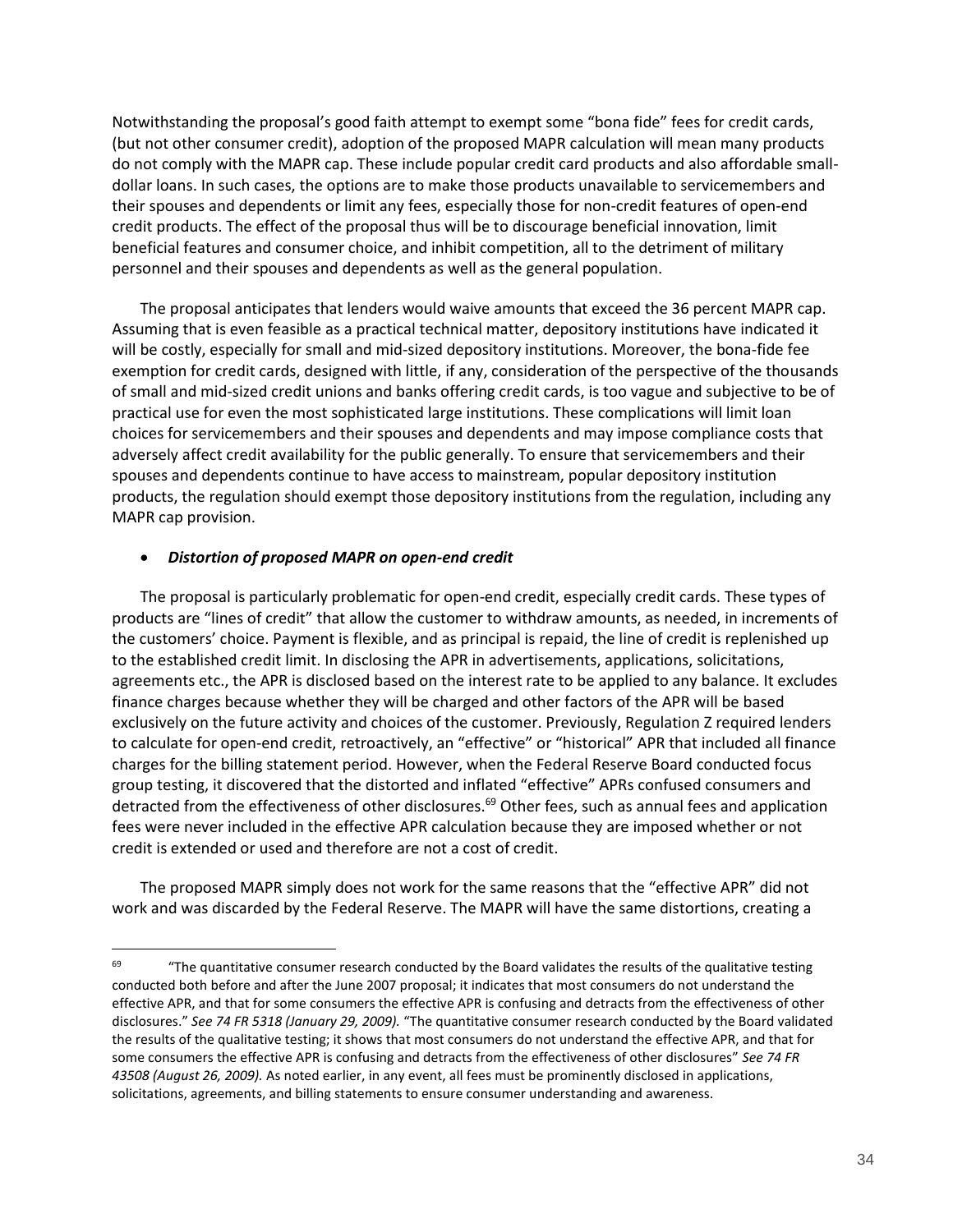flawed measurement of the cost of credit. Even a \$1 fee will cause a super-inflated MAPR that is divorced from the true cost of credit. To illustrate, assume a \$4 transaction fee and a \$100 draw made at the beginning of the month on an overdraft line of credit. This would translate to a minimum 48 percent MAPR -- before interest is included. The MAPR could be much higher, depending on when the line was used and when the balance paid. Similarly, a small foreign transaction fee, depending on the existing balance and repayment date, could easily cause the MAPR on a credit card to exceed 36 percent. More significantly, the inclusion of other fees, such as participation and annual fees will magnify the distortions and exaggerations of the calculation.

Indeed, *any* fee – even a fee less than \$1 -- on an open-end loan has the potential to cause the MAPR to exceed 36 percent, because MAPR depends on factors that vary -- the amount of the fee, the amount of the loan, and the timing of loan access and repayment, all of which are controlled by the customer. For the same reason, whether the fee causes the bank to exceed the allowable MAPR will vary month to month. Thus, the fee may be waived in some months, but not others, creating confusion for customers who will not be able to predict when they can expect to pay the fee.

Including credit card annual fees in the MAPR calculation is particularly inappropriate. First, the inclusion of the annual fee ignores the fact that "credit" cards offer many other features unrelated to credit for which the cardholder pays the annual fee. Therefore, the annual fee does not represent the "cost of credit." Indeed, as noted, any fee on an open-end credit line, no matter how small, has the potential to cause the MAPR to exceed 36 percent given that a balance can be as low as \$1. Second, the MAPR is incorporating an *annual* fee into a *monthly* calculation, in effect treating it as a monthly fee when it is not and distorting and exaggerating the "cost of credit."

Including fees for "credit-related" ancillary products produces the same distortions in the MAPR, as the MAPR will vary unpredictably depending on the amount of the balance, the amount of the fee, and the date of payment. The result is an inflated, arbitrary, and illogical cost of credit measurement. The result is made even more illogical because it will vary so widely based solely on who is selling the service, the creditor or a third party. Moreover, the proposal has not defined or offered examples of "credit-related" ancillary products. Presumably, it would not include products such as identify theft or credit report monitoring as those products are not related to the credit. However, if this provision is adopted, the final regulation should make clear that they are not included as they are useful and popular products that alert consumers, including servicemembers and their spouses and dependents, of potentially negative events and give them peace of mind that they will be alerted if something goes wrong.

## *Months when there is no balance*

The proposal provides that in billing cycles where there is no balance on the account, no fee or charge may be imposed, except for a participation fee that does not exceed \$100 per annum. The proposal does not say whether the "\$100 per annum" is cumulative if imposed, for example, on a monthly basis, but it appears that a monthly fee under \$100 may be permissible even if imposed each month and the amount would be greater than \$100 over the course of a year. The cap does not apply to "bona fide" credit card annual fees.

"The Department believes that \$100 is the highest reasonable amount that a creditor could charge as a bona fide participation fee," but provides no basis for its belief.<sup>70</sup> As discussed later, the exemption for "bona fide" fees for credit cards simply does not work. Thus, credit cards, as a practical matter, are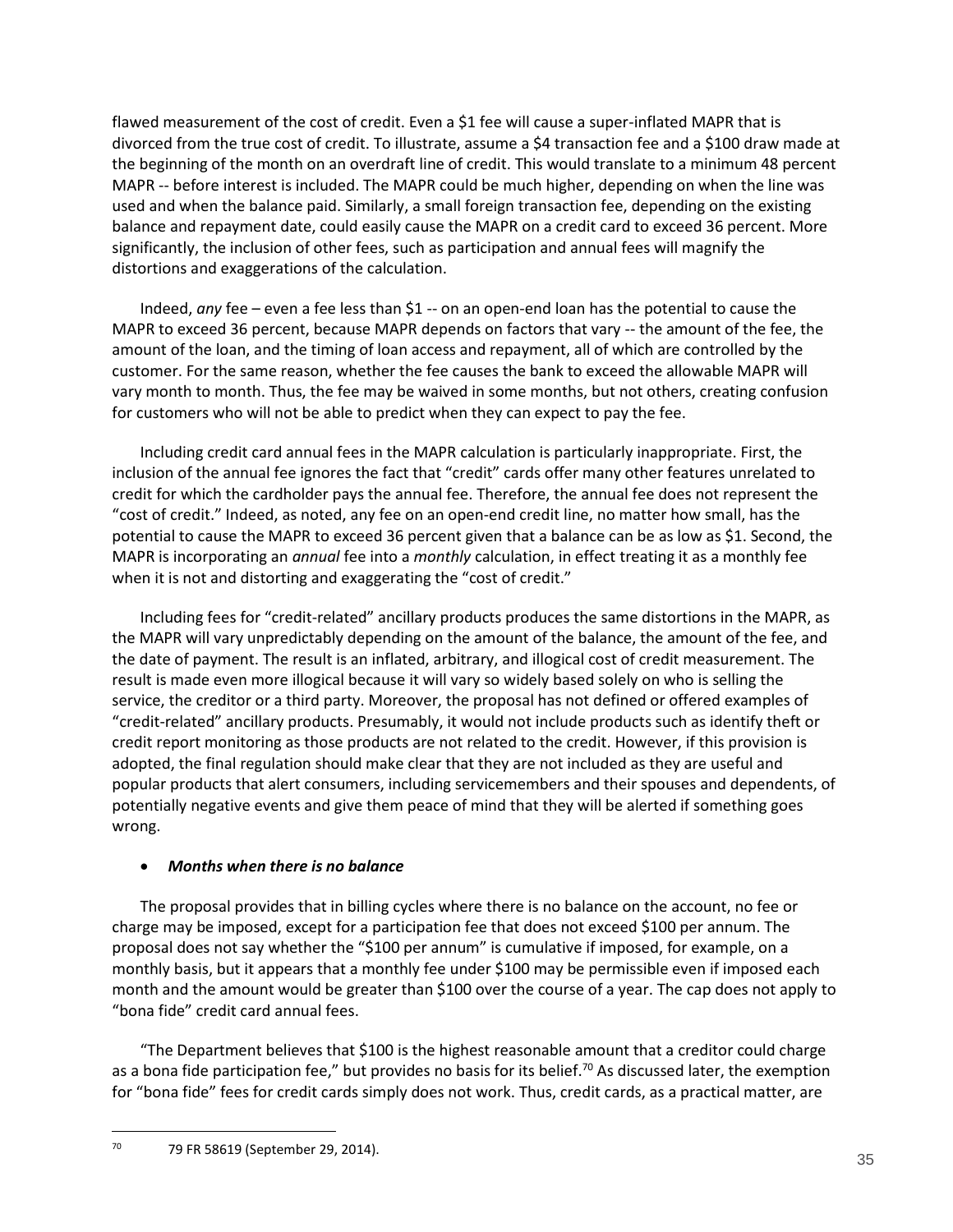subject to this arbitrary effective cap on annual fees. Moreover, while we are not aware of depository institutions offering non-credit card open-end products that impose such a fee, the arbitrary cap (untied to inflation) would preclude the development of innovative products that might include other valuable features and rewards – beyond simply credit -- that benefit consumers, including military personnel and their spouses and dependents.

### *Feasibility and costs of options when MAPR exceeds 36 percent*

In addition to the issues described above, there are questions and complications regarding the process to calculate the MAPR and options if it exceeds or may exceed 36 percent. Under the proposal, depository institutions of all sizes will have to calculate retroactively the new MAPR for all open-end credit including credit cards, overdraft lines of credit, and personal lines of credit if they happen to impose an application fee, transaction fee, or any other fee. They must then take the second step of waiving amounts exceeding 36 percent MAPR, all in time to produce the billing statement within the strict timeframes required under Regulation Z. Given the time constraints and the complexity of the proposal overall, we have not had the opportunity to investigate thoroughly the methods, feasibility, and costs to identify covered customers and complete the required steps described above. However, initial responses are that it will be a significant challenge and costly, if even feasible as a practical matter.

Calculating the MAPR and then waiving excess fees sounds simple, especially with the sophisticated technology of today's world. But it is not, especially given the volume of accounts involved and the limitations of even advanced systems. It is not clear whether it is feasible to "tag" select customers and then manually or automatically waive select fees or fees exceeding the cap. Even depository institutions with sophisticated systems would be challenged and confounded. The obstacles are greatest for small and mid-sized banks and credit unions, which offer open-end products, including credit cards, and which do not appear to have been considered in the formulation of the calculation. Initial inquiries with depository institutions have indicated that creating or modifying any automated system to accommodate any solution would be extremely complicated and disruptive of the information technology (IT) schedules, a costly and risky disruption for insured depository institutions. If even feasible, it would also require a lengthy implementation period.

One alternative to avoid the burdens and risks of calculating the MAPR for accounts held by military personnel and their spouses and dependents is to eliminate all fees on open-end products (though that does not allow depository institutions to escape the other requirements of the proposal that might ultimately cause them to abandon or not offer products). Elimination of all fees, however, will create inefficiencies by restricting the ability to allocate costs to specific features and result in some borrowers subsidizing others. Most importantly, it will erect a barrier to developing novel and valuable products and services and will stifle innovation to the detriment of American consumers who expect and demand novel and better choices. Under this alternative, competing institutions will be compelled to stick to the same undistinguished, plain vanilla products – rather than differentiate and compete with products driven by consumer demand and innovation -- if they are to continue to offer their mainstream products to military personnel and their spouses and dependents.

Another potential option to avoid the 36 percent MAPR cap, at least for some products, is to require minimum draws on lines of credit, increasing the balance and thus lowering the MAPR. However, this encourages customers to borrow more than they need, which increases what they pay and may tempt them to overspend.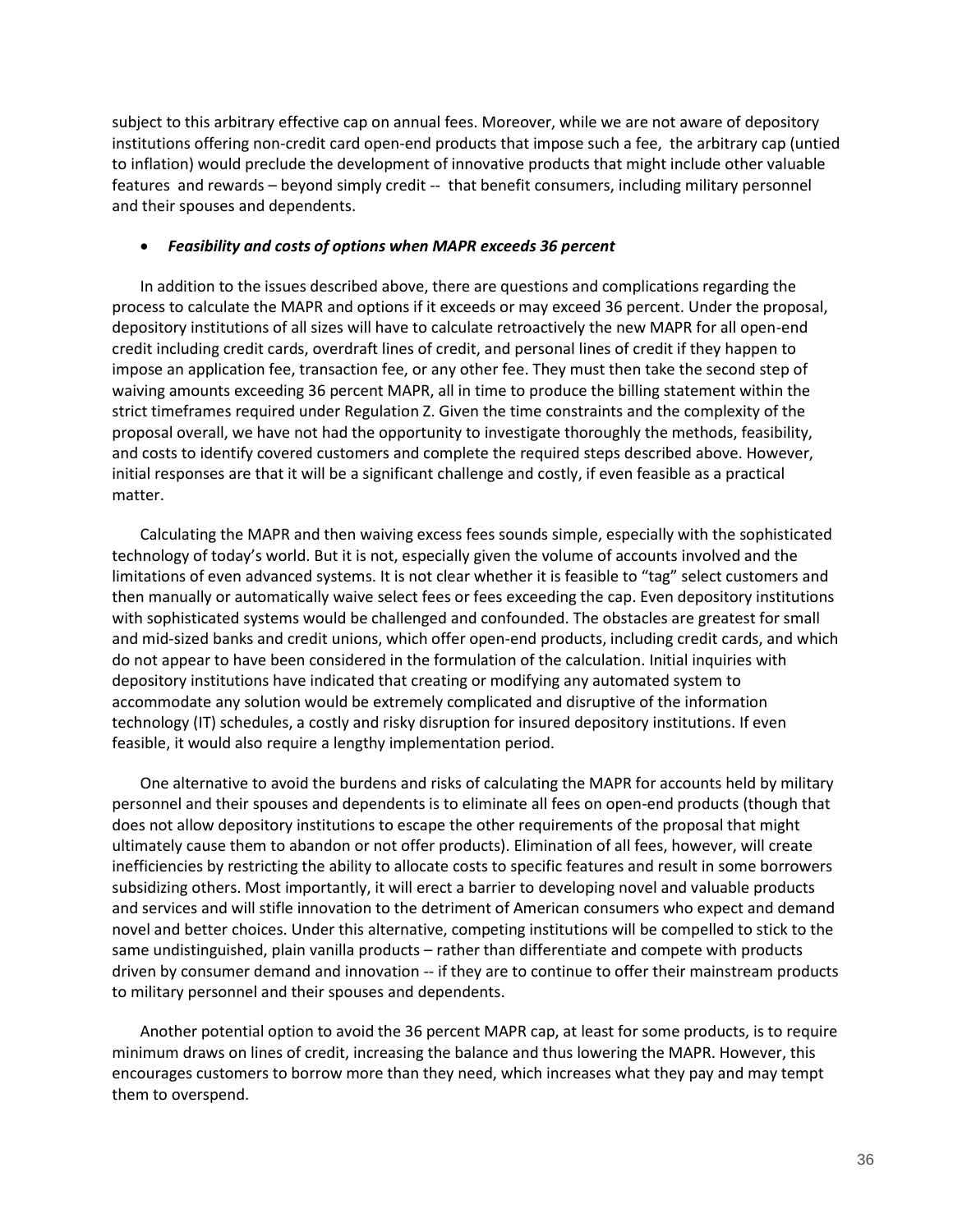Given the challenges, complexities, and costs of creating a system to segregate a small minority of customers, calculate the MAPR, and waive fees, especially when coupled with all of the other provisions in the proposal and the accompanying risk, a rational choice for individual lenders or the market as a whole might be simply to not make those products available to covered borrowers or not offer covered consumer credit to anyone. The Banking Agencies' guidance on deposit advances illustrates the unintended consequences of such rules. That well-intended guidance did not improve a popular and well-regarded product. It virtually eliminated it and has also discouraged development of other bank affordable small-dollar programs. These results do not benefit consumers, including military personnel and their spouses and dependents, in terms of choice of product feature, choice of institution, or competition, which enhances product quality and moderates prices.

Small mid-sized depository institutions will have the fewest options, as they lack the internal technology systems and resources the large institutions *may* have to calculate the MAPR and waive fees for such a small percentage of customers or to segregate military personnel and their spouses and dependents and offer them special accounts. Instead, smaller institutions must rely on the "standard" processing systems offered by third party-processors and have little if any flexibility to require special processing or calculations or to tailor their product. There are few attractive options in the likely case that their third-party processor does not offer the capability. They might be able to change third-party processors (which is a significant step that presents other risks) if they can find one. Thus, they are more likely than large institutions to be left with the undesirable options of eliminating all fees and other services associated with the account, limiting access by servicemembers and their spouses and dependents, or eliminating the products altogether, putting them at a significant competitive disadvantage.

If the Department does not exempt depository institutions, we urge it to abandon the proposed MAPR calculation or any variation. Not only is the calculation an arbitrary and flawed measurement of the cost of credit, the practical implications will have unintended and detrimental consequences on military personnel and their spouses and dependents as well as American consumers. Moreover, modifying the types of fees that are included or excluded will not solve the basic problem associated with the technical challenges of designing systems to calculate the MAPR and waive fees for select customers.

### *Bona fide fees*

*"Reasonable and customary."* The proposal allows credit cards only to exclude from the MAPR calculation bona fide fees that are both reasonable *and* customary (except for credit insurance premiums and fees for credit-related ancillary products). The proposal offers no other adjectives or guidance to explain the meaning of "bona fide" beyond reasonable and customary. As we illustrate below, the proposed exemption from the MAPR of bona fide fees for credit cards imposes a process of justification that is not a feature of free market pricing. Adding this administrative hurdle to offering of financial products to the military only increases the disincentive to provide those products and underscores the risk of getting too close to the line that the Department is setting to limit intentionally servicemember choice. After all, one provider's view of "bona fide," "customary," or "reasonable" will become, in the eyes of an enforcement agency or plaintiff's counsel, the suspect rationale to prove a claim of regulatory evasion.

For a bona fide fee to be reasonable and customary, it must be compared to fees "typically imposed by other creditors for the same or substantially similar product or service." A bona fide fee is "reasonable" (but not customary) if it is less than or equal to an average amount of a fee for "the same or a substantially similar product or service" charged by 5 or more creditors each with at least \$3 billion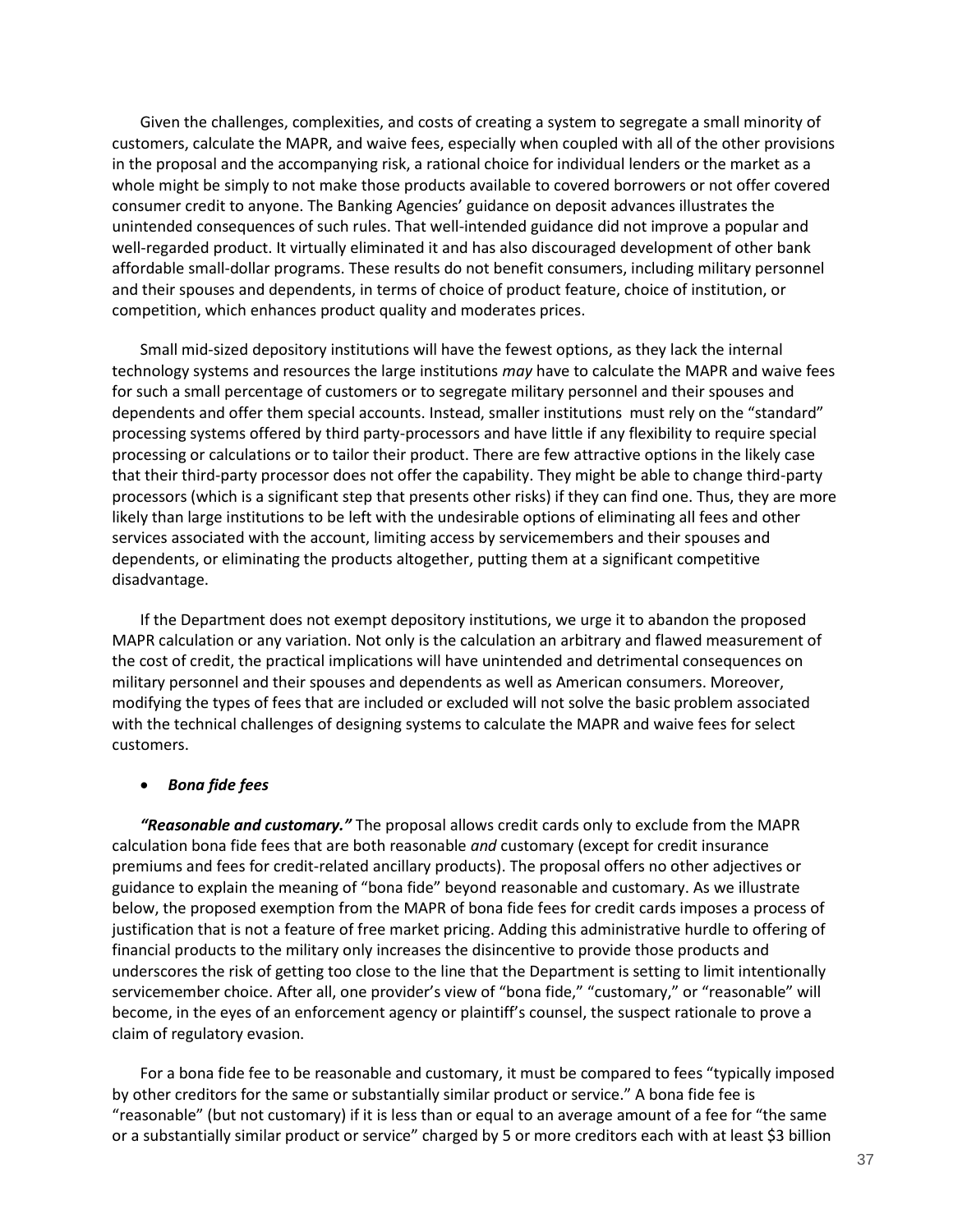in outstanding loans on U.S. credit card accounts at any time during the 3-year period preceding the time such average is computed. A fee higher than such an average may be reasonable (but not customary) "depending on other factors relating to the credit card account." Under the heading "Indicia of reasonableness for a participation fee," a fee may be reasonable and customary if the amount "reasonably and customarily" corresponds to the credit limit, "to the service offered under the credit card account, or to other factors relating the credit card account." If a creditor imposes *any f*ee that is not a bona fide fee and imposes a finance charge, the total amount of those fees, *including* any bona fide fees and other finance charges shall be included in the MAPR.

We appreciate the Department's effort to incorporate some flexibility into the MAPR calculation in an effort to ensure that military personnel and their spouses and dependents continue to have access to mainstream, popular, and valuable credit cards without allowing possible circumvention by even a single lender. The bona fide exception for credit card fees, however, while well-intended, simply is not usable either by the thousands of small and mid-sized credit unions and banks that offer credit cards or by the largest, most sophisticated institutions. In addition, taking the costs of the largest providers who enjoy economies of scale and imposing them as a fee structure on smaller providers who do not enjoy those economies, is plainly anti-competitive.

The standard is contradictory and too vague and subject to interpretation to make compliance possible, let alone certain. Given its subjectivity, the vagaries of regulatory compliance, the draconian consequences for violations, and the attractive target it presents to plaintiffs' attorneys, the bona fide exception will not be available as a practical matter. Accordingly, most credit card accounts, especially cards with popular rewards programs, as well as high value, high cost cards, will exceed the MAPR cap, and thus potentially be out of reach for military personnel and their spouses and dependents. In addition, even if it were workable, this approach, in effect, potentially forces card issuers to march in lock step so that they all have similar fee structures as well as features, leaving consumers with little choice except for the "vanilla" product.

First, a fee that few or no other creditors charge is tautologically "not customary" and consequently will be deemed ineligible for the exception. Cards with such fees, including high value, relatively high cost cards and cards with unique features for which there is a charge, will be unavailable to military personnel and their spouses and dependents. Proposed Section 232.4(d)(1) provides that any fee must be both reasonable and customary to be considered bona fide. Under 232.4(d)(3), to assess whether fees are reasonable and customary, they must be compared to fees "typically" imposed by other creditors for the same or a substantially similar product or service." Even though a fee may not violate the "reasonable" test under Section (D)(3)(iii),"solely" because other creditors do not charge a fee for the same or substantially similar product or service, it will not meet the customary test because it is not "typical," which is the test under  $(D)(3)(i)$ .

By definition, then, if the fee is for a service no other creditor offers, it is not bona fide and must be included in the MAPR. Similarly, a fee is not bona fide if other cards issuers do not charge that fee, even though that card issuer may not impose other fees for services that other card issuers "typically" impose a fee.

As discussed, those fees will always have the potential to cause the MAPR to be greater than 36 percent (as even with a minimal fee if there is a low balance of if the fee is incurred late in the billing cycle, the MAPR will exceed 36 percent). This means, in effect, from the time the regulation goes into effect, no new fees, including those for novel and beneficial features that promote competition, can be bona fide. Thus, military personnel and their spouses and dependents are ineligible for any novel card or feature, regardless of value, merits, or suitability.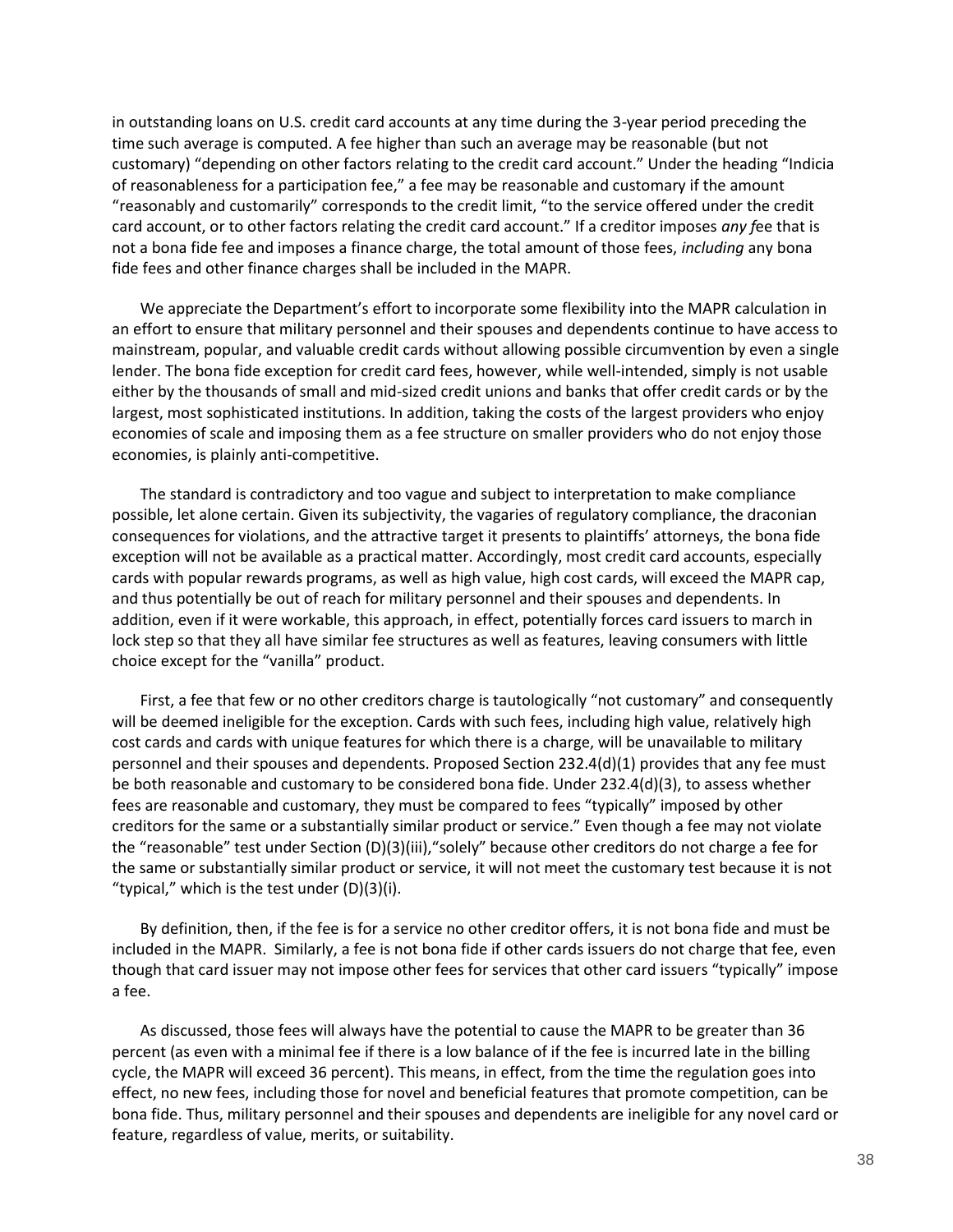Second, the standard for "reasonable and customary" fees, that is, those "typically" imposed by other creditors for "the same or substantially similar" products or services, cannot be met because of the subjectivity and vagueness of the meaning of key terms such as "typically" and "same or substantially similar," as illustrated below. The uncertainty and subjectivity of the terms, even if they were defined, would raise "questions of fact" that only a court may determine after discovery and trial, making card issuers easy target for private lawsuits and forced settlements for meritless cases.

Third, the Department "believes that most creditors impose bona fide fees expressly tied to specific products or services connected to using the credit card itself and segregable from the cost of funds borrowed."<sup>71</sup> An analysis of credit cards would illustrate otherwise.

With the myriad of features and pricing structures in the U.S.'s competitive credit card market and the number of issuers, including the many small and mid-sized depository institutions offering credit cards, it becomes clear that the comparison the regulation envisions and presents as simple cannot be made, at least not in any rational, predictable, or meaningful fashion. The proposed standard is flawed because it fails to recognize how credit card features and pricing are woven together to produce a package. Contrary to the assumption of the proposal, there is no comprehensive, uniform menu among all issuers that can isolate individual features and fees. It is like trying to compare health club or gym memberships. It is not possible to identify in an objective fashion, "substantially similar" health clubs when there are so many issuers and variables, including location, services, facilities, staff, and number of members. Are clubs with a pool "substantially similar"? Does the size of the pool matter? What if one is frequently more crowded, and thus often not available? Are they substantially similar if one offers a sauna and the other a hot tub and another neither? How does the availability of instructor-led classes, the quality of weights, or the number of stationary bicycles and stair-masters fit in? What if some charge extra for bottled water and gym clothes but others do not or do not offer them at all? While critics might be able to offer subjective opinions and recommendations based on the different needs and preferences of different types of people, they cannot offer a non-normative comparison that is in the least bit usable in a regulatory context, especially when the stakes are so high. The same is true for credit cards with their myriad features that appeal to different customers differently, depending on their personal preferences.

With credit cards, as with many products, there is interplay between the various fees and the various features, *including many non-credit features*, both of which are mixed in different combinations to appeal to the varied preferences within the American population. Even among members of the military or within branches of the service, let alone their dependents, there is not a single, uniform set of preferences for product feature trade-offs. Because of the infinite variety of combinations, the products are not comparable in the simplistic way the proposal envisions. To illustrate with even the most simple, basic example, a card with a high annual fee might have a relatively low interest rate and a card with a no annual fee have a relatively high interest rate. Are they "substantially similar"? The card with the higher annual fee would produce a higher MAPR in the month in which it is imposed, but overall be less expensive to the cardholder depending on how the cardholder chooses to use it. What if the annual fees are the same, but the interest rates very different? How do they compare if there is a promotional interest rate? Similarly, another card might charge for foreign fee transactions but provide free car rental insurance. Its foreign transaction fee, however, might be above the average and therefore not bona fide, whereas the card not offering car rental insurance would be permitted to charge the fee.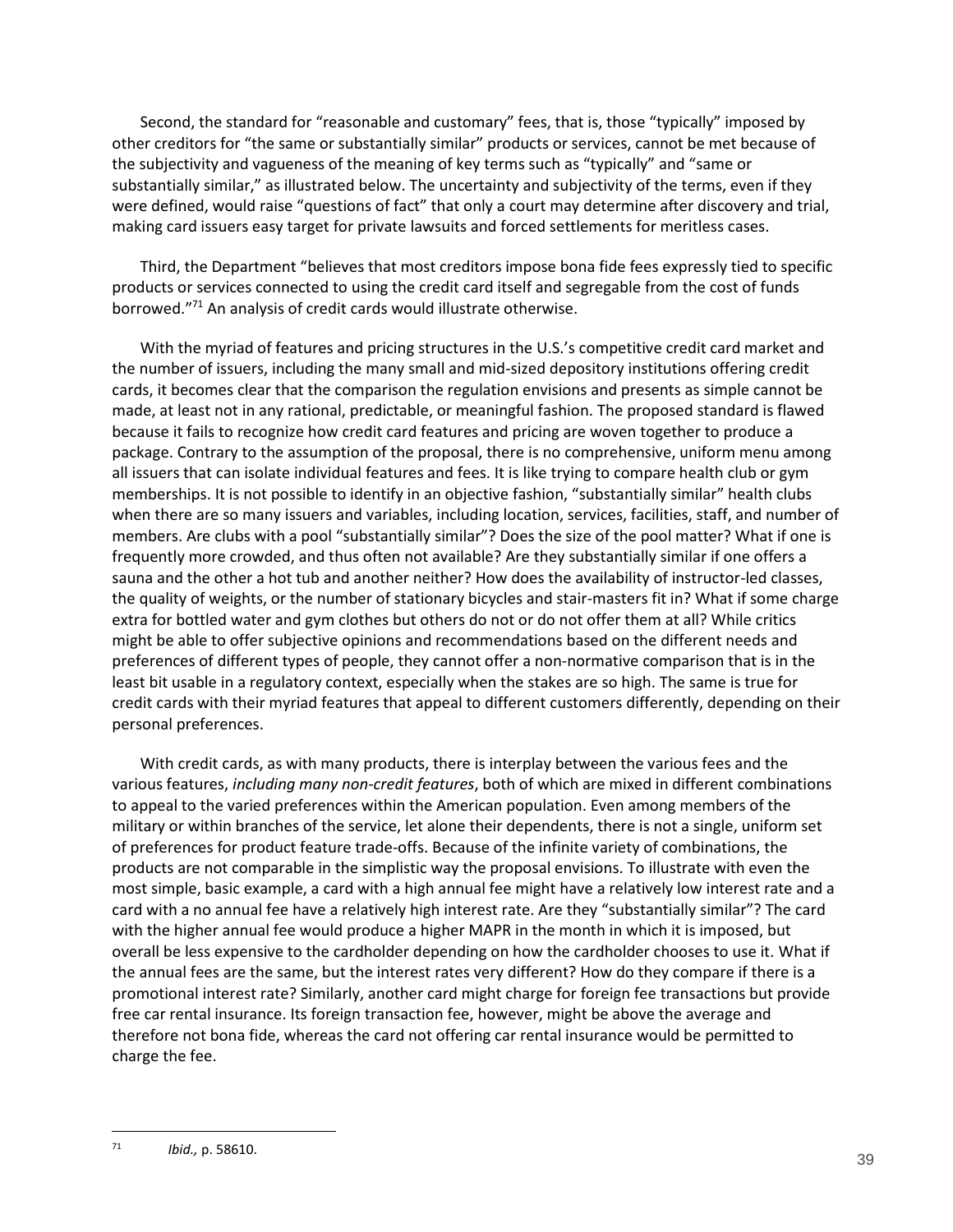Identifying "substantially similar products or services" is made even more confounding by the wide spectrum of fees and the variety of features and services consumers enjoy with their credit card and the infinite combinations. As the proposal seems to recognize, at least in part, credit cards provide far more than credit, and the cost and availability of these services and benefits are reflected in various fees, including, *but not limited* to annual fees. Indeed, in some cases, the credit feature is almost ancillary to the product. Features include warranties for purchases made with the card, car rental insurance, rewards in a multitude of various forms, including cash back, free airline baggage, access to airport lounges, concierge services etc*.* They include features for which there may be a separate fee the card issuer imposes. For example, through a special arrangement with a club, a card issuer may offer club membership at a discount if purchased *through* the card issuer (not simply charged to the card).

This list does not include features under consideration or those that might be available in the future as card issuers compete for customers. Whether a fee is imposed and the amount of any such fee for a particular service or feature will depend not only on that particular service, but also on *other* services or features that the card offers -- or does not offer -- and whether there are fees for those services and fees. *Fees and services are simply not "segregable" across credit card products as the proposed definition of bona fide fees would require.* Thus, as illustrated in the example of foreign transaction fees and car rental insurance, it is not possible to make a fair comparison. The results will be distorted.

Simply put, the credit card market and business models are much more nuanced and complex than the proposal reflects, as consumers respond to the package as a whole, based on their own preferences and habits. For these reasons, the simplistic comparison among cards is unworkable and therefore not usable. At best, any comparison among credit cards is general and subjective and not suitable as the basis of a rigorous legal standard for which the consequences of violations are so severe. Any conclusion based on the proposed standard can only be arbitrary, subject to second-guessing by regulators and plaintiffs' lawyers. In other words, the bona fide exception appears designed for violations.

Equally problematic is the ambiguity and fuzziness of the meaning of the words "typical" and "substantially all creditors." For both the customary and reasonable tests, the comparison must be between "typical" fees. "Typical" is not specifically defined. It is, however, used in the explanation of the meaning of "customary" and appears to have the same meaning as customary. Under Section  $232.4(d)(3)(iv)$ , a "A bona fide fee computed as a percentage of the amount of a transaction is *customary* . . . *so long as* other creditors *typically compute, or customarily have computed*, that fee for the same or substantially similar product or service on a percentage basis." However, the section then continues that "fixed amounts can nevertheless be customary "even if substantially all other creditors currently compute that fee on a percentage basis." Thus, it appears that even if only a small percentage of issuers charge a fee or compute a fee in a particular fashion, it is nevertheless customary or typical. This seems to contradict the "typical" or "customary" understanding of these words. It is impossible to resolve this contradiction from a legal and regulatory perspective.

Furthermore, the proposal does not offer guidance on the meaning of "substantially all other creditors." Given the high and ever-changing numbers of card issuers and the difficulty in obtaining those details, as discussed later, we do not believe it is possible to provide a workable, meaningful standard that can fairly and predictably be met. Moreover, by definition, any new fee or fee not imposed by the largest issuers must be included in the MAPR – or the account not made available to military personnel and their spouses and dependents.

*Indicia of reasonableness for participation fees.* The proposal attempts to make an accommodation for one fee only, the annual fee for credit cards. It provides that a participation fee in a credit card account may be reasonable and customary if the amount "reasonably *and customarily* corresponds to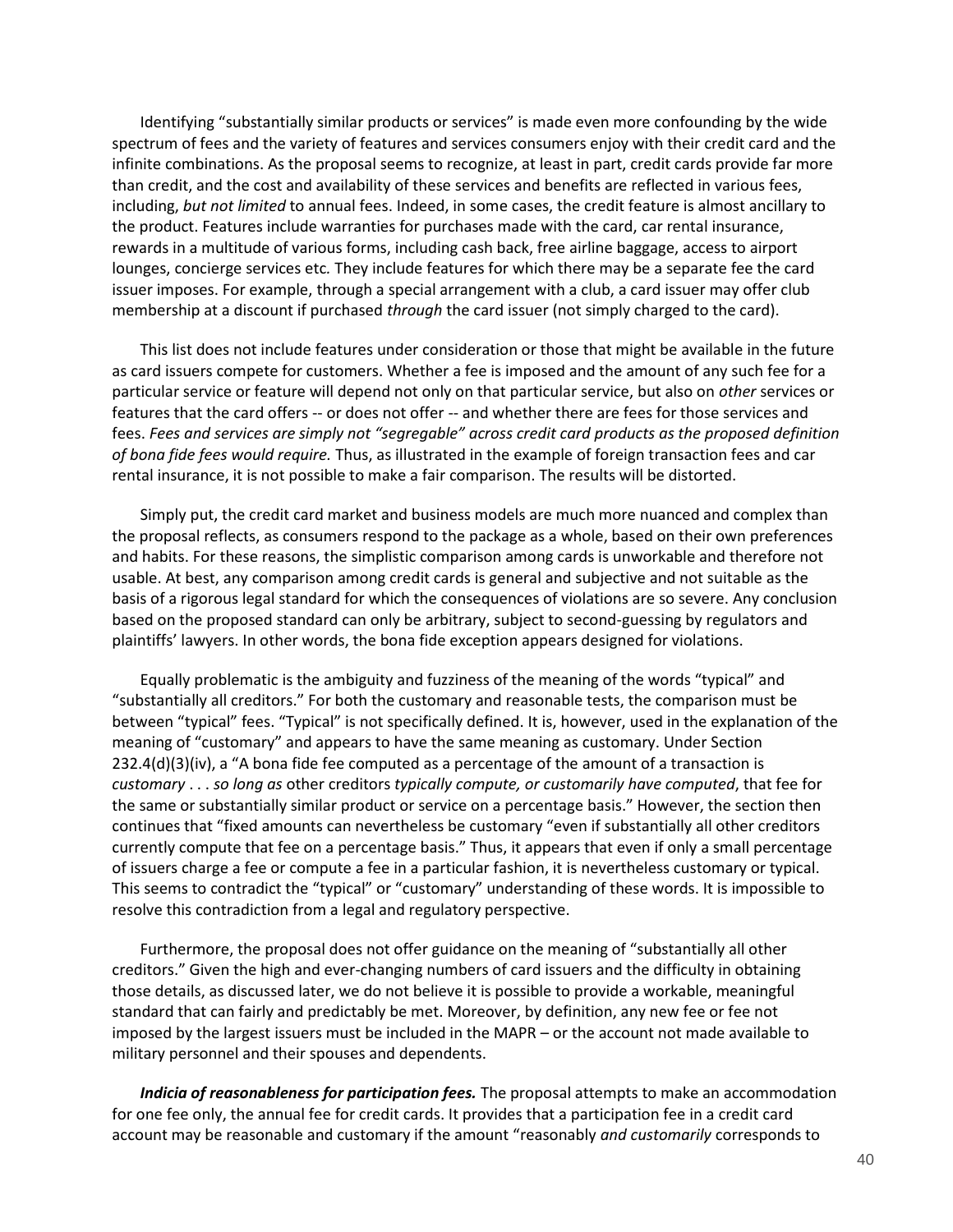the credit limit in effect or credit made available when the fee is imposed, to the services offered under the credit card account, or to other factors relating to the credit card account." As an example, a \$400 annual fee may be reasonable and customary (relative to other accounts) if "the credit made available to the covered borrower is significantly higher or additional services or other benefits are offered under that account." In order to qualify for the exception and determine whether their annual fee is reasonable and customary, card issuers would have to be able to assign a value to all of their own services and features and to the level of the credit limit. They would also have to be able to compare their services and prices with other card holders and to assign a value to their competitors' products.

This exemption is unworkable and unlikely to be used because (1) there is no means for placing values on the numerous and varied services which might permit an annual fee that is above average; (2) even if there were, there are complications and challenges, including potential antitrust implications associated with obtaining the fees and details of features of competitors and assigning the services, fees, and credit limits of their products; (3) the exception does not cover atypical fees as they do not meet the "customary" test; and (4) the standard is so subjective and uncertain, it will attract meritless but expensive lawsuits if used.

To illustrate the practical impediments of the exception, how does a card issuer value and compare credit limits, especially as they vary based on the individual customer? How does it assign value to and compare the numerous and varied features and benefits, including those that have not yet been introduced? What is the value of free baggage and does the value change based on the number of items allowed for free? What is the value of priority boarding and is it different if it is limited to one airline? What is the value of airport lounge access and what are the differences if access is limited or unlimited or one offers a substantial discount on club membership with unlimited access and another provides limited access for free? What is the value of warranties? Does it change based on the exemptions from warranty coverage? What is the value of all the different types of rewards, of retail card discounts and special offers, of car rental insurance, of concierge services, of restaurant, hotel, and travel services, all of which vary in their level of service and limitations? The value of these services also all depend on individual customer use. For some, the value may far exceed the annual fee. For example, a customer paying a \$100 annual fee that allows two free bags per flight for on an airline will cover the annual fee with a single flight, checking two bags.

Moreover, even if it were possible to make a meaningful comparison, it is not clear how this information would be ascertained or obtained, as discussed below. The agreements posted on the Bureau's website do not provide nearly the necessary level of detail with regard to features and benefits, let alone their value. Nor can issuers rely on SEC filing, Call Reports, or other commercially available databases as the Department assumes. Contrary to the Department's assumptions, these resources simply do not contain the information needed to make the comparison. Obtaining it using other methods is fraud with other risks as they would inevitably raise antitrust issues. Even if it were possible to obtain the needed data, it would not solve the problem with ascertaining the "credit made available" as it is unique to each customer, so therefore cannot be compared issuer to issuer.

Furthermore, as noted earlier, it appears that even if card issuers were able to analyze and compare the values of the services to support a claim that the annual fee is reasonable, it may still fail the customary test under Section (d)(3)(i) if other issuers with similar credit limits and services and benefits "typically" do not charge a similar fee. Thus, the annual fee would be included in the MAPR and cause the MAPR to be greater than 36 percent. Accordingly, military personnel and their spouses and dependents would be ineligible for such cards.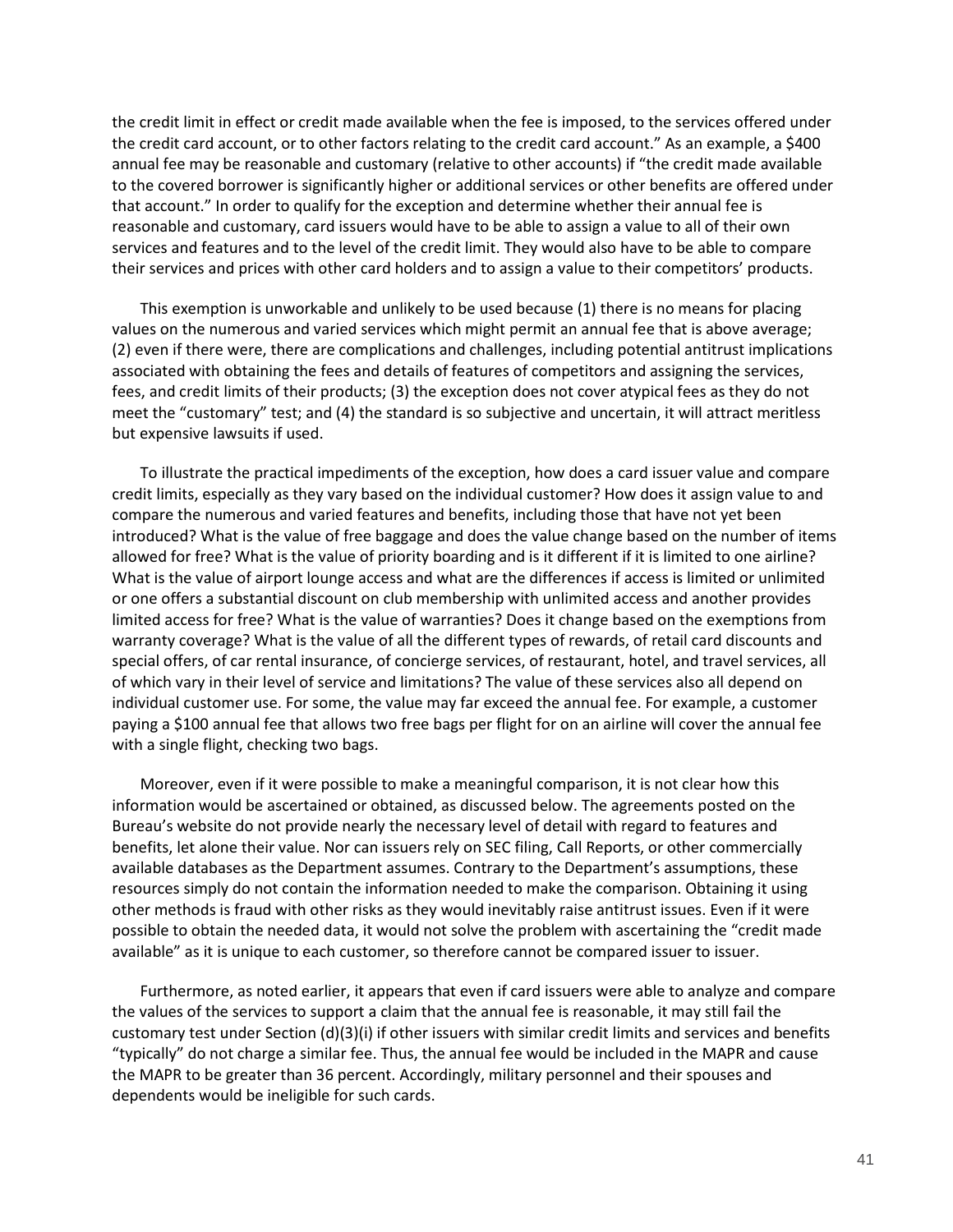The usability of this exception is further constrained and complicated by Section 232.4(d)(4). That section provides that even if a fee is bona fide, if *any other* fee imposed is not bona fide, then the bona fide fees are no longer bona fide.

Finally, the standard also appears to neglect the number of depository institutions offering credit cards and takes the perspective of the largest institutions. In fact, as noted, there are thousands of small and mid-sized institutions issuing credit cards. They may use third-parties or other institutions to process transactions, but they set their own prices. For example, ABA and ICBA offer programs that enable their members to offer credit cards. However, the trade associations do not – and cannot, under antitrust laws -- dictate or even suggest pricing. Thus, institutions would have to conduct their own legal analysis to determine whether their fees are bona fide, which is not a practical option given the vagaries of the regulation as discussed and the lack of the teams of lawyers and compliance officers that would be necessary.

In sum, the complication, vagueness, and limitations of the bona fide exception make it unusable. The exception would, in effect, be illusory. Thus, card issuers would have to weigh the costs and feasibility of calculating the MAPR of a very small percentage of customers, and waiving the fees otherwise charged to all other customers who value the product against the option of simply conceding to the Department's limitation of military choice for products that trigger the MAPR threshold thereby discontinuing to offer those products to military personnel and their spouses and dependents.

*Means of comparison for safe harbor.* The Department envisions that creditors "could readily calculate whether each type of fee may fit within the safe harbor because data relating to the fees imposed by other credit card issuers as well as the amount of credit card loans outstanding are widely available."<sup>72</sup> Specifically, it believes that creditors may rely on SEC filings and Call Reports as well as agreements that are posted on websites and other sources such as "commercially available databases regularly used by financial institutions to track the marketplace for credit card products and services."<sup>73</sup> It is our understanding that none of those sources provide the critical information or the level of detail necessary to make the comparison of the rates, fees, features, services and credit limits as discussed above. First, neither SEC filings nor Call Report contain information about product pricing or features. The SEC filings contain at best aggregate interest rates by product segment and very general, brief descriptions of the types of products offered, (e.g. credit cards, auto loans), but no product-level price and feature terms. Call reports also contain no information about product pricing or features.<sup>74</sup>

Second, information on websites, such as the Bureau's website, is limited and lacking in the necessary detail or reliability the regulation demands. For example, only ranges of annual fees and interest rates are posted on the Bureau's website, e.g., annual fees for a particular card issuer range from \$0 to \$250 and interest rates from 10 percent to 18 percent. Promotional rates may not be available. Credit limits may also only be listed as ranges – or may be "unlimited." Moreover, as noted, credit limits vary based on individual customers, as required under federal law<sup>75</sup> so it is not clear how to compare credit limits. Similarly, we do not know which "commercially available databases regularly used by financial institutions to track the marketplace for credit card products and services" that the

<sup>72</sup> *Ibid.,* p. 58612.

<sup>73</sup> *Ibid.*

<sup>74</sup> *See* FFIEC, "Instructions for Preparation of Consolidated Reports of Condition and Income," http://www.ffiec.gov/pdf/ffiec\_forms/ffiec031\_034inst\_200006.pdf

Section 1026.51 of Regulation Z prohibits providing credit card credit or increasing a credit card limit unless it has considered the consumer's ability to repay. For customers under 21, the customer must have an "independent" ability to repay. In addition, OCC guidelines only permit increases in limits based on updated information about income and assets.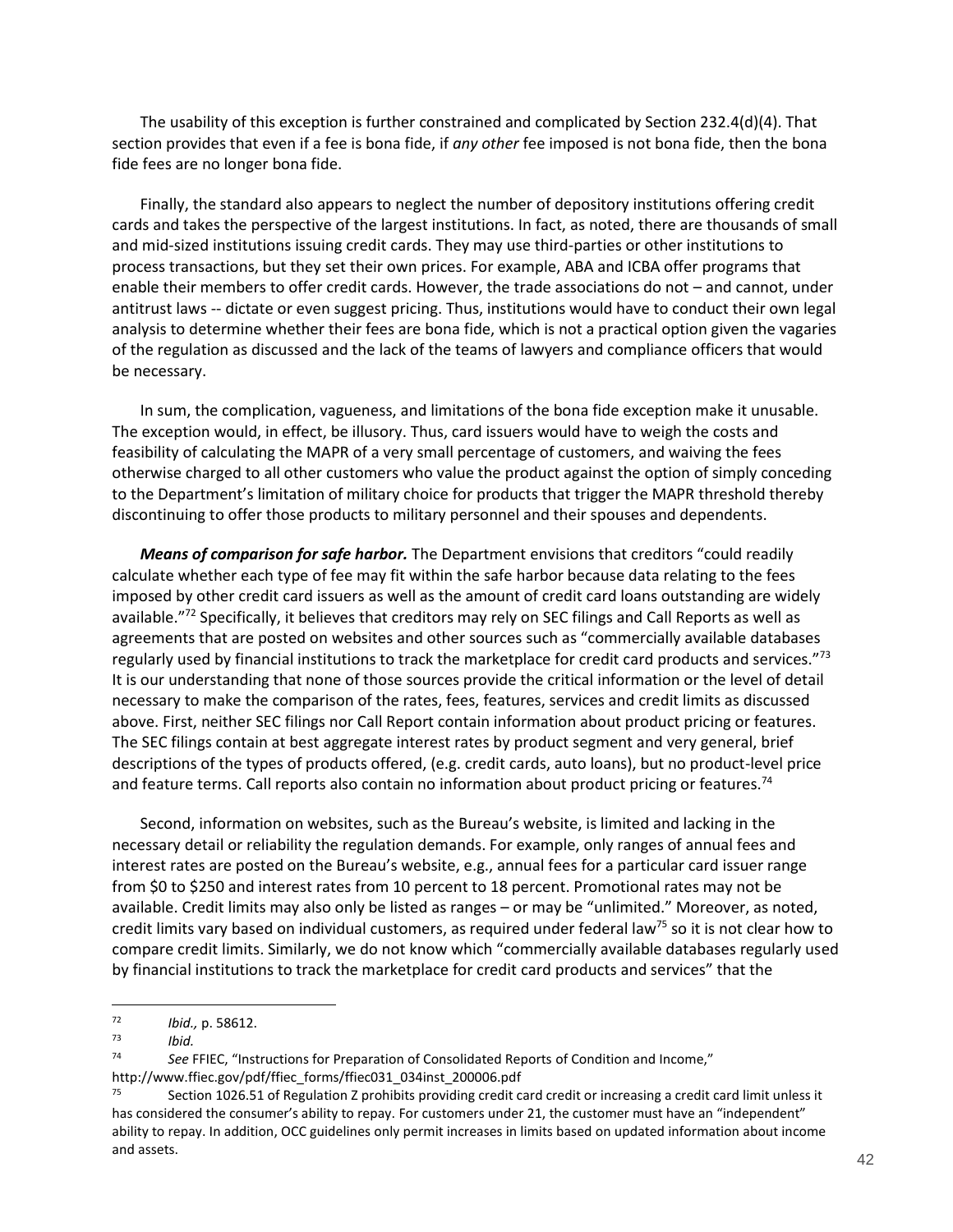Department is referencing, but none of the large credit card companies we queried is aware of any such database. Websites targeted at consumers to assist them in shopping for credit cards offer information on various credit cards, but neither the list of cards nor the list of terms is by any means comprehensive or detailed. Certainly, these websites would not be of any use in complying with the rigorous standard of the regulation.

Even if additional information on these terms were available in greater detail, it would not solve the issue discussed above about the interplay between various fees, interest rates, credit limits, and services and features. These sources do not provide the information and detail necessary to compare the different features and benefits in order to identify "substantially similar products or services" even if such a comparison were feasible. Thus, creditors would not even get to the price comparison because of the inability to identify the components of the products they must compare.

The necessity to gather or share such information provision also raises potential antitrust issues, both in obtaining the information if card issuers were to attempt to use the exception as well as modifying prices to align with competitors, as the proposal envisions. We believe that even if this bona fide exception were to be workable, a thorough analysis of the information available and the very important antitrust issues need to be examined and resolved. Otherwise, the exception is in name only.

The proposal is also lacking in critical detail. For example, the proposal requires comparison with a minimum of five "creditors." Card issuers often offer suites of cards to appeal to a wide variety of consumer tastes. The supplementary information suggests that they may use the highest fees. However, to be useful as a reliable standard, that permission would have to be expressed in the regulation itself.

### *Distortions of MAPR on closed-end credit*

 $\overline{a}$ 

The MAPR challenges are less acute for some closed-end loans, in that, if the loan is sufficiently large, depository institution products are unlikely to trigger the MAPR cap. However, there remain significant compliance and technical challenges as discussed above, as the proposal will require that depository institutions have controls to test and ensure that they do not inadvertently exceed the MAPR. At this time, given the complexity and the breadth of the proposal, we have little precise information about the challenges, feasibility, and costs associated with implementing the necessary controls for closed-end loans offered by credit unions and banks. However, some lenders impose finance charges, such as a fee to obtain a credit report, which could mean the product exceeds the 36 percent MAPR, especially for small-dollar loans. Others might impose an application fee that would cause the MAPR to exceed the allowable percent.

To illustrate, the National Credit Union encourages credit unions to offer a "Payday Alternative Loan," a low cost, small-dollar loan. Loans range from \$200 to \$1,000, with application fees not to exceed \$20 and an interest rate not to exceed 28 percent APR. Terms range from one to six months, with no roll-over and limits on consecutive use. However, many of these loans, with the application fee, would exceed the 36 percent MAPR cap. For example, a one month \$500 loan with a \$20 application fee would reach 48 percent MAPR and a \$200 loan a 120 percent MAPR *before* interest is included. In addition, the Department cites in its April 2014 Report examples of bank products that are suitable alternatives to payday loans of a low-cost small-dollar bank product.<sup>76</sup> One of the products, for example, offers loans as low as \$300 for periods as short as four months at a low interest rate. However, the \$35 application fee, to cover fixed costs, such as the credit report, overhead, including staff salary and

<sup>76</sup> Department of Defense, "Report: Enhancement of Protections on Consumer Credit for Members of the Armed Forces and Their Dependents" (August 2014), p. 15.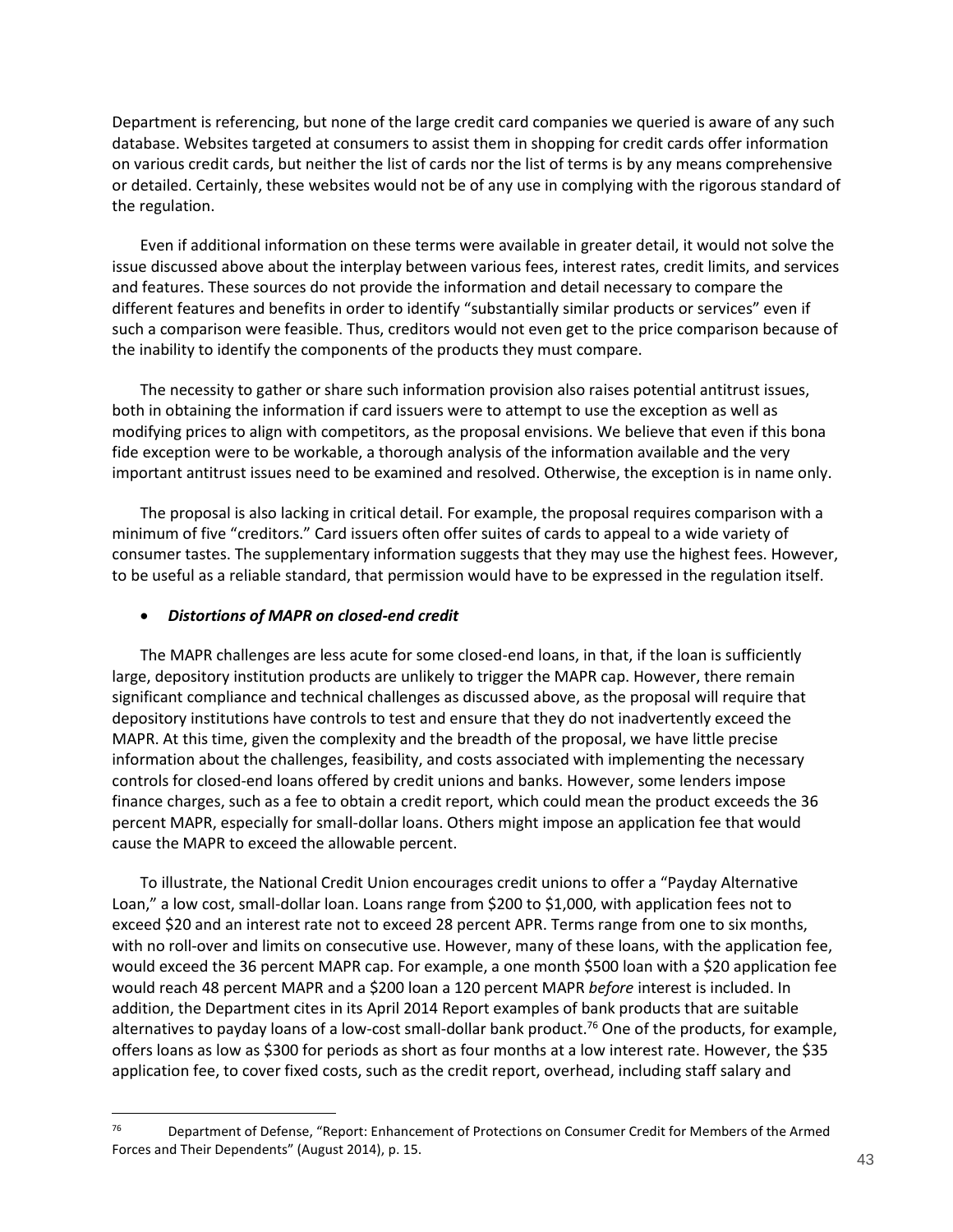benefits, would result in a 45 percent MAPR – *before* adding the relatively low interest. This demonstrates how even a modest fixed fee to cover some of the costs of providing the loan will cause the loan's MAPR to exceed the cap. Other loans, such as those secured by deposits, (e.g., certificate of deposit or saving account) which are generally prohibited under the proposal, might involve collateral filing fees that could easily cause the MAPR to exceed 36 percent MAPR. These examples of products encouraged and even endorsed by regulators illustrates the serious unintended consequences of the proposal of the impact on affordable small-dollar loans.

### **ii. Prohibition against liquid secured credit and access to bank accounts**

<span id="page-43-0"></span>Under the proposal, military personnel and their spouses and dependents will be ineligible for consumer credit secured by liquid collateral. In addition, the proposal's limitations on the ability of lenders to access covered borrower's deposit accounts raises additional legal and reputational risks for depository institutions.

Liquid secured consumer credit includes open and closed-end credit secured by deposits and financial accounts, including, for example, secured credit cards. These common and consumer-friendly products are often small-dollar in nature and help consumers with a negative credit history rebuild their credit record and consumers with no credit history build one. Over time, these improved credit histories and scores allow consumers to qualify for other forms of credit, including car loans and mortgages and also have numerous positive impacts in other areas of a consumer's financial life. Finally, these flexible and beneficial products provide all consumers with a generally less expensive credit option than equivalent unsecured credit products.

However, Section 232.8(e) of the proposal makes it unlawful for any lender to extend consumer credit to a covered borrower if the lender uses a check "or other method of access to a deposit, savings, or other *financial account* maintained by the covered borrower." (Emphasis added.) The regulation includes several exceptions to this prohibition, including one that permits lenders to ". . . take a security interest in funds *deposited after the extension of credit* in an account established in connection with the consumer credit transaction." (Emphasis added.)

There are at least three concerns with this language. First, depository institutions that extend liquid secured credit take their security interest in the deposit or financial account at the time the account is established or the loan is consummated. As a result, they are taking a security interest in funds deposited *before or simultaneously with* the extension of credit. As such, this language will prohibit depository institutions from offering liquid secured consumer credit to military personnel and their spouses and dependents. As we pointed out in our June 11, 2007 letter on the regulation proposed in 2007:

Not included in this exception are deposits made prior to the loan. This means that service members and their spouses and dependents may not use their existing savings accounts as a security for a loan. We do not see this as having a significant impact at this time because of the narrow definition of covered credit. However, if the regulation were applied to a broader array of loans, service members and their spouses and dependents would face additional restrictions and higher credit costs if they are unable to use existing savings accounts, including certificates of deposits, as security for a loan.

Second, it is far from clear what constitutes a "financial account" for purposes of this broad prohibition. For example, it appears that this section may also prohibit security interests in securities accounts and insurance policies. Therefore, servicemembers and their spouses and dependents will not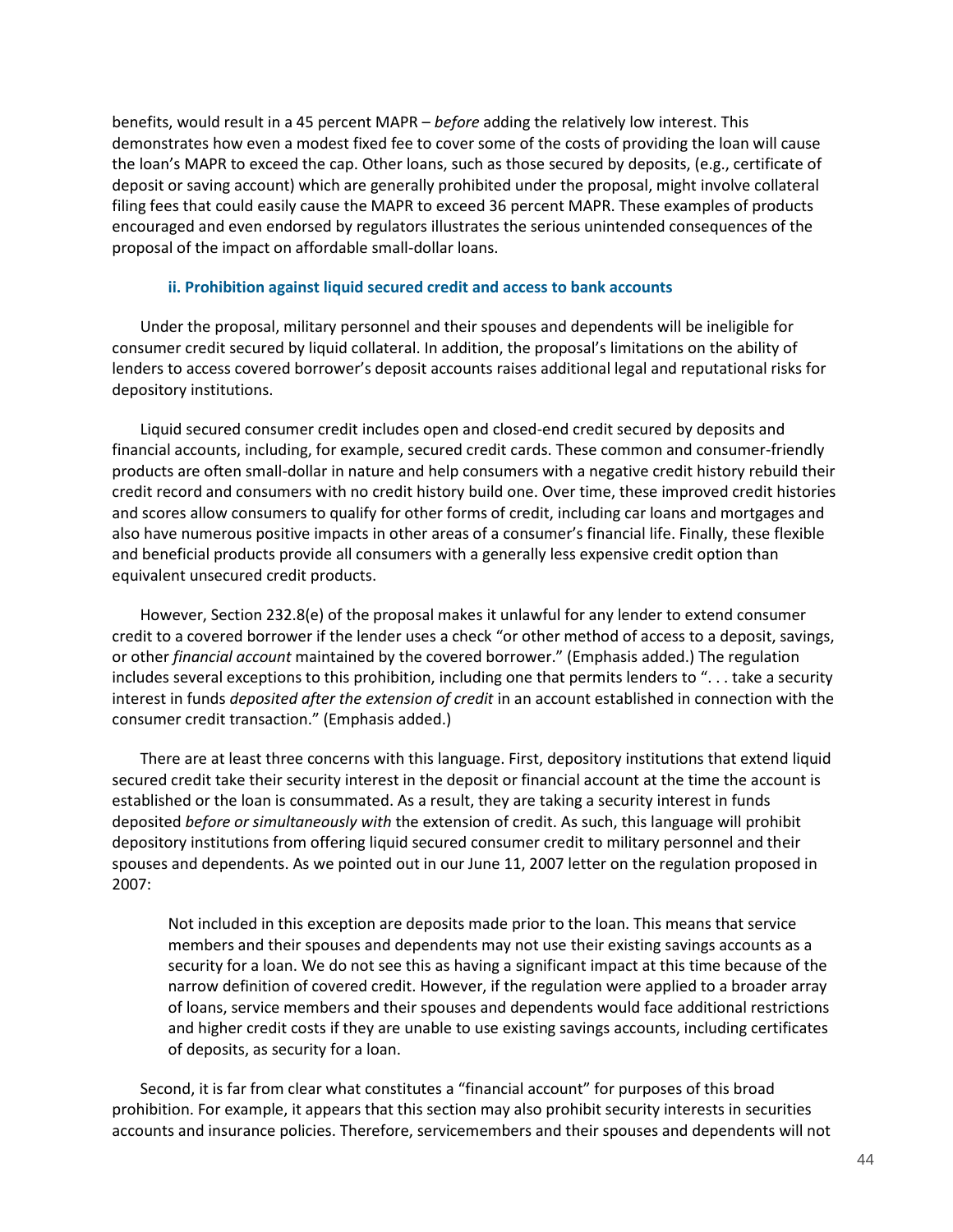be permitted to obtain credit secured by these types of collateral to covered borrowers – no matter how sophisticated the servicemember, spouse, or dependent or how useful the option.

Third, the proposal raises serious questions about a depository institution's ability to access covered borrower's deposit accounts pursuant to any statutory or common law right of offset that it may have under applicable law. This creates another legal and associated reputational risk for depository institutions in lending to servicemembers and their spouses and dependents. The proposal's deletion of the following language from the regulation's current definition of payday loans compounds this risk: "This provision does not apply to any right of a depository institution under statute or common law to offset indebtedness against funds on deposit in the event of the covered borrower's delinquency or default."<sup>77</sup> The limitation makes it even more difficult to lend to servicemembers and their spouses and dependents. In addition, the added risks potentially increase their costs.

As noted, liquid secured credit is a popular and safe way to rebuild credit and a flexible and beneficial product for many covered borrowers and consumers. One large bank reported that it opened approximately 450,000 new secured card accounts in 2013. The same bank made nearly 18,000 personal loans and lines secured by certificates of deposits and savings accounts, and over 14,000 personal lines secured by securities accounts in 2013.

Presumably, the statutory provision upon which this section of the proposal is based was intended only to target payday lenders by prohibiting those lenders from using post-dated checks and direct debit to get access to the borrower's checking account. However, under the proposal, this prohibition will unintentionally cut off not only a valuable tool for covered borrowers to rebuild or build their credit histories, but also the availability of a consumer-friendly, small-dollar, credit alternative. It is another reason to exempt depository institutions from the regulation.

### **iii. Prohibition against waiving right to legal recourse**

<span id="page-44-0"></span>The proposal prohibits depository institutions from providing consumer credit if the covered borrower is required to waive any right to legal recourse. This prohibition will have a profound and widespread impact on institutions lending to servicemembers and their spouses and dependents. Beyond the significant and grossly underestimated expense, the proposal will substantially increase legal, regulatory, and reputational risk exposure. These costs and risks, which appeared to have been overlooked, will ultimately negatively impact consumer credit availability and costs for military personnel and their spouses and dependents.

Proposed Section 232.8 (b) prohibits lenders from extending consumer credit where the covered borrower is required to waive their "right to legal recourse under any otherwise applicable provision of State or Federal law," including any provision of the Servicemembers Civil Relief Act (SCRA). "Right to legal recourse" is not defined in the proposed regulation, and no examples are provided, although the supplementary information indicates that nothing in the proposed regulation affects the federal law governing the interest rate a financial institution may charge.<sup>78</sup> However, it also appears that the

<sup>77 32</sup> C.F.R.  $\frac{5}{9}$  232.3(b)(i)(B).

The Department makes clear that "nothing in 10 U.S.C. 987 or this regulation should be construed so as to affect the Federal law governing the interest rate a financial institution may charge," noting in footnote 132, "In the case of a national bank, for example*,* see 12 U.S.C. 85; 12 CFR 74001." *See* 79 FR 58617 (September 29, 2014).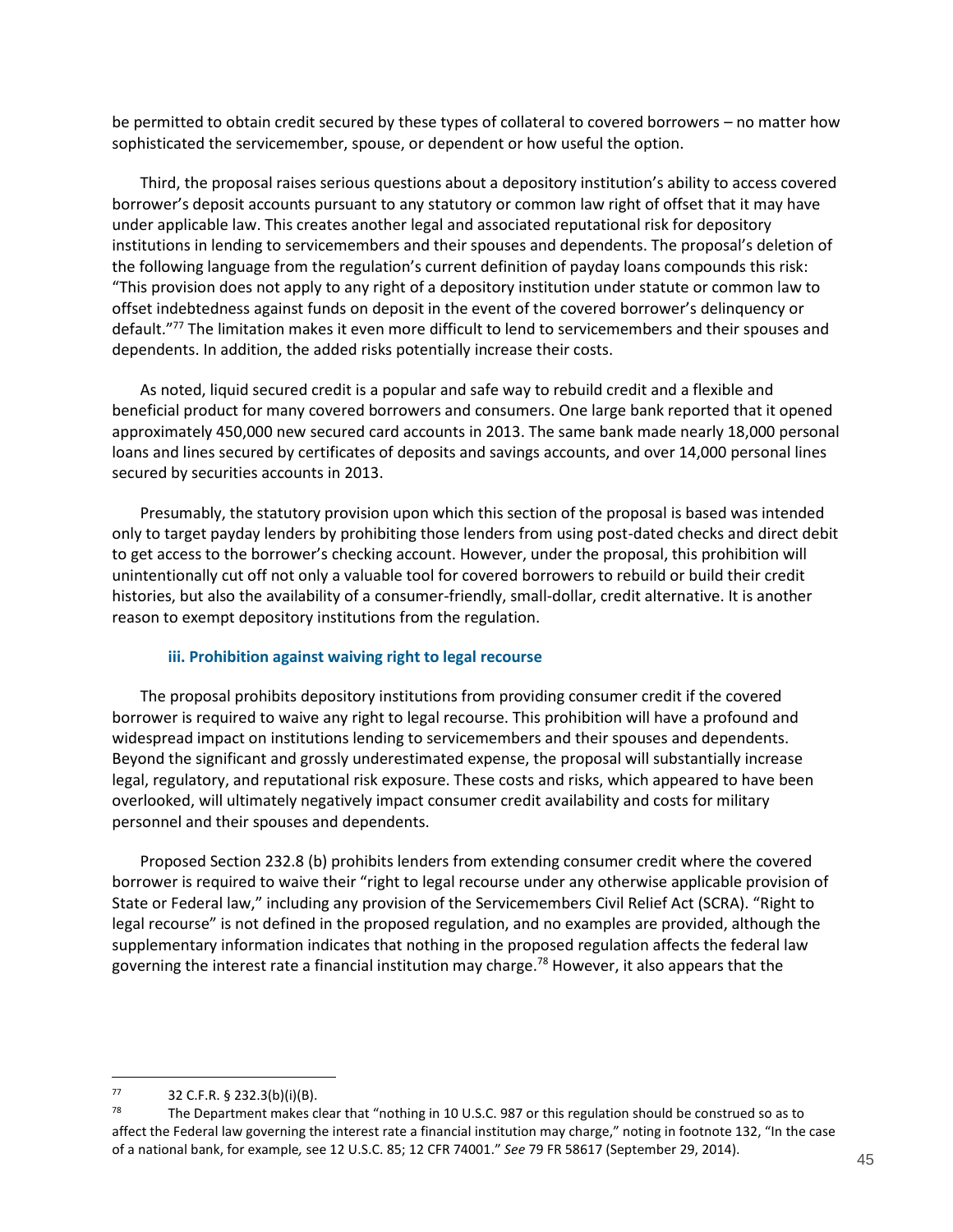Department<sup>79</sup> and Bureau<sup>80</sup> currently view this provision as broadly prohibiting the waiver of *any* otherwise applicable state or federal law. The Department also believes that there are no material costs associated with this provision.<sup>81</sup>

Every depository institution currently offering consumer credit includes in its consumer credit forms provisions under which the consumer explicitly or implicitly waives rights to legal recourse. These standard waivers, which are permissible under state and federal law and include conflict of law provisions, are ubiquitous. Over the past 50 plus years, they have helped foster and encourage the development of a robust and efficient consumer credit market, which, in turn, has maximized the availability of low-cost consumer credit. The unanticipated consequences to the consumer credit market generally, and to military personnel and their spouses and dependents specifically, from this proposed broad prohibition cannot be overstated. The discussion below demonstrates the significant and sweeping impact of the prohibition of some of the legally permissible and commonly incorporated waivers the regulation covers.

Conflict of law waivers offer an example of the impact of the prohibition. As we explained in our comment letter of January 5, 2007 to the original proposed regulation, the prohibition against waiving rights to legal recourse presents lenders with an impossible task if they wish to continue lending to servicemembers and their spouses and dependents. Lenders have to first identify all of the possible applications and permutations of this limitation and then redraft either their current multi-state documents to comply with all of the potentially applicable laws in all 50 states and the District of Columbia or create 51 state-specific versions of each of their consumer credit forms. As stated in the depository institutions 2007 letter to the proposal:

[T]he wording of this provision is arguably so broad as to make it illegal to have a substantive provision in the credit agreement that otherwise forecloses some other course of action that may have been available under the credit-related law of any jurisdiction. This makes it virtually impossible for the lender to design loan programs and draft legal documents to cover them; it also creates an endless source of arguments for borrower's counsel that they may use in an effort to void the loan.

For example, a standard choice of law provision choosing, for the sake of illustration, the law of the State of Ohio to govern the contract for the extension of credit necessarily excludes (where such choice of law provision is effective) the law of the other 49 states and the District of Columbia, meaning that the borrower is being required to waive "right to legal recourse" under the law of some other state, arguably in violation of the Payday Law. Similarly, a choice of federal law applicable to the credit agreement would be prohibited, with the result of undermining well-settled law with respect to federal preemption. For example, presumably the federal law choice of "interest" applicable to the contract as established by such longstanding U.S. Supreme Court cases as *Marquette Nat. Bank v. First of Omaha,* 439 U.S. 299 (1978) and

 $79$  "For example, the Department believes that the costs associated with the prohibition against requiring a covered borrower to waive his or her rights under *any* otherwise applicable provision of law (as provided in proposed § 232.8(b)) is not material to this regulatory impact assessment because the potential costs of this prohibition are negligible." (Emphasis added.) *See* 79 FR 58626 (footnote 177) (September 29, 2014).

<sup>80</sup> *See,* Ask CFPB "What are my rights under the Military Lending Act?" (updated August 8, 2014) providing: "Creditors cannot require you to waive *any* state or federal law, including the [SCRA], which protects servicemembers from being sued while on active duty." (Emphasis added.) [http://www.consumerfinance.gov/askcfpb/1783/what-are](http://www.consumerfinance.gov/askcfpb/1783/what-are-my-rights-under-military-lending-act.html)[my-rights-under-military-lending-act.html](http://www.consumerfinance.gov/askcfpb/1783/what-are-my-rights-under-military-lending-act.html)

<sup>81</sup> 79 FR 58626 (footnote 177) (September 29, 2014).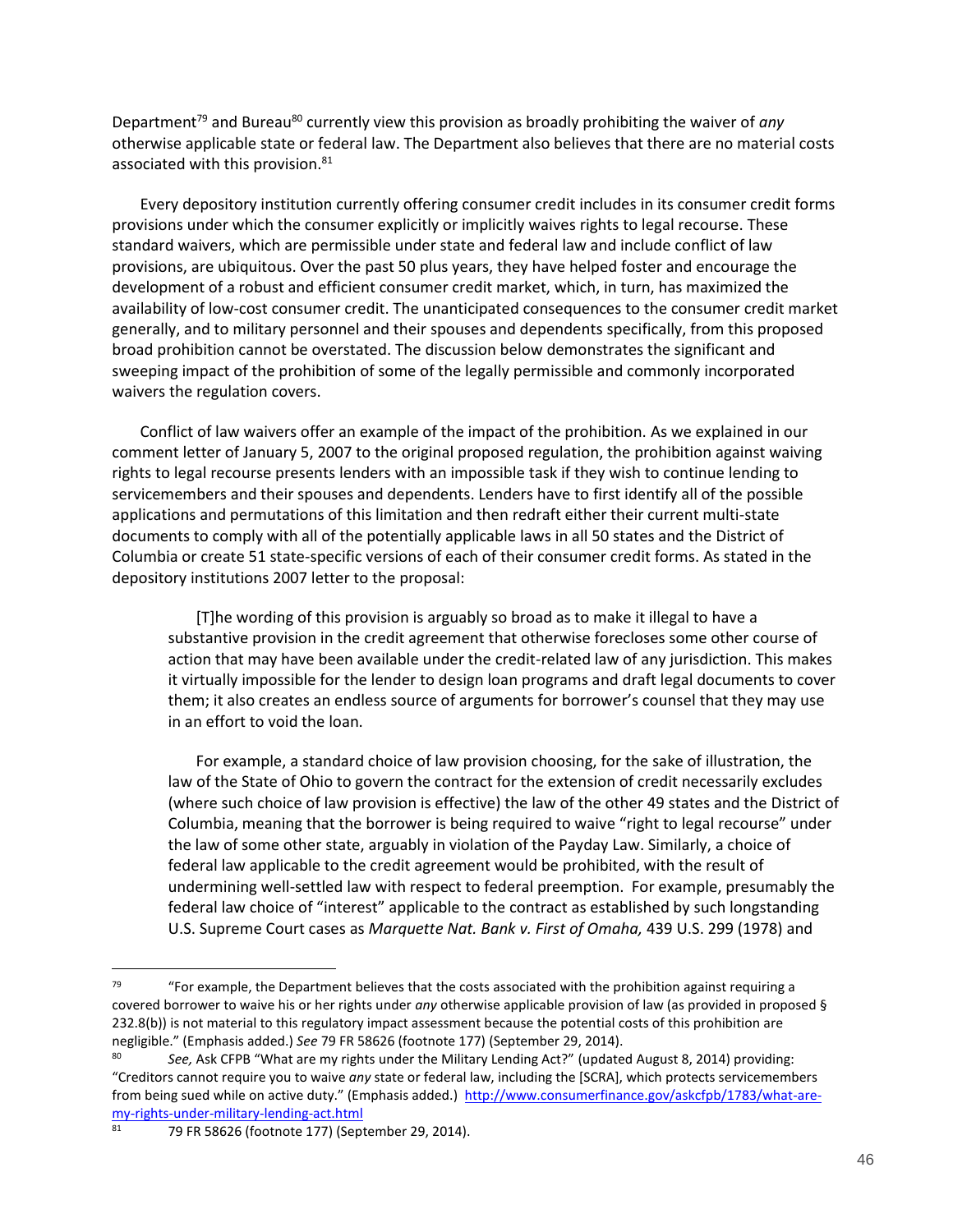*Smiley v. Citibank*, 517 U.S. 735 (1996) would no longer be applicable to credit extended to a person covered by this new law because that would "waive the borrower's right to legal recourse under any otherwise applicable" law. This means that credit card and other loan programs designed to comply with these cases will be unavailable to military personnel and their spouses and dependents. If depository institutions were to create products for military personnel and their spouses and dependents, the institution would be required to design completely new credit card and loan programs that must comply with every possible state law that may apply. Thus, for its normal loan programs, a depository institution could rely on one uniform choice of law governing "interest," but for any credit card and loan programs applicable to the small minority of borrowers covered by the Payday Law, the compliance costs of designing credit card and other loan programs that comply with the law of all 50 states and the District of Columbia would be a significant expense and deterrent, if even possible to do. And, even if possible, the corresponding compliance costs would add substantially to the costs of providing credit, ultimately reflected in the consumers' cost of credit.

This provision even appears to go so far as to prohibit affirmative substantive choices within the law of a given state when, without such a provision, a different result would occur by default under applicable state law. For example, the Uniform Commercial Code and other state laws often enact basic provisions that apply in the absence of the parties contracting differently, simply to provide terms where the parties fail to do so. Under the Payday Law, if the parties in fact contract differently than as provided under such provisions that would otherwise apply by default that will presumably be considered requiring the borrower to waive "the borrower's right to legal recourse under any otherwise applicable provision of State or Federal law." Thus, before a loan program can be designed and documents drafted, counsel for depository institutions will be required to conduct an exhaustive review of all laws of the applicable state (and because of the possible application of the law of all other states, this same process must be done for the law of all 50 states and the District of Columbia) to discover where any applicable law provides some choice in order to be sure that such choice is not foreclosed by the program (and thereafter continually update the research and loan documents) -- effectively an impossibly complex task.

Those arguments and concerns remain.

The proposed prohibition also impacts explicit waivers. For example, a standard consumer credit promissory note from a forms vendor includes the following multi-state waiver language: "Waivers. To the extent not prohibited by law, I [borrower] waive protest, presentment for payment, demand, notice of acceleration, notice of intent to accelerate, and notice of dishonor." Protest, presentment, demand and notice of dishonor are negotiable instrument concepts, the waiver of which has been recognized $82$ and specifically permitted by the Uniform Commercial Code.<sup>83</sup> Notice of acceleration and notice of intent to accelerate are statutory and/or common law concepts, the waiver of which is also often permitted by state law.<sup>84</sup> Most consumer promissory notes are negotiable instruments and include these standard waivers to make them as liquid and transferable as possible and to allow depository institutions to reduce and control costs that would otherwise have to be passed on to consumers.

<sup>&</sup>lt;sup>82</sup> "Any other types of waivers (for example, waivers of demand, presentment, protest, notice of dishonor, and notice of protest are not prohibited [by Reg. AA]." *See* Federal Reserve Board, Consumer Compliance Handbook, Reg. AA (page 1):

<sup>83</sup> **See Uniform Commercial Code § 3-501 et seq.**<br>84 **See a.g.** Shumugu us Herizon Credit Corp. 80

<sup>84</sup> *See e.g., Shumway vs. Horizon Credit Corp., 801 S.W.2d 890 (Tex. 1991).*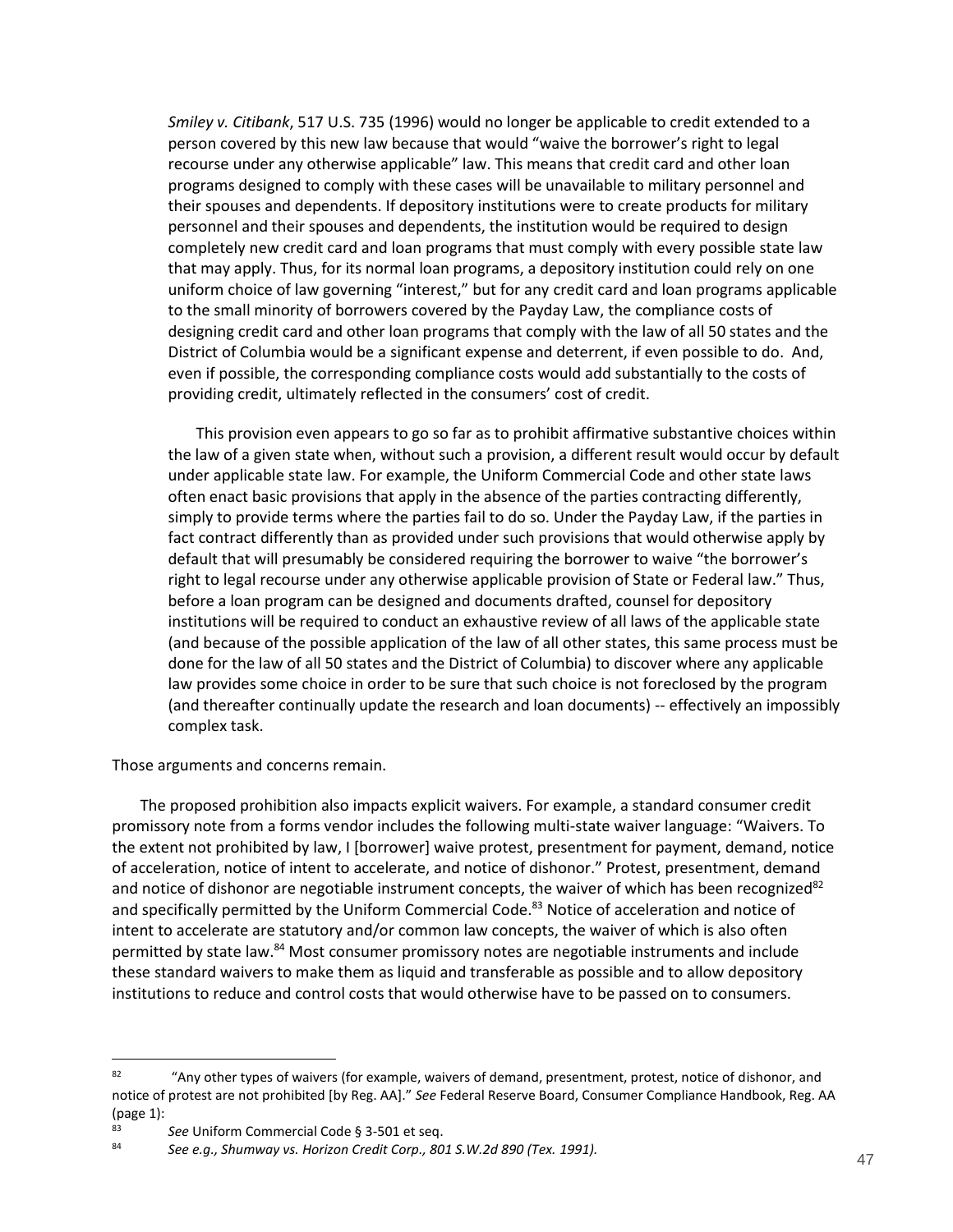In addition, this same vendor's promissory note includes the following security specific language: "Waivers: I [borrower] waive all claims for loss or damage caused by your [lender's] acts or omissions where you [the lender] acted reasonably and in good faith. I [borrower] waive all rights I have now or in the future to a homestead or personal property exemption in the [collateral]." These standard waivers are also common in consumer personal property security agreements. The waiver of claims language is specifically permitted by the Uniform Commercial Code<sup>85</sup> and the waiver of homestead and personal property exemptions are authorized by most states and specifically permitted by Regulation AA (Unfair and Deceptive Acts or Practices) when the property is collateral for a consumer credit obligation.<sup>86</sup> These waivers, particularly the latter, enable depository institutions effectively and efficiently to reach the collateral for the consumer loan when necessary. The ability of depository institutions to keep recovery costs low on defaulted loans directly translates to the depository institution's ability to keep the cost of credit lower for all consumers.

Depending upon the jurisdiction and type of consumer credit transaction involved, numerous other explicit waivers may be included in a promissory note or credit agreement. For example, other common explicit waivers include general waivers of defenses associated with the lender's ability to: renew, extend, modify, or sell the loan; release borrowers, guarantors or co-signers; release or substitute collateral; and exercise any statutory or common law right to set-off. Waivers of notices/defenses based on suretyship<sup>87</sup> are also common. In addition, common state-specific explicit waivers include waivers of defenses against assignees;<sup>88</sup> waivers of rights under valuation and appraisement laws;<sup>89</sup> waivers of the benefit of appraisal;<sup>90</sup> and waivers of confidentiality requirements.<sup>91</sup> These are just a handful of the numerous explicit waivers that are permitted by state and federal law and that are included in consumer credit origination, servicing, and collections documents.

In addition to these explicit waivers there are common implicit waivers of rights to legal recourse beyond the conflict of law provisions already discussed. Another example of a common implicit waiver relates to remedy and default terms providing that the lender does not waive any remedy by using another remedy, waive default by choosing not to use a remedy, or waive the right to consider an event a default if the default continues or occurs again. These common contractual provisions benefit consumers and lenders as they provide lenders with the protection and flexibility necessary to work with troubled borrowers. However, through these consumer default and remedy provisions, consumers implicitly waive any state law defenses they may have based on the lender's action or inaction in the event of default. Accordingly, they are prohibited under MLA.

Another example of an implicit waiver is a provision that gives lenders a right to take possession of collateral pledged to secure the loan. Virtually all security agreements used by depository institutions give the lender the right to take possession of the personal property or other collateral pledged to secure the loan without prior notice to the borrower in the event of a default on the loan. Pursuant to the Uniform Commercial Code, after default, a secured party "may take possession of the collateral

<sup>85</sup> *See* Uniform Commercial Code § 1-302*.*

<sup>86</sup> *See* 12 C.F.R. § 227.13(b). *See also*, OCC's Comptroller Handbook, Other Consumer Protection Laws & Regulations, Credit Practices Rule (page 43): "Under the rule, a waiver is permitted if it applies solely to the property that was given as security in connection with the consumer credit obligation."

<sup>87</sup> **See**, Uniform Commercial Code § 3-605.

<sup>88</sup> *See e.g.*, Wis. Stat. § 422.407 permitting for consumer credit transactions.<br>89 See e.g., Ind. Code § 34.55.4.1 et seg. and *Boiluy, Burton*, 71 Ind. 118 (Ind.

<sup>89</sup> *See e.g.*, Ind. Code § 34-55-4-1 *et seq.* and *Reily v. Burton*, 71 Ind. 118 (Ind. 1880).

<sup>90</sup> *See e.g.*, La. Code of Civ. Proc. Articles 2332, 2336, 2723, and 2724.

<sup>91</sup> *See e.g.*, Cal. Vehicle Code §§1808.21 and 1808.22, specifically authorizing financial institutions to obtain a written waiver of the California Department of Motor Vehicles' address confidentiality requirements.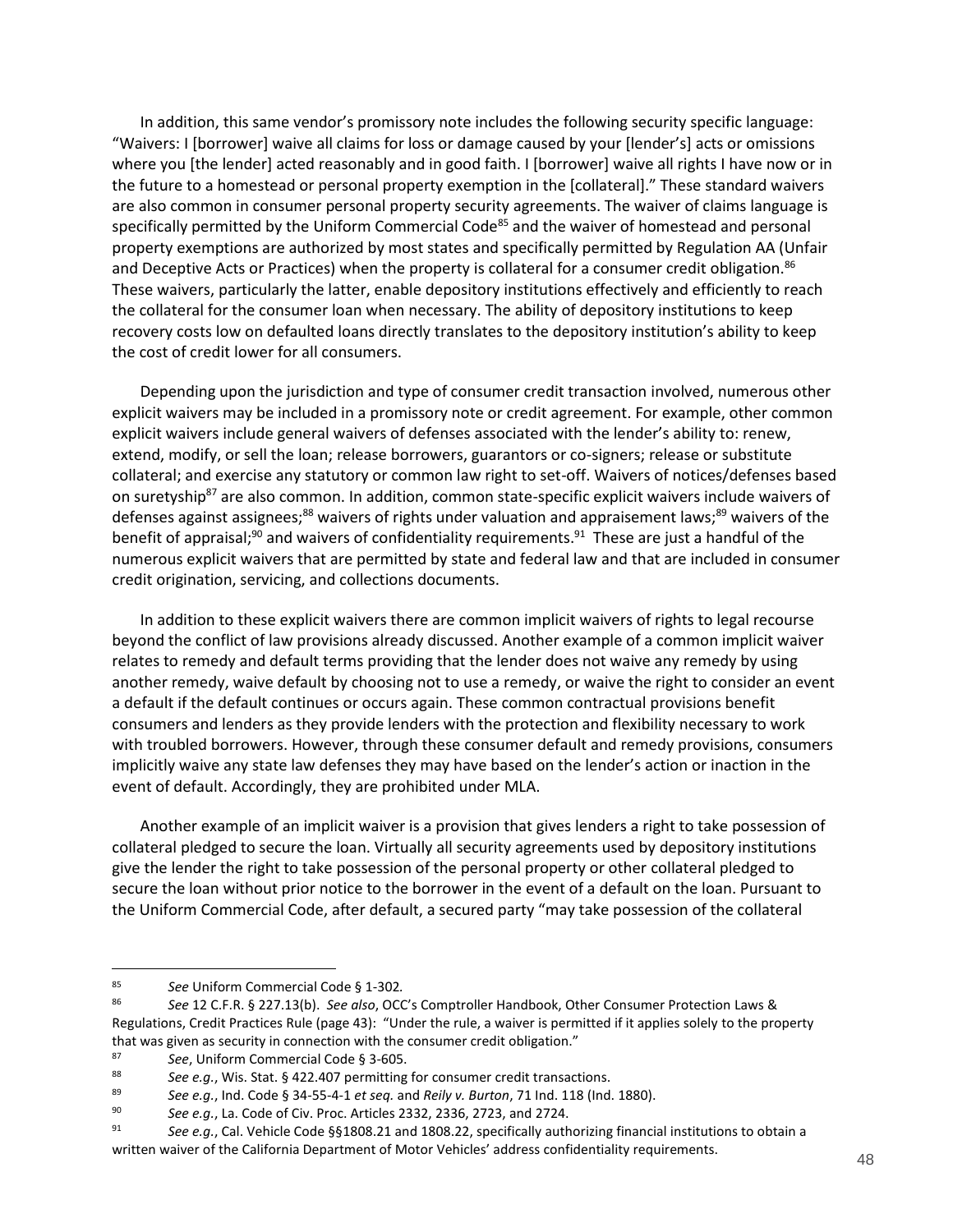[w]ithout judicial process if it acts without breach of the peace." <sup>92</sup> In relying upon the right to take possession, as provided in the security agreement and the Uniform Commercial Code, lenders routinely repossess collateral without requiring judicial process. However, the proposed prohibition against borrowers waiving their rights to legal recourse could drastically change and possibly eliminate lenders' ability to rely upon the legally permissible self-help repossession remedy, since it amounts to borrowers' waiving their right to judicial process and is thus a prohibited waiver of legal recourse. Elimination of this waiver will significantly increase a depository institution's recovery expense on defaulted loans, thus decreasing the ability of borrowers, including service members and their spouses and dependents, to obtain certain credit and increasing their costs.

As noted above, while a footnote in the proposal provides that the regulation does not impact federal laws governing interest rates, depository institutions would have to review and identify any and all other possible implicit and explicit waivers in their origination, servicing, and collections documents. Because MLA can be enforced by private right of action with its significant penalties, including voiding of the loan, there is significant incentive for class action counsel representing borrowers to make all of the arguments set forth above and presumably many others, limited only by the creativity of borrowers' counsel.

The expense to depository institutions to both identify any such explicit or implicit waivers and to then alter the numerous documents containing them would be astronomical. At a minimum, all depository institutions continuing to lend to military personnel and their spouses and dependents would have to identify all forms, agreements, and supporting documentation, which may be widely disbursed, review them to determine whether they contain any applicable waivers (both explicit and implicit), remove those waivers, consider the legal implications of that removal and make adjustments, then repopulate every form source with the revised forms. The sheer volume is impressive because it includes not only the actual note or agreement but ancillary origination, servicing and collections documents. To illustrate, one large bank reported that just for personal loans and lines of credit, it has over 750 origination forms in its library. This number does not include personal loan or line servicing, collection documents, education, or credit card documents. In addition, all depository institutions would also incur extensive costs to develop new processes to support the requirements of the previously waived provisions. Given the breadth of the task and sheer number of documents, it is virtually impossible to quantify the cost. Finally, the increased legal, regulatory, and reputational risk for depository institutions associated not only with the removal of these standard and permissible waivers but also with the form and process analysis and implementation could result in the outright elimination of entire consumer product sets. Consumers, including military personnel and their spouses and dependents ultimately bear the increased cost and are harmed by the reduced credit options.

A final illustration of the confusion invited under this cryptic prohibition is whether a customer's express consent under the Telephone Consumer Protection Act would be counted as a waiver of legal redress for autodialed fraud alerts or other permissible contacts where such consent is given.

The Department's estimate that the costs associated with this prohibition are "negligible" is completely divorced from reality and wholly without record to support.<sup>93</sup> The proposal fails to recognize or overlooks the widespread and permissible use of both explicit and implicit waivers in consumer credit documents and the important part they play in our robust and efficient consumer credit market. Also not considered is the profound and widespread downstream negative impacts that this proposed prohibition will have on the consumer credit market as a whole, on depository institutions, and, most

<sup>92</sup> *See*, Uniform Commercial Code § 9-609.

<sup>93</sup> 79 FR 58626 (footnote 177)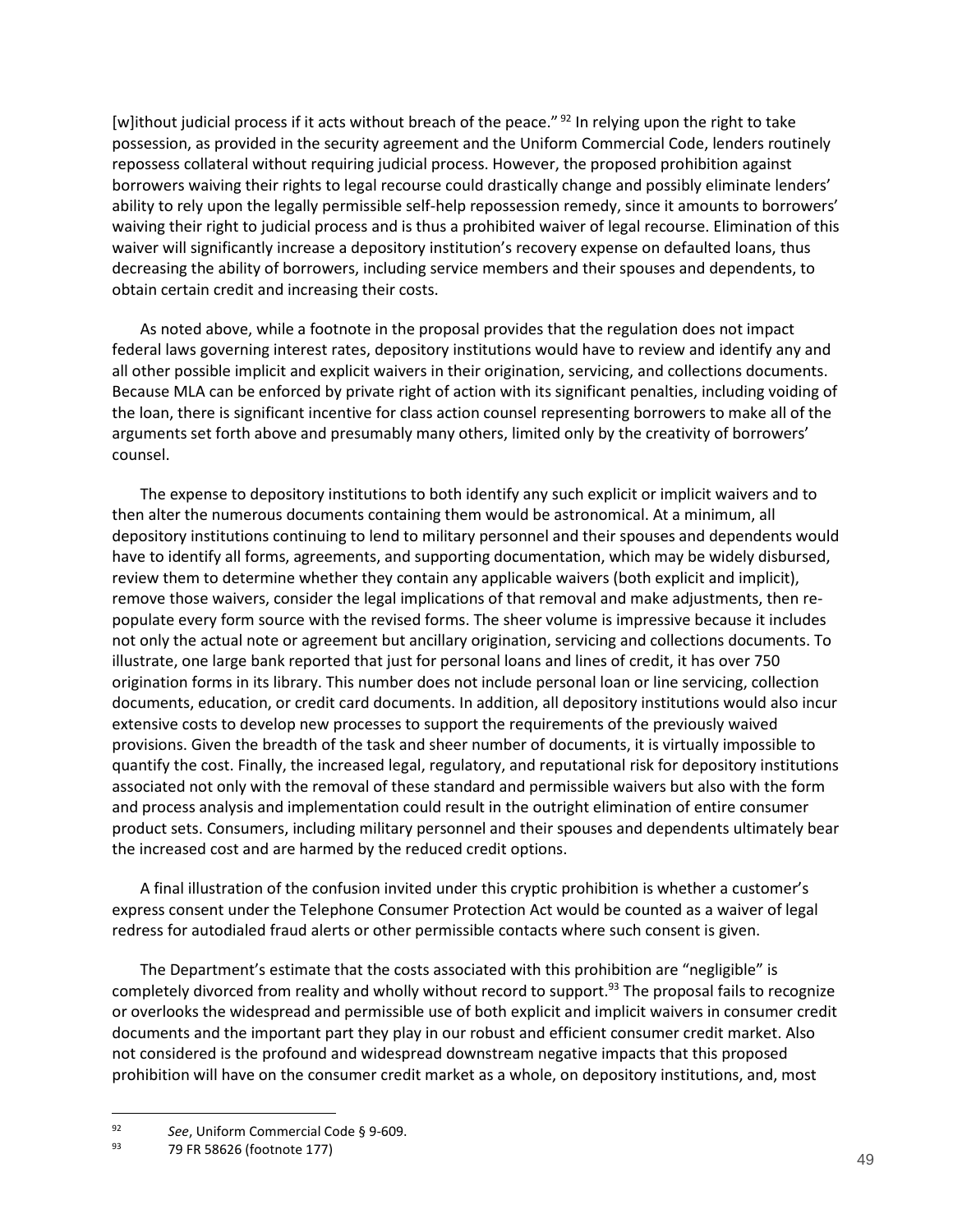<span id="page-49-0"></span>importantly, on individual consumers. It is another reason to exempt depository institutions from the regulation.

## **iv. Prohibition against unreasonable notices as condition for legal action and onerous legal notices in case of dispute**

Sections 232.8(c) and (d) of the proposal also present requirements to comply with vague terms that create legal risk and liability and raise questions about the prudence and risk of continuing to lend to servicemembers and their spouses and dependents. Those provisions prohibit "onerous legal notice provisions in the case of a dispute" and "unreasonable notice from the covered borrower as a condition for legal action." Neither of the phrases are defined and the proposal provides no examples of what they might include. Indeed, the subtle distinction in their meanings adds to the uncertainty. What is the difference between "onerous legal notice provisions in the case of a dispute" and "unreasonable notice from the covered borrowers as a condition for legal action"?

The Department when it adopted the regulation in 2007 noted but dismissed concerns raised about the ambiguity of these phrases. It concluded, "in so far as necessary, the scope of the provision is more appropriately determined on a case-by-case basis."<sup>94</sup> This may have been appropriate and acceptable when the regulation only applied to a limited number of specific loans which were being targeted for their predatory practices and before the statute was amended to allow private rights of action. It is administratively irresponsible to impose a rule with which no lender can comply with reasonable certainty and leave them at the mercy of plaintiffs' attorneys ready to exploit the fuzziness of these terms.

The increased potential threat of meritless lawsuits that do not benefit servicemembers or their spouses or dependents but drive up what they and others pay and discourage lenders from lending to them as they do other customers in their markets or fields of interest is another reason to exempt depository institutions.

### **v. Arbitration**

<span id="page-49-1"></span>Proposed Section 232.8(c) also prohibits lenders from requiring covered borrowers to submit to arbitration. As the Department recognizes, this potentially increases lenders' exposure to litigation and additional costs.<sup>95</sup> While covered borrowers may represent a small percentage of the population, a depository institution that focuses on serving military personnel and their families may be particularly vulnerable to significant litigation costs, including those related class action suits, especially given the ambiguity in key terms of the proposal that make lawsuits attractive to plaintiffs' lawyers. The risk of increased litigation costs, especially related to class action suits, which often benefit the plaintiffs' lawyers more than individual plaintiffs, makes it more difficult and more expensive to lend to military personnel and their spouses and dependents.

It is also worth pointing out the benefits of arbitration, especially to servicemembers who are deployed away from their civilian homes or abroad, where they lack access to courts. To maintain their reputations and to keep their customers satisfied, depository institutions have every incentive to resolve disputes with their customers efficiently and fairly. The vast majority of disputes are resolved before the need for a formal process. For those that escalate, arbitration is a time-tested fair and typically quicker more convenient, and less expensive for the consumer than going to court, as outlined in various

<sup>94 72</sup> FR 50589 (August 31, 2007).<br>95 70 EP 58630 (September 29, 20

<sup>79</sup> FR 58630. (September 29, 2014).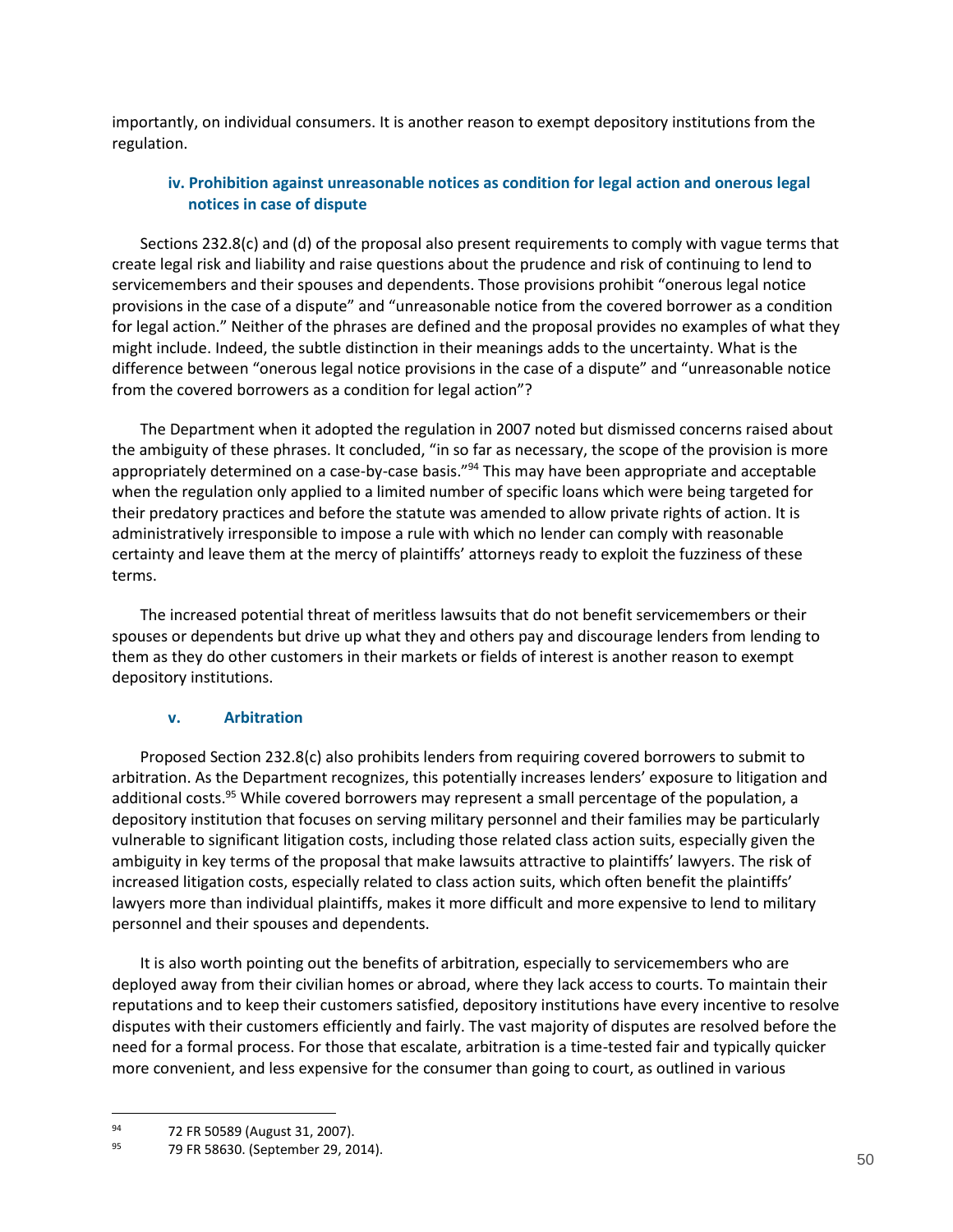industry comment letters to the Bureau.<sup>96</sup> Unlike dispute resolution processes that require individuals to appear in person (and in court) to enforce their rights, arbitration can be conducted online, by phone, or by video conference, enabling servicemembers the ability to resolve disputes while they are deployed. Arbitration is often less expensive for the consumer as the arbitration administration fees are usually capped and much less than the typical court-filing fee.

Currently, as discussed in the industry comment letters to the Bureau, for individual cases, arbitration is often less expensive to the consumer -- and more expensive to the lender – than court. Thus, if pre-dispute arbitration agreements are prohibited, lenders are likely to eliminate entirely arbitration for individuals. This means that servicemembers and their spouses and dependents will lose access to arbitration and the associated benefits, a particular hardship when they are deployed away from their civilian home or abroad.

The Department has not offered any support or explanation for the need for such a prohibition for all consumer credit, either in the past or now. We also note that the Bureau is currently reviewing and studying arbitration, and that there is benefit to waiting for the results of its research and analysis before imposing a prohibition against mandatory for agreements with covered borrowers.

### <span id="page-50-0"></span>**3. Timing of determination of applicability of regulation**

The timing of determining military status is unworkable for consumer credit provided by depository institutions. In addition, the regulation does not specify how lenders may discontinue the special treatment afforded military personnel and their spouses and dependents when their status changes. The proposal provides in Section 232.2 that application of the regulation is determined by the borrower's status "at the time he or she becomes obligated on a credit transaction or establishes an account." As discussed earlier, most lenders, for practical and compliance reasons, will need to access the database at the time of application and then again when the loan closes, in order to comply with the regulation. For practical and compliance reasons, lenders will need to access the database at the time of application, either to determine eligibility or direct the applicant to a particular product or simply to identify the applicant as a person who must receive the required disclosures. They must again verify military status at the time the loan closes in order to comply with the regulation and, as noted above, to ensure that the use the correct set of loan agreements. Moreover, as also previously noted, it is not clear how a lender complies with regard to open-end credit, such as credit cards. Consumers typically do not become "obligated" on credit cards, for example, until the first transaction or a certain period after delivery of the card, as recognized under Section 1026.5.(b)(1) of Regulation Z. We do not know how lenders would be able to verify the customer's status at this time, as they have no control over when the customer decides to "accept" the account.

This complication is a compliance and liability trap and presents one more reason to exempt depository institutions.

As noted, the regulation does not address what happens when military status changes, e.g., when the servicemember leaves active duty, the spouse becomes divorced, or the dependent is no longer a dependent. To avoid abuse and inequity, the regulation should require covered borrowers to notify lenders when they are no longer eligible for the special treatment and specify that they may forfeit, at the lenders' discretion, any special treatment from the period during which they were ineligible. In addition, the regulation should specifically provide that if a lender learns of the change in military status,

<sup>96</sup> See letter of the American Bankers Association, the Consumer Bankers Association, and the Financial Services Roundtable to the Bureau o[f June 22, 2012](http://www.aba.com/Advocacy/commentletters/Documents/CFPB%20Arbitration%20Comment%20Letter%2062212.pdf) an[d June 30, 2014.](http://www.aba.com/Advocacy/commentletters/Documents/cl-CFPBPhoneSurvey2014June.pdf)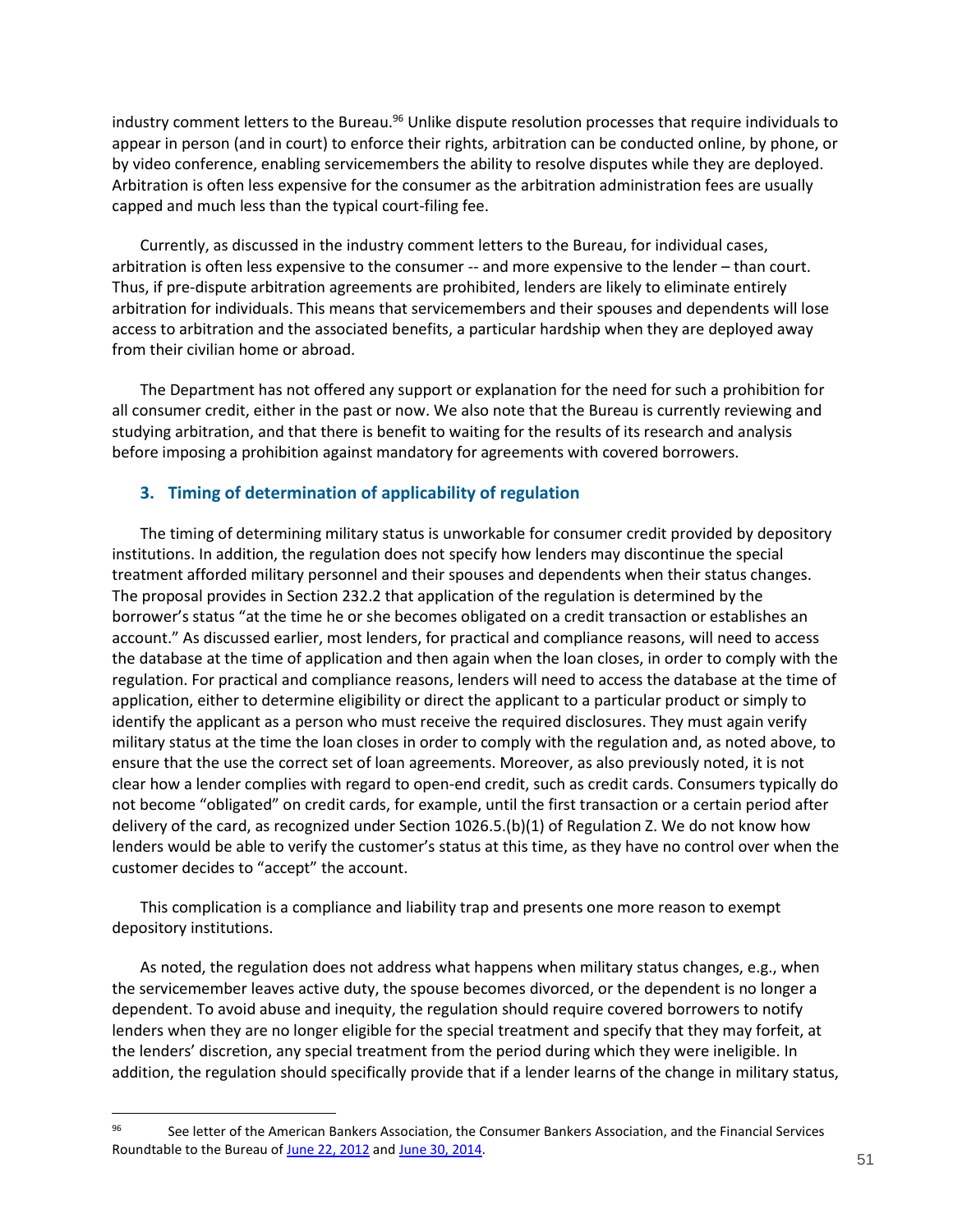it may close the account or make other appropriate adjustments. These compliance complexities and costs will make it more difficult to offer consumer credit loans, especially long-term open-end credit such as credit cards, to military personnel and their spouses and dependents.

### <span id="page-51-0"></span>**4. Definition of consumer credit**

While the proposal excludes from the definition of consumer credit most mortgages, it might inadvertently include some mortgage loans. Proposed Section 232.2(f) excludes residential mortgages, defined as "any credit transaction secured by an interest in the *covered borrower's dwelling*…" Thus, included in the provision are mortgages and other loans to servicemembers and their spouses and dependents which may be secured by someone else's dwelling, such as the dwelling of a parent or family member. In addition, it would cover mortgages for empty lots on which the servicemember or spouse or dependent plans in the future to build a dwelling. Even though such loans may be few in number, flagging them will add yet another level of complexity and risk to the already very complicated mortgage lending process that will discourage making these valuable options available. We do not believe that it was the intent to cover them. For these reason, we recommend that the Department revise the mortgage exclusion to reach all real-estate secured loans.

### <span id="page-51-1"></span>**5. Mandatory loan disclosures**

Section 232.6 of the proposal requires that all servicemembers and their spouses and dependents receive certain *oral and written* disclosures *before or at the time the borrower becomes obligated on the transaction or establishes an account for credit*. The following must be presented orally:

- "Statement of the MAPR" explaining that covered borrowers may not be charged more than the MAPR and describing the MAPR (Model language of 108 words provided);
- A "clear description of the payment obligation" of the borrower as applicable (payment schedule for closed-end or account-opening disclosures of pursuant to Regulation Z; for openend); and
- A statement about financial protections and assistance for covered borrowers (111 words).

The proposal also requires that these disclosures also be provided in writing, along with the Regulation Z disclosures. For mail, internet, and point-of-sale transactions conducted with the sale of nonfinancial products, creditors may provide a toll-free number on or with written disclosures when the borrower contacts creditors for this purpose.

We believe that it is important that servicemembers and their spouses and dependents who struggle with their finances and need assistance and guidance have access to this information. There may, however, be ways to reach and educate them in a more meaningful and effective manner than the proposal would. While not as expensive as the need to retrieve and review both agreements and related documents to delete prohibited provisions, the cost is not negligible, contrary to the Department's belief.

Under the proposal, creditors will have to revise all consumer credit loan forms, including those on websites, to add language alerting servicemembers and their spouses and dependents to the statement of MAPR and the statement about financial protections and assistance to ensure compliance and simplify implementation. Thus, *all* borrowers will receive the disclosures, though they are irrelevant to the vast majority of borrowers. The additional notices will lengthen loan agreements which consumers,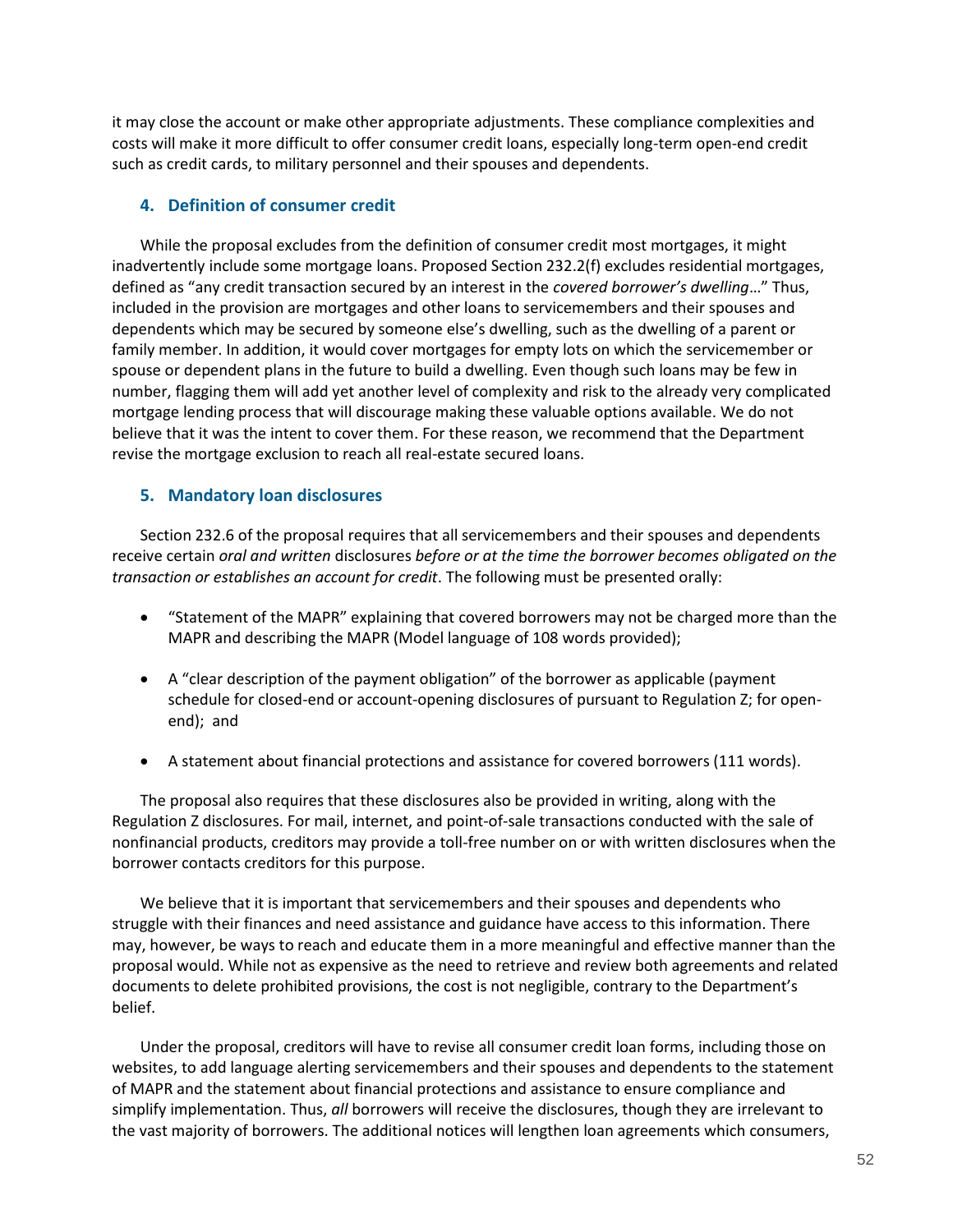lenders, the Bureau, and consumer groups complain are already too long. The addition of irrelevant information tends to discourage people from reviewing the contract and important information.

We also suspect that it will be difficult in many instances to persuade covered borrowers to listen to the oral disclosures at the time an account is opened, especially if they are not in private setting. In addition, providing oral disclosures will require specialized training to ensure that the depository institution employee, at the right time, first, identifies the customer as a covered borrower, and then second, provides the oral disclosures. This is in addition to any other exceptional steps the employee must follow to comply with the regulation. The toll-free number is a better option, especially in the point-of-sale retail setting, but also in the bank and credit union branch setting, that will make it easier to continue to lend to servicemembers and their spouses and dependents.

The proposal permits, but does not require, disclosure of the MAPR. We agree with the Department that disclosures of the MAPR should not be required. The MAPR will confuse borrowers, especially when parallel to the APR, and will just influence them to ignore both.

### <span id="page-52-0"></span>**VII. Impact on Small-dollar Loan Products**

The proposal will clearly present another serious obstacles for banks' and credit unions' efforts to provide affordable small-dollar loans, efforts already hobbled by the FDIC and OCC Deposit Advance Product Guidelines and other practical and regulatory constraints. The MAPR cap, the other serious limitations of the regulation, and the process for identifying military personnel and their spouses and dependents will seriously hamper the ability to offer these loans. Yet, banking regulators and others have been coaxing banks and credit unions to offer such loans to provide a less expensive, more manageable alternative to nonbank loans such as payday loans and title loans – the very products MLA is intended to target -- and move users of those nonbank products into banks and credit unions to help them build overall financial health. Moreover, such loans are beneficial to military personnel and their spouses and dependents as an important complement to the military relief societies, which might not be an option in some instances or under some circumstances.

It will be challenging to make such loans without an exemption for depository institutions, in part because the MAPR may easily exceed the 36 percent MAPR cap. To be able to offer small-dollar loans, whether open or closed-end, it is often necessary to impose a fixed fee in addition to higher interest in order to recover costs. Fixed costs for small-dollar loans can be substantially similar to those for higher amount loans, but the interest earned is much less because of the lower loan amount of the loan. For example, ten percent interest per year on a \$3,000 loan will earn \$300 and on a \$500 loan \$50. If the lender's fixed costs are over \$50, the \$500 loan is unprofitable, so likely will not be offered or made. The terms on these loans tend to be shorter as well, so interest accrues for a shorter period. The cost is thus recovered through a higher interest rate or fixed fee or both for the smaller, shorter term loans. Products that consumer groups and banking agencies praise can easily get captured under the proposal and thus become unavailable to servicemembers and their spouses and dependents – or not made at all because of the cumulative burdens and complications of providing them.

The NCUA's Payday Alternative Loan as well as bank small-dollar affordable loan products, including some noted in the Department's April 2014 Report, illustrate. Some of those products include modest \$20 to \$35 application fees. One well-received affordable small-dollar line of credit program imposes a modest \$25 annual fee. These fees are intended to recover some of the fixed costs. When calculated into the MAPR, the MAPR will quickly exceed the 36 percent cap. For example, a one-month \$500 loan with a \$20 application fee would reach 48 percent MAPR *before* interest is included in the calculation, and a \$200 loan a 120 percent MAPR. The regulation thus will potentially put these products out of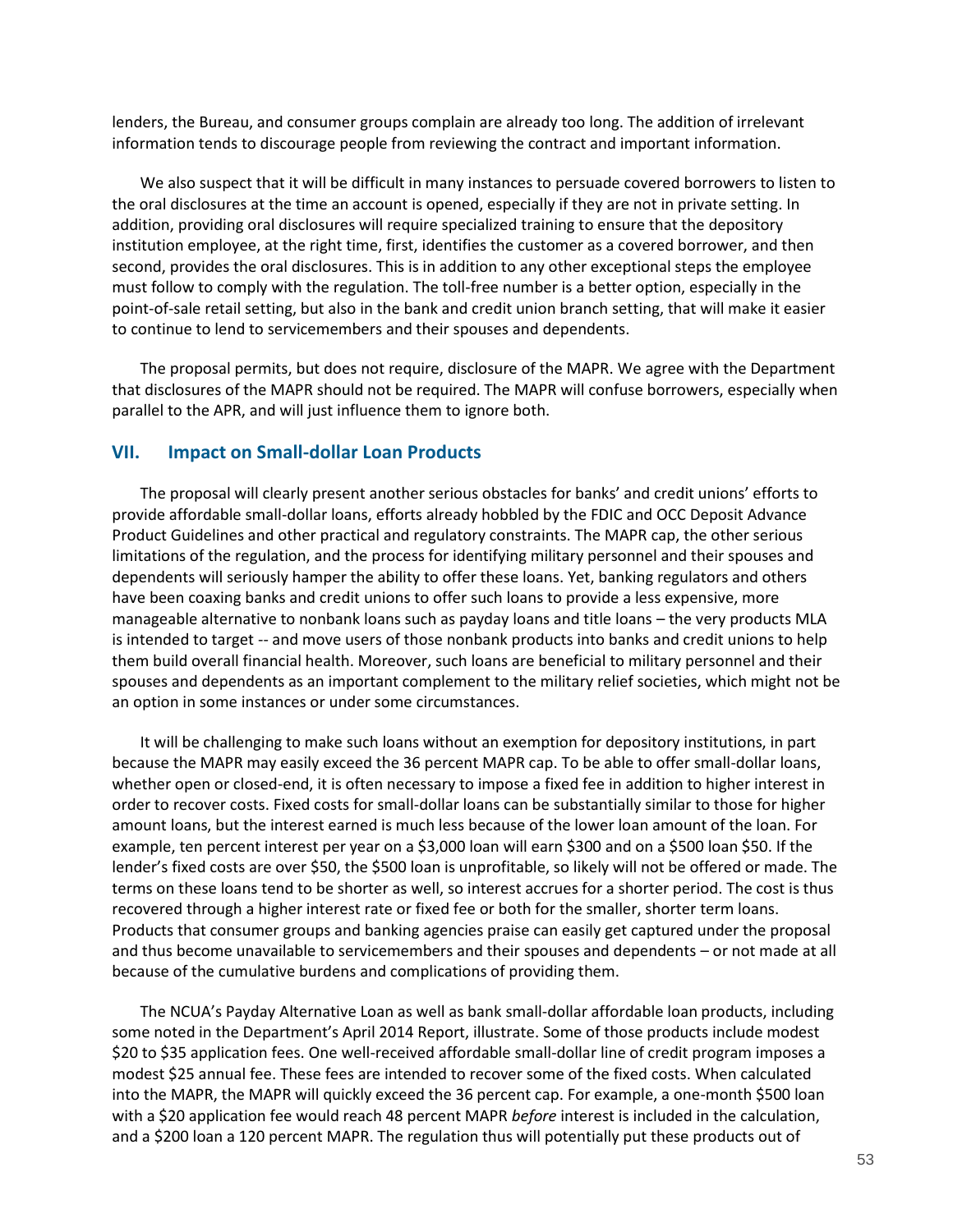reach of servicemembers and their spouses and dependents and will also add to the challenges in continuing to offer these products.

While depository institutions continue their endeavors to make small-dollar products available, the FDIC's 2007 affordable small-dollar loan pilot demonstrates the challenges in making such loans (those up to \$2,000) with an interest rate under a 36 percent interest rate, even with the additional revenue provided by non-interest fees. Under the FDIC's 2007 Affordable Small-Dollar Loan Guidelines<sup>97</sup> banks were encouraged to offer affordable small-dollar loans. The guidelines anticipate loans under \$2,000 with APRs no greater than 36 percent. Reasonable origination fees are anticipated "to maintain a reasonable annual percentage rate (APR) and cover administrative and other expenses, and the guidelines recognize that other fees such as annual fees, advance fees, and membership fees may be necessary, though it encourages lenders to minimize or eliminate such fees. Yet, the results of the approximately 30 banks that participated in the FDIC's related affordable small-dollar loan pilot were disappointing.

The meeting of the FDIC Advisory Committee on Economic Inclusion held June 24, 2010 reported that such loans were not profitable. The CEO of one bank in the pilot, while enthusiastic about the program, "emphasized the importance of identifying alternative revenue sources to offset the higher costs of providing such loans."<sup>98</sup> FDIC staff, in reporting on whether banks can profitably offer smalldollar loans, offered no conclusion that the product could be profitable and instead focused on other aspects of the pilot.<sup>99</sup> In summarizing recommended incentives for banks to offer small-dollar loans, the FDIC included "loss sharing in the form of guarantees to offset loan losses" and Community Reinvestment Act credit,<sup>100</sup> strongly suggesting that profit is not anticipated for these loans.

The FDIC's report on its Small-Dollar Loan Pilot Program noted that banks in the pilot program found that "the interest and fees generated are not always sufficient to achieve robust short-term profitability. Rather most pilot bankers sought to generate long-term profitability through volume and by using smalldollar loans to cross-sell additional products."<sup>101</sup> Indeed, a few banks in the pilot "focused exclusively on building goodwill and generating an opportunity for favorable Community Reinvestment Act considerations,"<sup>102</sup> apparently not expecting the product to be profitable. Short-term profitability was the primary goal only for a few pilot bankers.<sup>103</sup>

In a striking illustration of the challenges in offering small-dollar affordable loan, a California thrift in 2013 shut down its small-dollar loan program, a program modeled on the FDIC Affordable Small-Dollar Loan Guidelines. The CEO of the thrift was quoted as saying in the *American Banker* that the reason for discontinuing the program was that it "lost too much money."<sup>104</sup> *Clearly, there are there are significant challenges in offering loans under \$2,000 that will not exceed the proposal's 36 percent MAPR cap.*

<sup>97</sup> Federal Deposit Insurance Corporation. ["Affordable Small](https://www.fdic.gov/news/news/financial/2007/fil07050a.html)-Dollar Loan Guidelines," June 2007.

<sup>98</sup> Federal Deposit Insurance Corporation. "Minutes of the Meeting of the FDIC Advisory Committee on Economic [Inclusion](http://www.fdic.gov/about/comein/MinsJune2410.pdf)." June 24, 2010. p. 116.

<sup>99</sup> *Ibid.,* p. 114.

<sup>100</sup> *Ibid.,* p. 117.

Federal Deposit Insurance Corporation. ["A Template for Success: the FDIC's Small](http://www.fdic.gov/bank/analytical/quarterly/2010_vol4_2/FDIC_Quarterly_Vol4No2_SmallDollar.pdf)-Dollar Loan Pilot Program." *FDIC Quarterly,* Vol. 4, No. 2; 2010. p. 32.

<sup>102</sup> *Ibid.*

<sup>103</sup> *Ibid.*

<sup>104</sup> *See* ["California Thrift's Woes Show Challenges Competing with Pay](http://www.americanbanker.com/issues/178_90/california-thrift-s-woes-show-challenges-competing-with-payday-lenders-1058995-1.html)day Lenders," May 2013.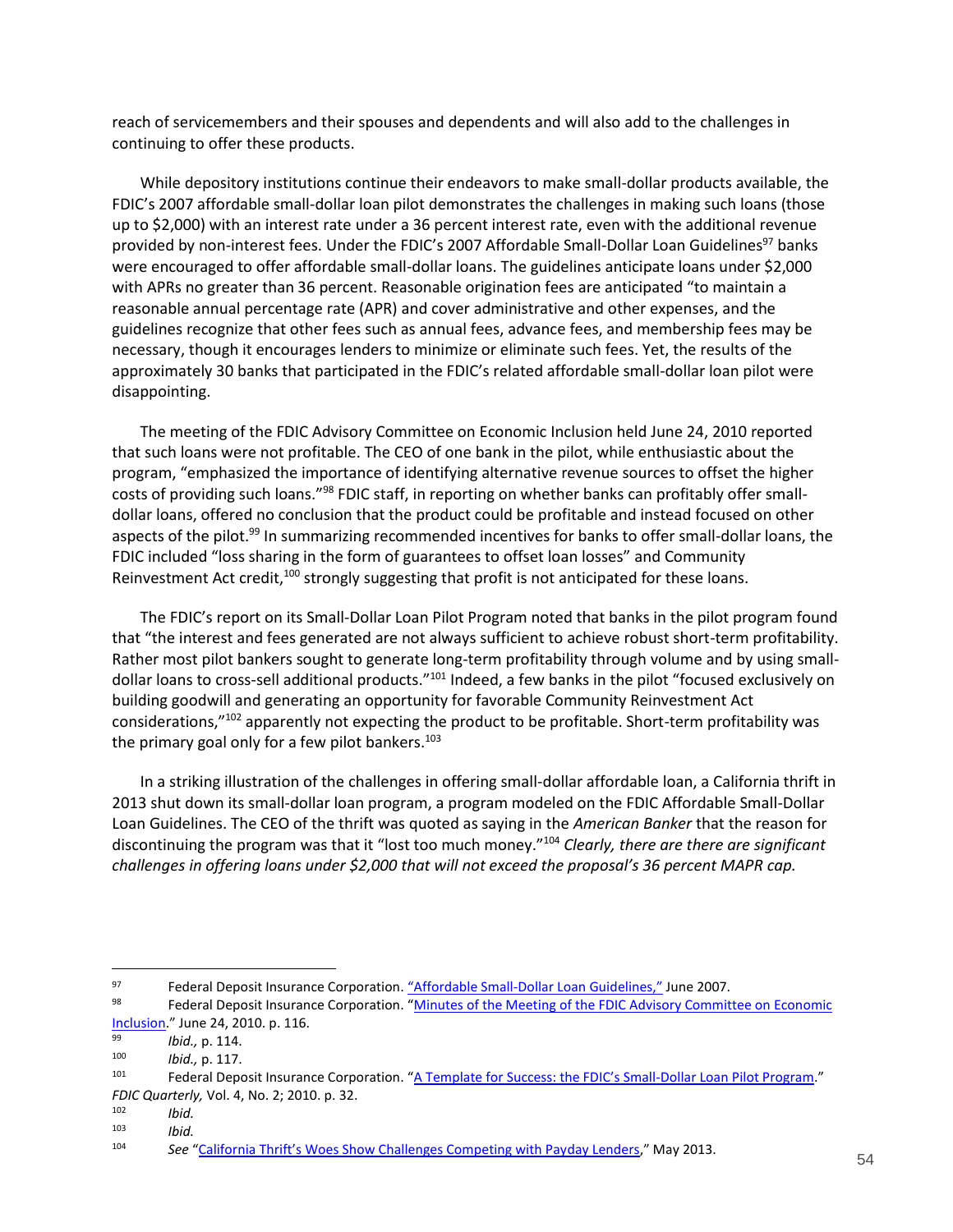Banks continue to try to design small-dollar loans that will meet the needs of those who do not qualify for mainstream loans, such as credit cards, that otherwise provide small-dollar, reasonably priced credit. The proposal, however, will erect an additional and significant barrier.

First, as the FDIC pilot suggests, it will be difficult to stay below a 36 percent MAPR due to any origination or membership fee, even a modest one. Second, the costs associated with the proposal, including those related to identification of covered borrowers, prohibitions on certain terms, as well as the risks and potential liability associated with compliance, increase the costs of the depository institution. This will increase the loan price, which means that it is more likely that the small loan will exceed the 36 percent MAPR. If the price does not cover the increased costs, the small-dollar loan product is unsustainable. Add to the equation the other barriers to providing small-dollar loans, including the Banking Agencies' Deposit Advance Guidance, and practical, economic, and business considerations, and depository institution small-dollar loans depository institutions become untenable.

We understand and support the Department's substantial efforts to minimize the need for military personnel and their spouses and dependents to obtain small-dollar loans, especially predatory loans. We applaud the Department's very pro-active efforts to provide financial counseling and programs to promote financial literacy, prudent financial planning, debt elimination, and wealth building. In addition, we commend the Department's support of servicemembers and their spouses and dependents through its direct and indirect financial assistance through military relief societies which offer no-interest loans for shortfalls in household expenses and for unforeseen emergencies as well as grants and scholarships. While such assistance is beneficial and appropriate, it is not always an option and does not always work as hoped. Therefore, it is important that mainstream, private options are also available as a necessary complement to military options.

As we believe the Department recognizes, some military personnel and their spouses and dependents are reluctant to use military relief societies because of the perceived stigma and link to military command. The Department reports that the assessment by those using payday loans of their financial options:

May be influenced by their perceptions that choosing to apply for other less financially costly loans from military sources would not be approved, would require them to divulge additional information about their finances, or place themselves in a situation where their previous financial choices were going to be called into questions…Most felt that they would be embarrassed obtaining a loan from the military relief societies and half felt that their commanders would find out (another third were uncertain).<sup>105</sup>

In addition, those options from military relief societies may not be available near all bases. For the reasons cited above, some seek out quick, convenient, and anonymous alternatives such as payday lenders. Moreover, while the Department wants to simply cut-off those options, it may be overly optimistic about its capacity to meet the potential demand for assistance. In any event, small-dollar loans and other mainstream loans offered by banks and credit unions and those offered through military relief societies are not one to the exclusion of the other. Indeed, the ability to understand and manage mainstream products offered through depository institutions serves servicemembers and their spouses and dependents in the long term as it better prepares them for life outside the military, where financial assistance and guidance is less visible or available.

<sup>105</sup> Department of Defense, "Report: Enhancement of Protections on Consumer Credit for Members of the Armed Forces and Their Dependents" (August 2014), p. 12.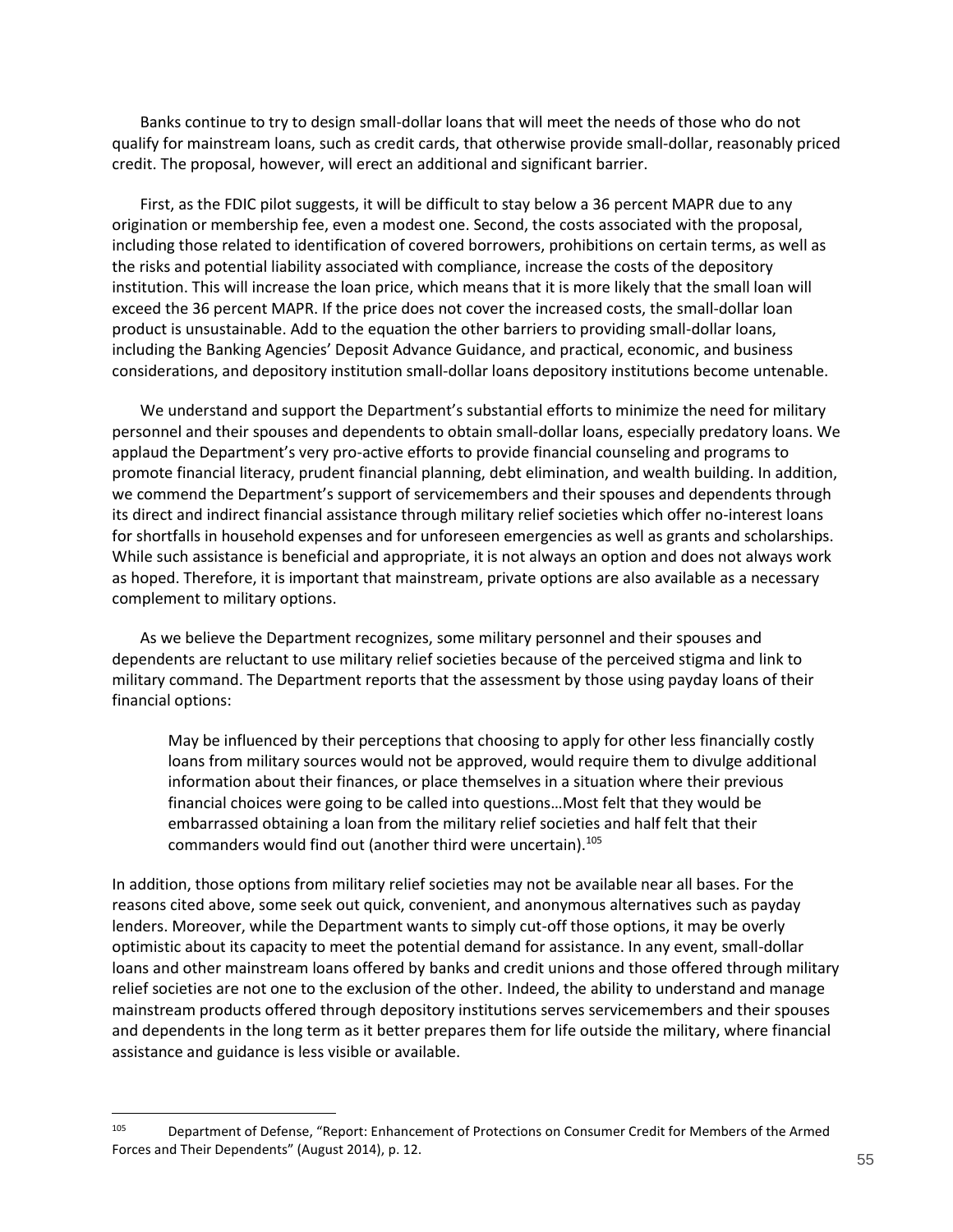Finally, a reminder of the concerns that prompted both the original MLA and the proposed revisions efforts to update the proposal is instructive. The goal of both is to prohibit servicemembers and their spouses and dependents from relying on inappropriate sources of credit such as payday lenders and vehicle title lenders. Those types of lenders, however, are the ones who have attempted to evade the MLA restrictions. Yet, the proposal will make it more difficult for mainstream lenders, especially depository institutions, to offer alternatives to these types of loans, making it more likely servicemembers and their spouses and dependents are to turn to predators who will continue to find new and innovative ways to provide attractive but inappropriate products.

## **VII. Underestimation of costs**

Generally, the Department grossly underestimates the intrinsic costs of the expansion in coverage of the proposed regulation as well as the cost of particular provisions. The analysis underestimates not only the cost of the minimum and limited factors it has identified but also overlooks significant costs associated with other provisions of the proposal that the Department has claimed will have minimal cost impact. Similarly, costs are underestimated because it has overlooked many of the depository institutions' products that the regulation will now capture. The analysis neglects many of the up-front costs but especially the continuing costs of compliance, and underappreciates the culture of compliance in depository institutions that strives for zero tolerance in violations and that demands an associated caution when implementing regulations, a sensitivity made more acute because of the consequences for a MLA violation. We also note that the Department's analysis seems to be from the perspective of large institutions and somewhat insensitive to small and mid-sized lenders who lack the resources that the largest institutions might have in order to analyze the regulation and delve into all implications. Finally, these costs and concerns should not be casually dismissed with assumptions that lenders will simply figure it out and pay. They have a real impact on what loans are available to consumers, servicemembers and their spouses and dependents and what they pay.

In discussing the cost estimates, the Department recognizes the credit card product, but it seems to ignore the list of other depository loan products that are covered, including overdraft lines of credit, open and closed-end credit, car and other personal property refinance loans, liquid secured loans, and student loans, most of which are basic products for depository institutions of all sizes. The Department does not include in its estimates any of the costs associated with coverage of these loans. Yet, as discussed, all of those products will have to be examined to determine whether they comply with the MAPR cap and adjustments made. *All* contracts will have to be reviewed, revised, and replaced. Compliance for open-end credit products may entail significant systems and operations changes. All new products will have to be designed around the regulation and reviewed for compliance. Depository institutions will have to comb through websites. All lenders will have to integrate their systems with the MLA database. Staff training materials will have to be revised. Staff, including those tasked with accessing the database and reading disclosures to customers, as well as customer representatives handling inquiries, will have to be trained, not only when the regulation goes into effect, but on a continuing basis. For depository institutions, there are costs with bank examiner review as well as preparation for the review. The MLA rule will be added to the long list of regulations that credit union and bank staff must know and implement.

The Department focused its cost analysis on the disclosures and access to the database as they "are reasonably likely to impose costs." It concluded that others cost are either minimal or not "amenable to measurement." <sup>106</sup>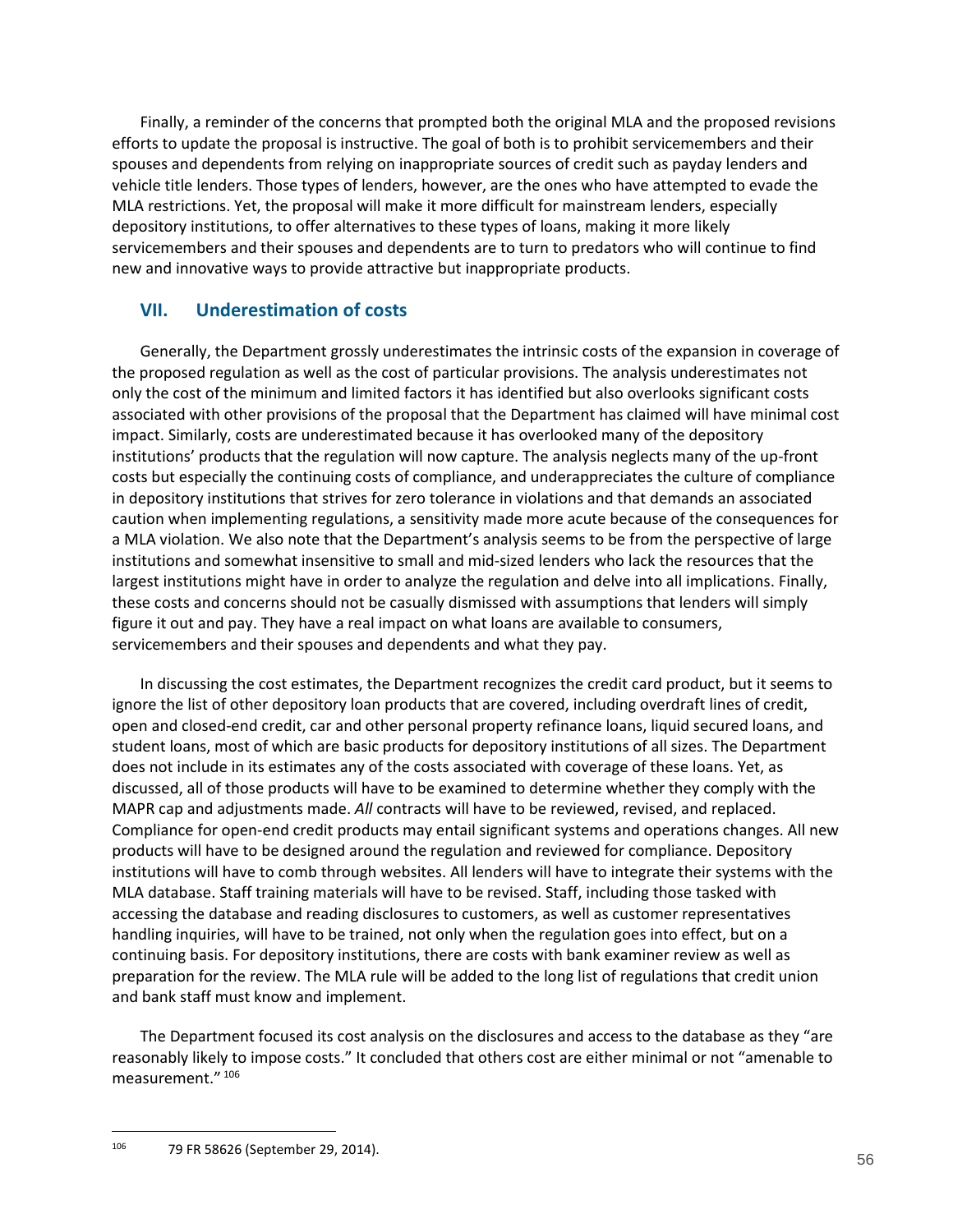The Department significantly under-estimates the cost of accessing the database and retaining and retrieving a record of the results of the query. It acknowledges that all creditors offering consumer credit will have to establish processes for querying the MLA database and retaining records<sup>107</sup> but underestimates the frequency and volume of those inquiries. It expects there to be 70 million inquiries per year.<sup>108</sup> However, as discussed in our section on the identification of borrower, the number is more realistically closer to a 400 to 600 million range, potentially almost ten times the Department's estimate.

In addition, the Department does not take into account the costs incurred when the MLA database will be down, which, given the experience with the much less used SCRA database, we can expect not to be unusual. This means systems and procedures have to be implemented to set aside and recover applications and loan approvals for later queries, to notify applicants potentially, etc. There are also costs associated with integrating the MLA database with the lenders' database that ensures the security and protection of both, especially given the private and personal nature of the information involved with both databases.

The Department minimizes the impact of the MAPR calculation and cap, on the assumption that most products will not exceed the 36 percent MAPR. It acknowledges that a creditor "who chooses to extend credit with a cost that may exceed the interest-rate limit [i.e., the MAPR, which, as discussed, is distinct from interest]… might need to adjust its computer and software systems to calculate the MAPR, develop new policies and procedures, and train staff on new procedures for identifying covered borrowers and taking advantage of the proposed safe harbor...."<sup>109</sup> The Department's assumptions are unrealistic.

First, it appears to anticipate credit cards only and not products typical in all depository institutions, such as other types of lines of credit. Those products are not entitled to the bona fide fee exemption, even if it were usable. It appears that the costs of reviewing, adjusting, and implementing systems to calculate the MAPR and waive fees exceeding the MAPR cap or abandoning those products have not been considered.

Second, the Department assumes that most loans will not exceed the 36 percent MAPR, which as discussed, will not be true. Lines of credit and affordable small-dollar loans are examples. It also assumes that most credit cards will be able to avoid the MAPR cap through use of the bona fide fee exemption. As discussed, that exemption is essentially illusory, so the Department should not rely on it in its analysis of costs. Instead, the Department should assume that card issuers, including all the community banks, small credit unions, and mid-sized regional banks that offer credit cards, will have to devise a means of segregating accounts of servicemembers and their spouses and dependents, devising systems that can calculate the MAPR and then waive amounts in excess of the MAPR cap, all in time to provide the monthly statement. The Department should also consider that the cost is actually higher than just implementation of one discrete systems change because the MLA-related changes will necessarily disrupt information technology schedules, which have cost repercussions. While we do not have exact costs, implementing, running and maintaining a shadow control process for MAPR compliance will be in the millions of dollars for the larger banks and a comparably expensive redundancy for community banks.

The Department also assumes that the other limitations of the proposal will have no or minimal costs.

<sup>107</sup> *Ibid.,* p. 58629.

<sup>108</sup> *Ibid.,* p. 58630.

<sup>109</sup> *Ibid.*, p. 58626.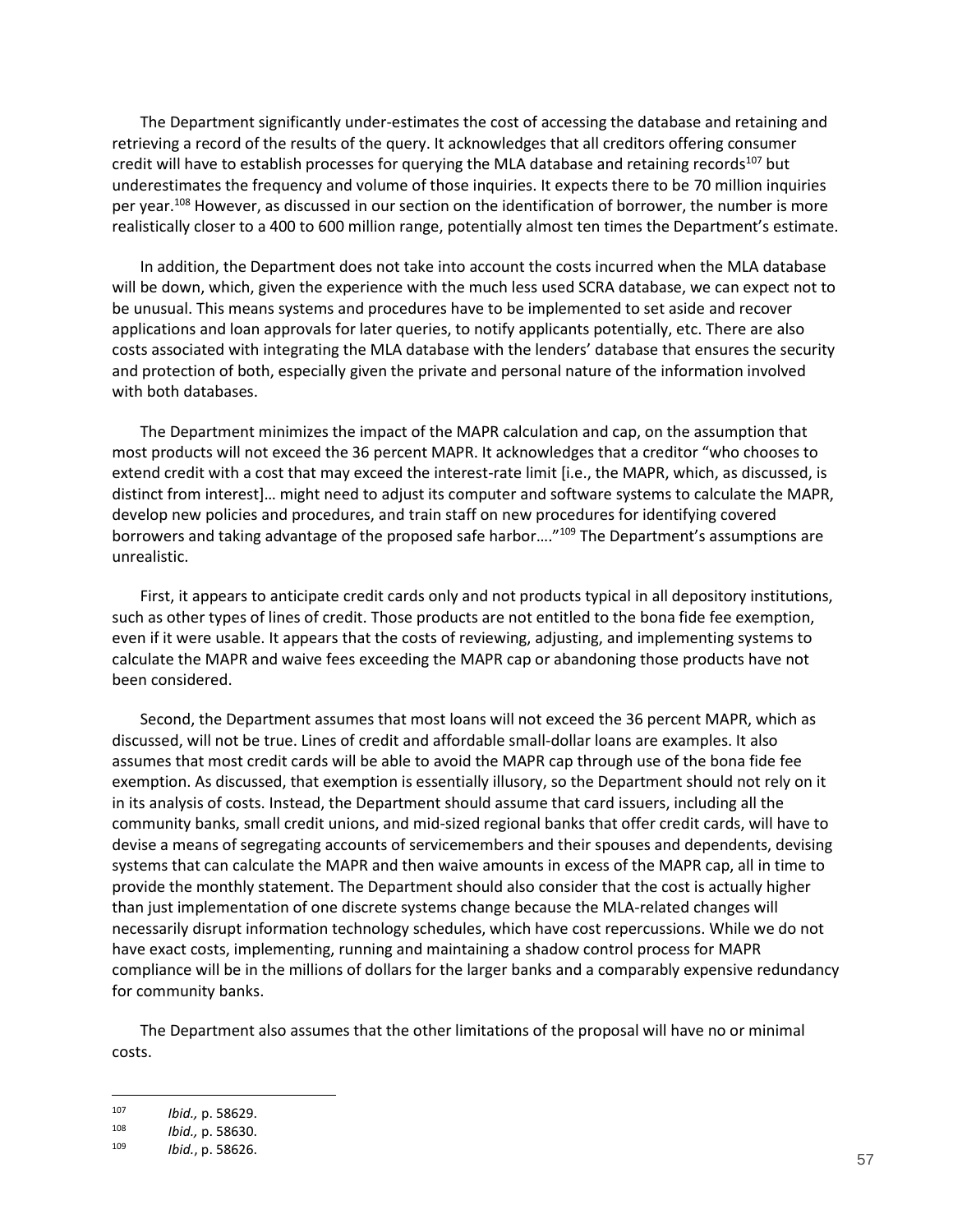For example, the Department believes that the costs associated with the prohibition against requiring a covered borrower to waive his or her rights under an otherwise applicable provision of law…is not material to this regulatory impact assessment because the potential costs of this prohibition are negligible. Moreover, there is no reasonable basis for the Department to estimate the potential costs associated with this prohibition, in part because the Department believes so few – if any – creditors currently requires…a consumer to waive rights under applicable provisions of State or Federal law.<sup>110</sup>

However, as discussed, most consumer credit agreements do, in fact, contain such waivers. Creditors continuing to lend to servicemembers and their spouses and dependents will have to retrieve, review, and replace all consumer credit agreements – as well as all the ancillary agreements. One bank reported that it has six basic agreement and approximately 180 ancillary original documents in its library. The number of documents to review, revise, and replace will be multiplied if the depository institution offers forms in other languages. In addition to the costs of revising documents, there will be a cost impact if the waivers are removed, though we cannot offer estimates. Those costs should be acknowledged.

Similarly, as the Department recognizes, forms will have to be revised to add the required MLA notices. While adding model language is not as labor-intensive and costly as reviewing entire documents and analyzing and revising various provisions, there are costs for every depository institution, including small and mid-sized institutions.

The Department properly recognizes the existence of costs related to the prohibition against arbitration, but fails to recognize how the regulation itself will attract class-action suits, which will exacerbate the cost impact of that provision. However, it is difficult to provide an estimate of that cost.

## <span id="page-57-0"></span>**VIII. Effective Date**

The proposal does not include the time period lenders will have to comply. Previously, the Department only allowed 30 days. Given the breadth, complexity, and broad reach of the proposal, the necessary legal analysis operations, systems changes, staff training, the draconian consequences for violations, the effective date would have to be far longer. In addition, the systems changes, such as those involving MAPR calculation and MLA database access must be tested, adjusted, and re-tested. To ensure all depository institutions, including community banks and small credit unions, have sufficient time to ensure compliance by either conforming available products to the new requirements or accurately identifying credit products to be eliminated from those offered to servicemembers and their spouses and dependents, the Department should allow lenders at least 18 months to comply.

## <span id="page-57-1"></span>**IX. Conclusion**

The Associations appreciate the opportunity to comment on this important and far-reaching proposal that will greatly impact servicemembers and their spouses and dependents as well as all depository institutions. If adopted, all military personnel and their spouses and dependents, including the vast majority who manage their finances well, risk losing access to beneficial and valuable mainstream products and being ineligible for new products. These products include not only, for example, popular credit card products, but also small-dollar affordable loans. Moreover, the proposal will impact the population as a whole, because it will stifle development of new, innovative products